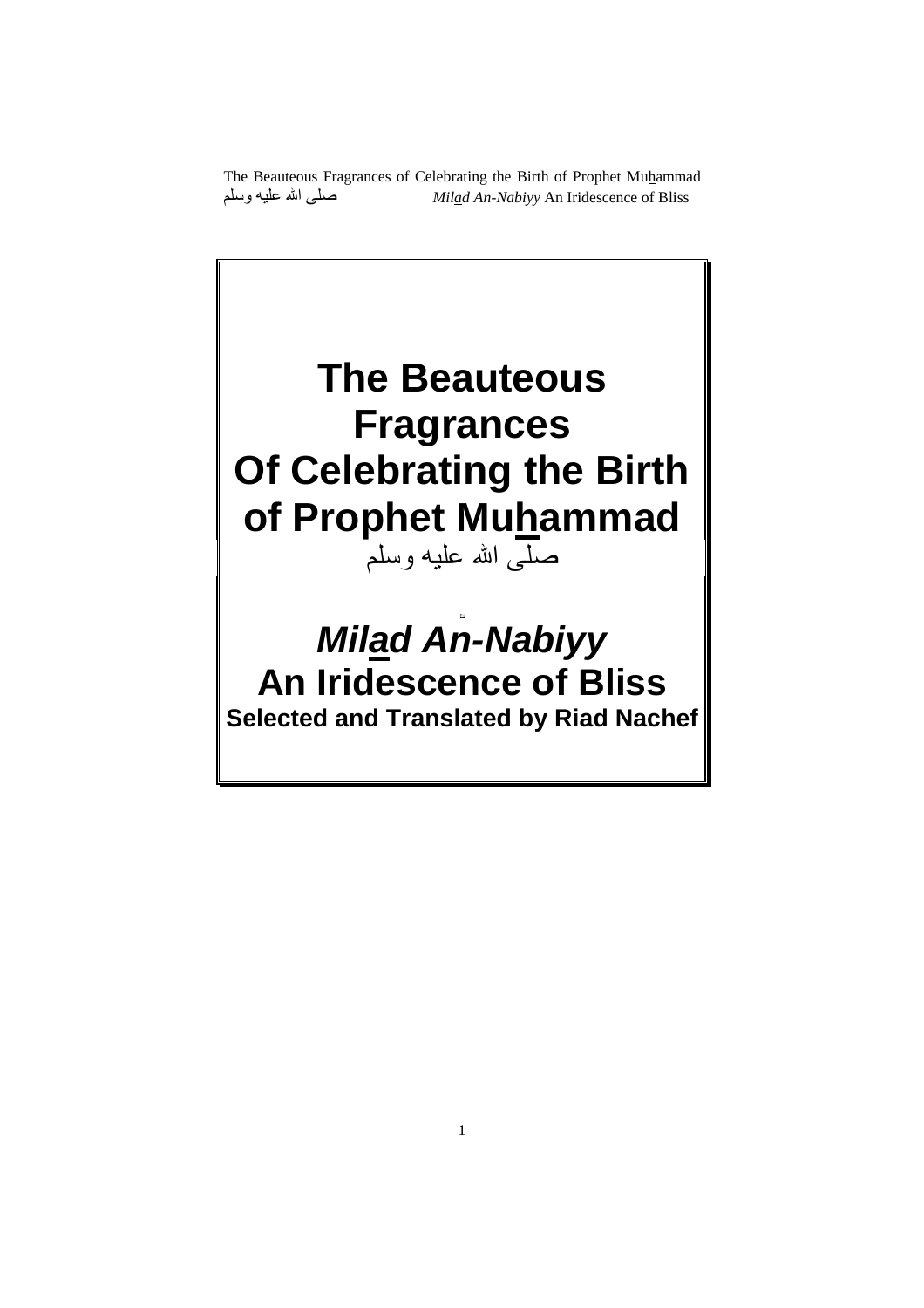First Edition February 2001

Printed and Distributed by Riad Nachef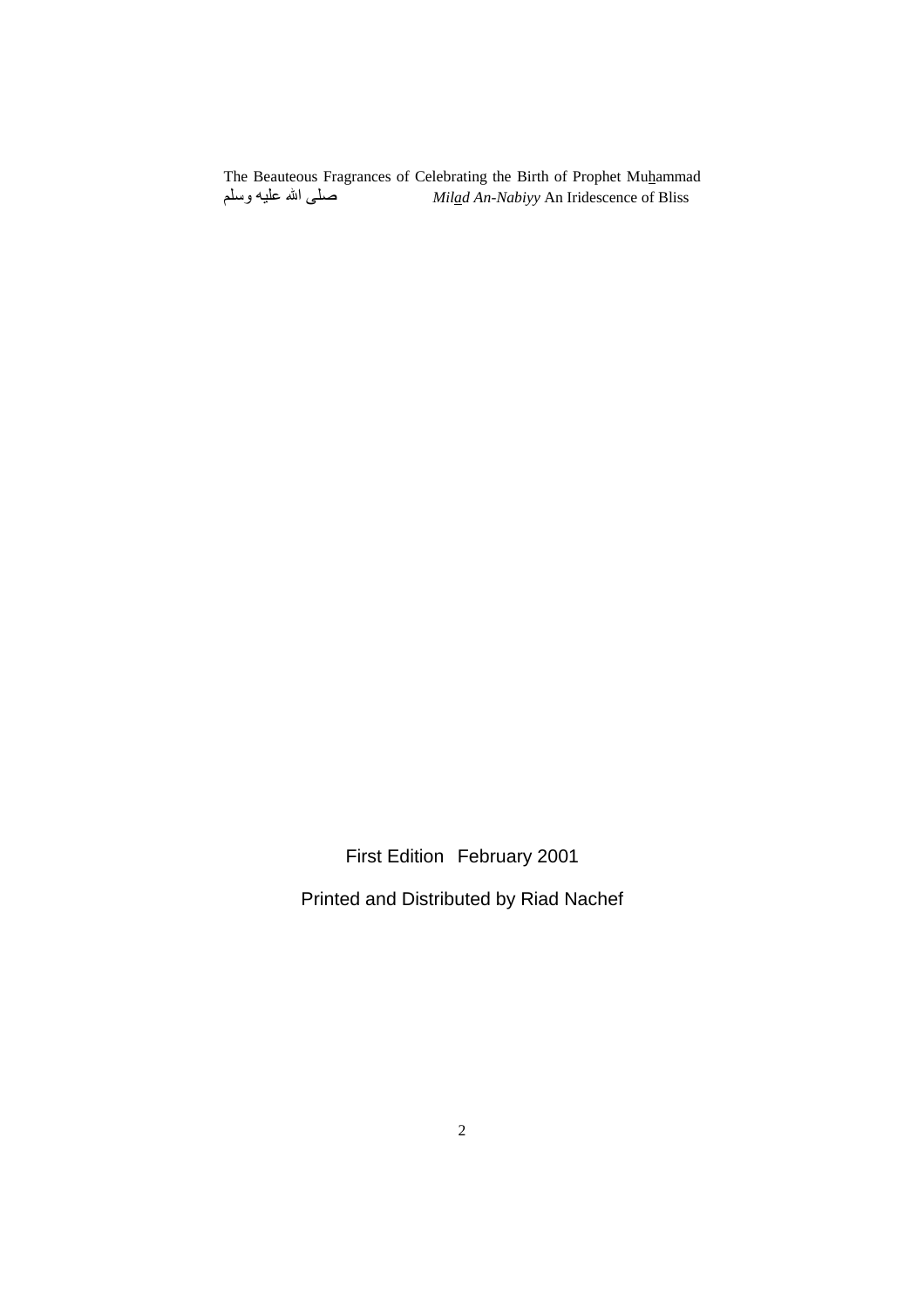# **FOREWORD**

This compilation that I called "The Beauteous Fragrances صلى الله عليه of Celebrating the Birth of Prophet Mu<u>h</u>ammad وسلم *Mil<u>a</u>d An-Nabiyy* An Iridescence of Bliss" is a humble selection from the writings and sayings of some of the great scholars of the People of Truth, Ahlus-Sunnah wal-Jama^ah, among the Ash^ariyys and the Maturidiyys, and is primarily based on the work of His Eminence, Shaykh ^Abdullah al-Harariyy entitled:

#### **Ar-Rawa'ih Az-Zakiyyah Fi Mawlid Khayr al-Bariyyah (The Beauteous Fragrances of Celebrating the Birth of the Best of the Creations)**

Most Muslims today are Ash^ariyys who are the followers of Imam Abu Al-Hasan Al-Ash^ariyy and they are of the Shafi<sup>*Ny*</sup> school of thought. A significant number of Muslims are Maturidiyys who are the followers of Imam Abu Mansur Al-Maturidiyy and they are of the Hanafiyy school of thought. Both schools reflect the one and same creed of Ahlus-Sunnah wal-Jama^ah.

Sine 1150 years the astute scholars and knights of knowledge of the People of Truth, Ahlus-Sunnah wal-Jama^ah, have been among the Ash^ariyys, primarily, and the Maturidiyys.

The purpose of selecting and translating this work is to highlight to the English reader the scholars' support for the practice of celebrating the birth of the Prophet, their reasons for judging it as a good and rewardable innovation, and that they are the authority upon which Muslims at large--in the East and the West--rely in implementing this honorable practice.

Contrary to the vast majority of Muslims, scholars and laypeople alike, the Wahhabi faction—just a handful of 1.5M supporters among 1.3B Muslims worldwide-- deem such honorable practice as devious and grounds for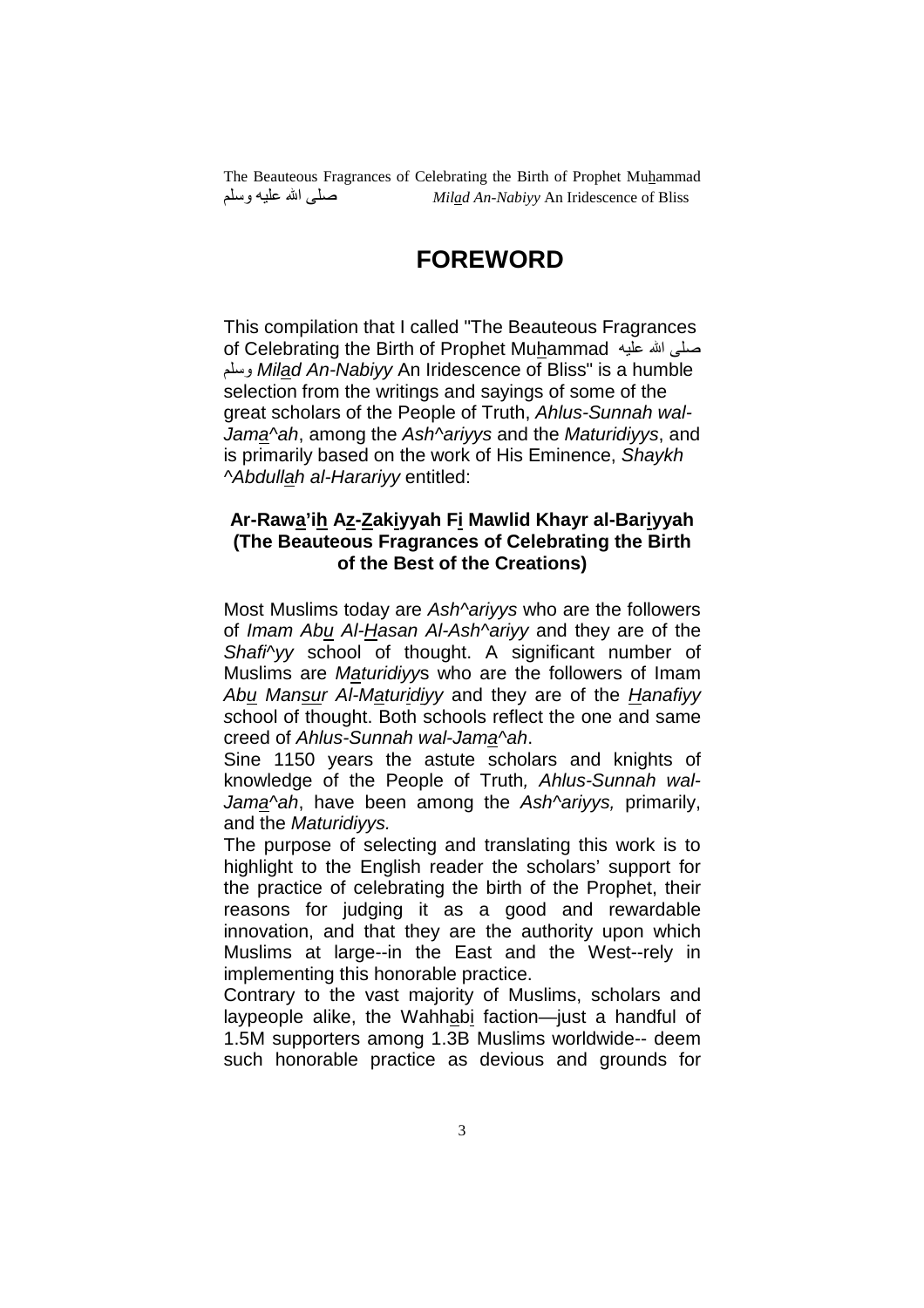blasphemy. Yet the Wahhabies have no way of attempting to transmit the knowledge of the religion except through the narrations and reports of the Ash^ariyy and the Maturidiyy scholars.

www.aicp.org/IslamicInformation/English/TheAshariyys.ht m

Riad Nachef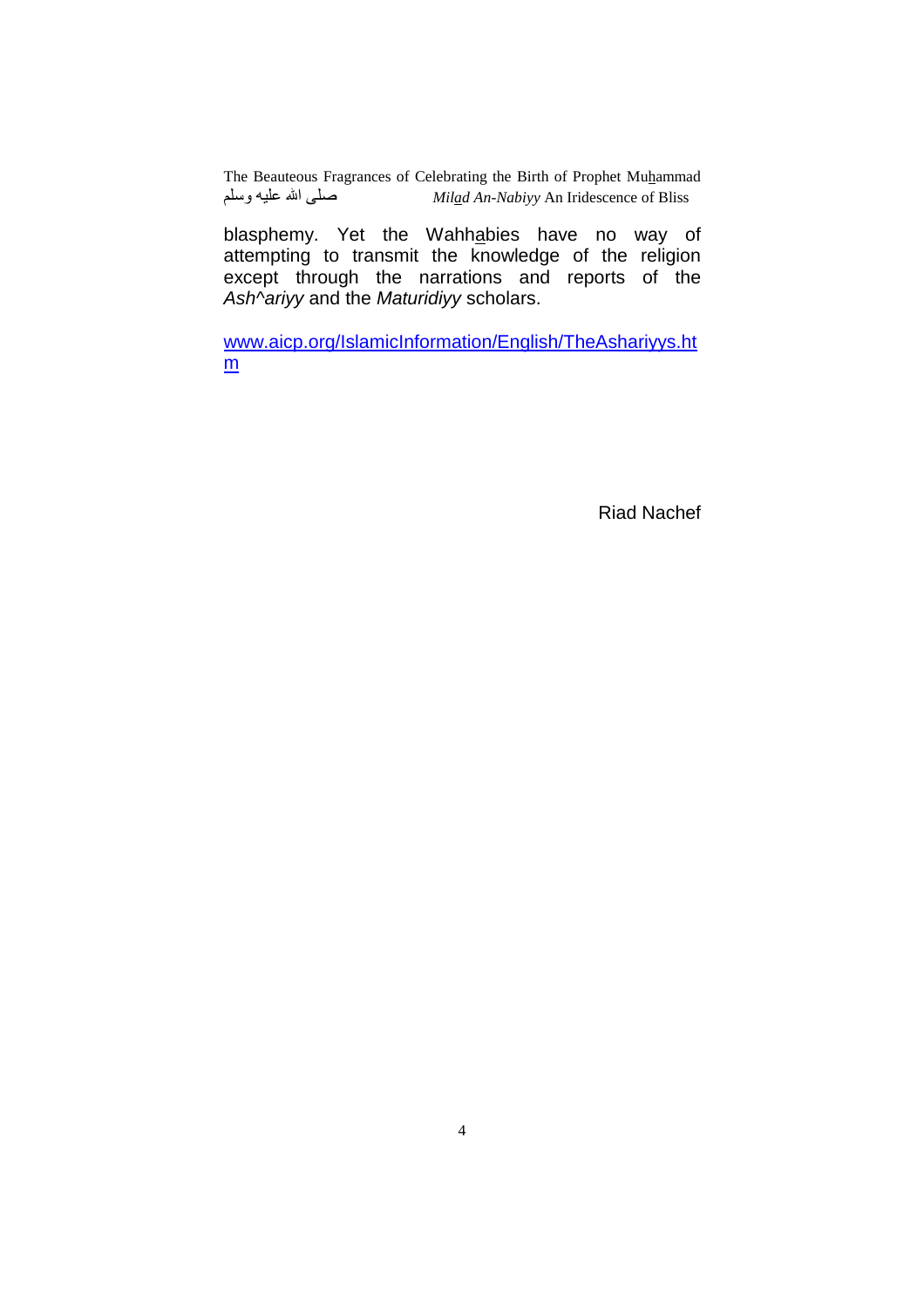# **TABLE OF CONTENTS**

PAGE

| Innovations: Meaning and Judgment 12                                                         |
|----------------------------------------------------------------------------------------------|
|                                                                                              |
| Examples of Bad Innovations Related to the Creed 23                                          |
| Examples of Bad Innovations Related to the Practice 24                                       |
| Hadiths Mentioning Innovation (Bid <sup>N</sup> ah)                                          |
| Celebrating the Mawlid<br>And the Proof of its Permissibility29                              |
| Verses of the Qur'an that Honor Prophet Muhammad 35                                          |
| The Honorable Genealogy of the Prophet38                                                     |
| Aminah's Pregnancy with Prophet Muhammad40                                                   |
| The Honorable Birth of the Prophet  41                                                       |
| The Signs that Accompanied the Prophet's Birth44                                             |
| The Time and Place of the Prophet's Birth  46                                                |
| The Names and Distinguished Epithets of the Prophet47                                        |
| The Story of the Nursing of the Prophet<br>And the Splitting Open of His Chest50             |
| A Glance at the Prophet's Genuine Attributes,<br>Honorable Merits, and Pure Manners 55       |
| <b>Warning Against Some Works Authored</b><br>In the Name of the Mawlid (For the Misguidance |
|                                                                                              |
|                                                                                              |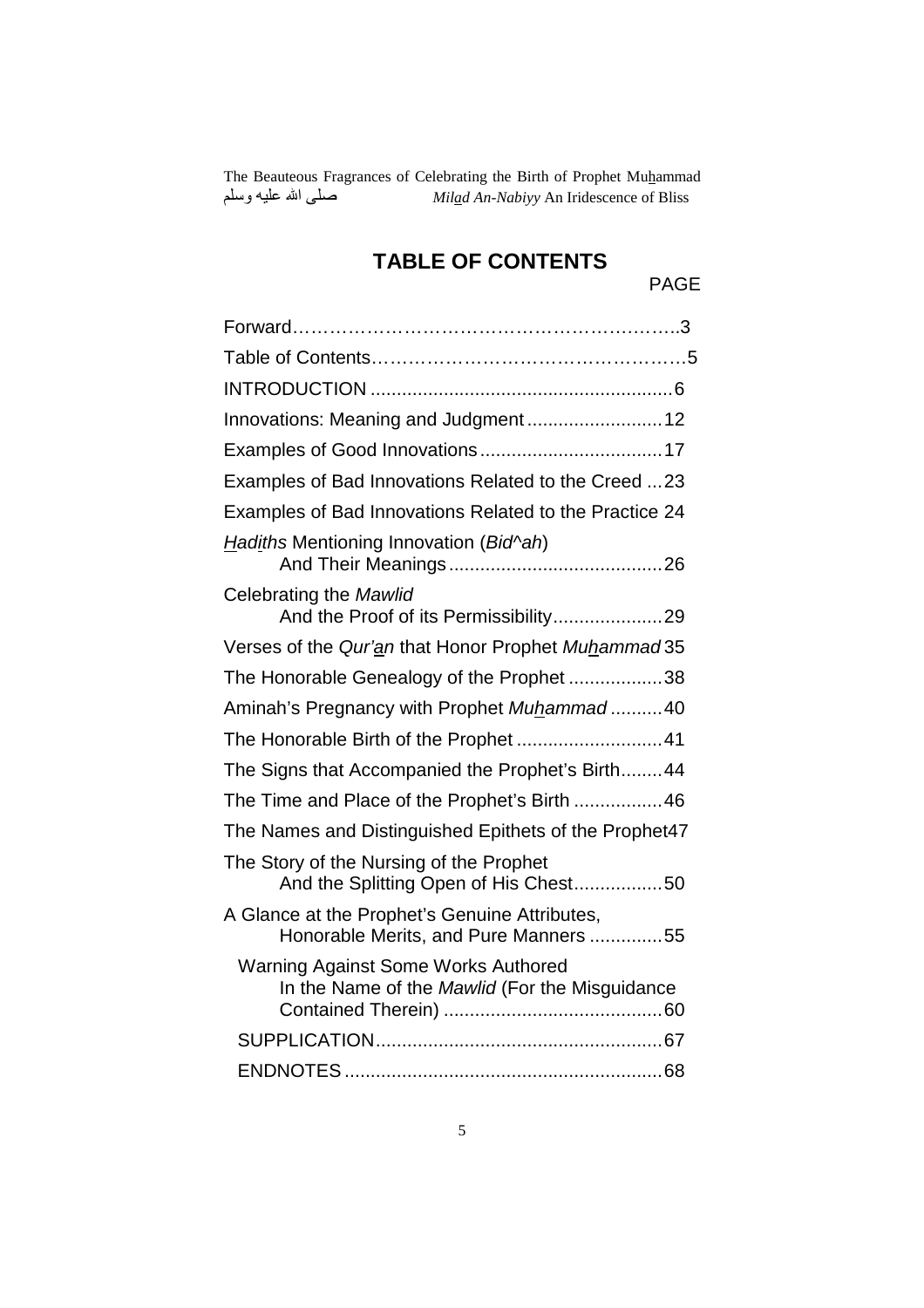#### **INTRODUCTION**

 I begin with the name of Allah, the Lord of the Worlds. I praise Him and I seek His generosity and forgiveness. I humbly ask Him to raise the rank of Prophet Muhammad and protect his nation from what he feared for them. I profess that no one is God except Allah, and I reaffirm my belief about Allah as beautifully stated by the famous Shafi<sup>k</sup>ivy scholar, Shaykh Fakhrud-Din Ibn ^Asakir, who died in 620 AH:

> Allah is the only God in His Dominion. He created the entire world, the upper and lower, the *Arsh* and *Kursiyy*, the heavens and earth, and what is in them and in between them.

> All the creation is subjugated by His Power. No speck moves except by His will.

> He has no manager for the creation with Him, and has no partner in Dominion.

> He is attributed with Life and His Existence does not come to an end (al-Qayyum). He is not seized by somnolence or sleep.

> He is the One Who knows about the unforeseen and what is evidenced by His creation. Nothing on earth or in heaven is hidden from Him. He knows what is on land and in the sea. Not a leaf does fall but He knows about it. There is no grain in the darkness of earth, or anything that is moist or dry except which is inscribed in a clear Book. His Knowledge encompasses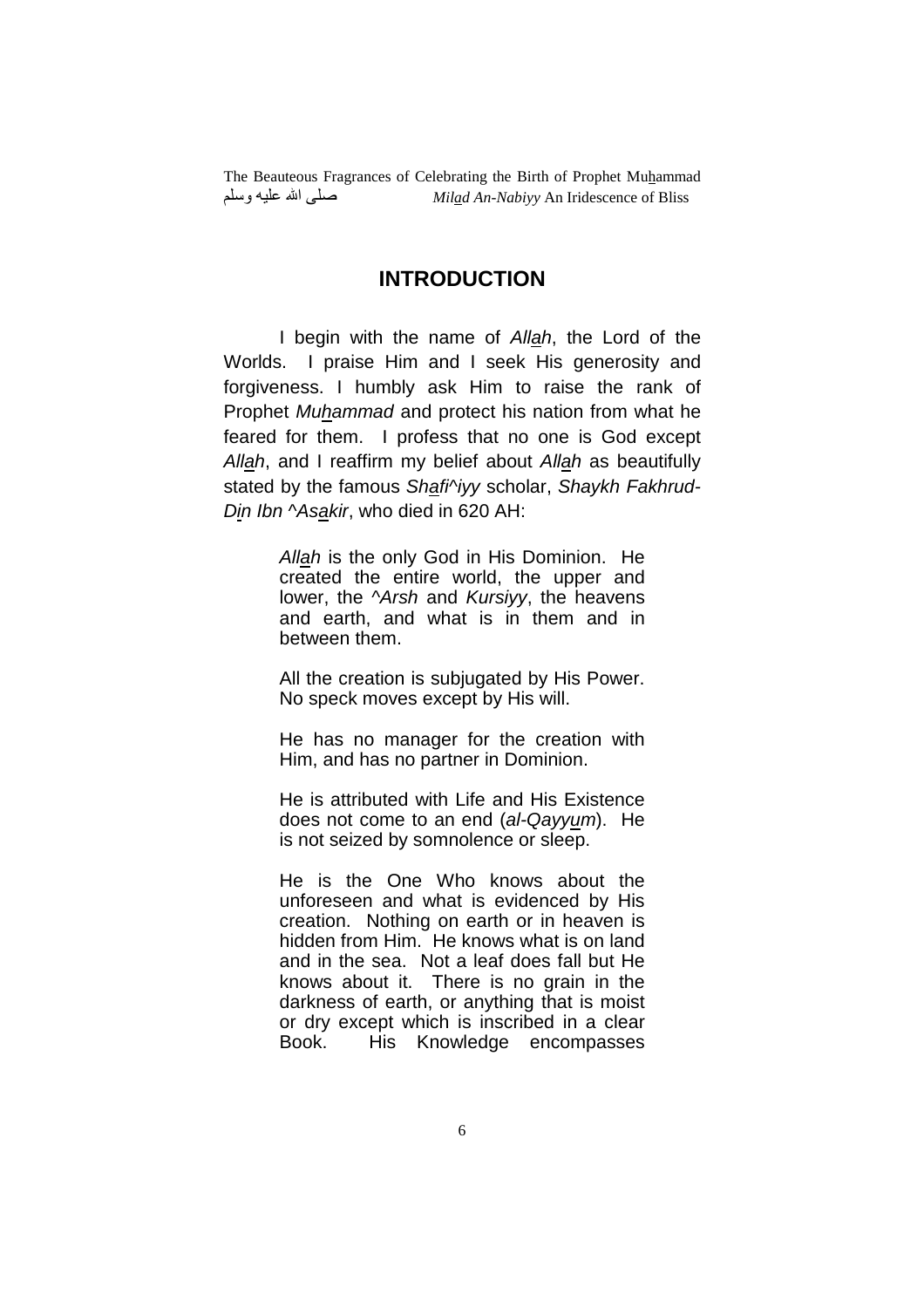> everything. He knows the count of all things.

> He does whatever He wills. He has the power to do whatever He wills.

> To Him is the Dominion and He needs none; To Him belong the Glory and Everlastingness. To Him are the Ruling and the Creating (al-Qada'). He has the Names of Perfection. No one hinders what He decreed. No one prevents what He gives. He does in His dominion whatever He wills. He rules His creation with whatever He wills.

> He does not hope for reward and does not fear punishment. There is no right on Him that is binding, and no one exercises rule over Him.

> Every endowment from Him is due to His Generosity and every punishment from Him is just. He is not questioned about what He does, but they are questioned.

> He existed before the creation. He is not attributed with a before or an after, an above or a below, a right or a left, an in front of or a behind, a whole or a part.

> It must not be said: When was He? Or Where was He? Or How is He? He exists without a place. He created the universe and willed for the existence of time. He is not bound to time and is not designated with place.

> His management of one matter does not distract Him from another. Delusions do not apply to Him, and He is not encompassed by the mind. He is not conceivable in the mind. He is not imagined in the self nor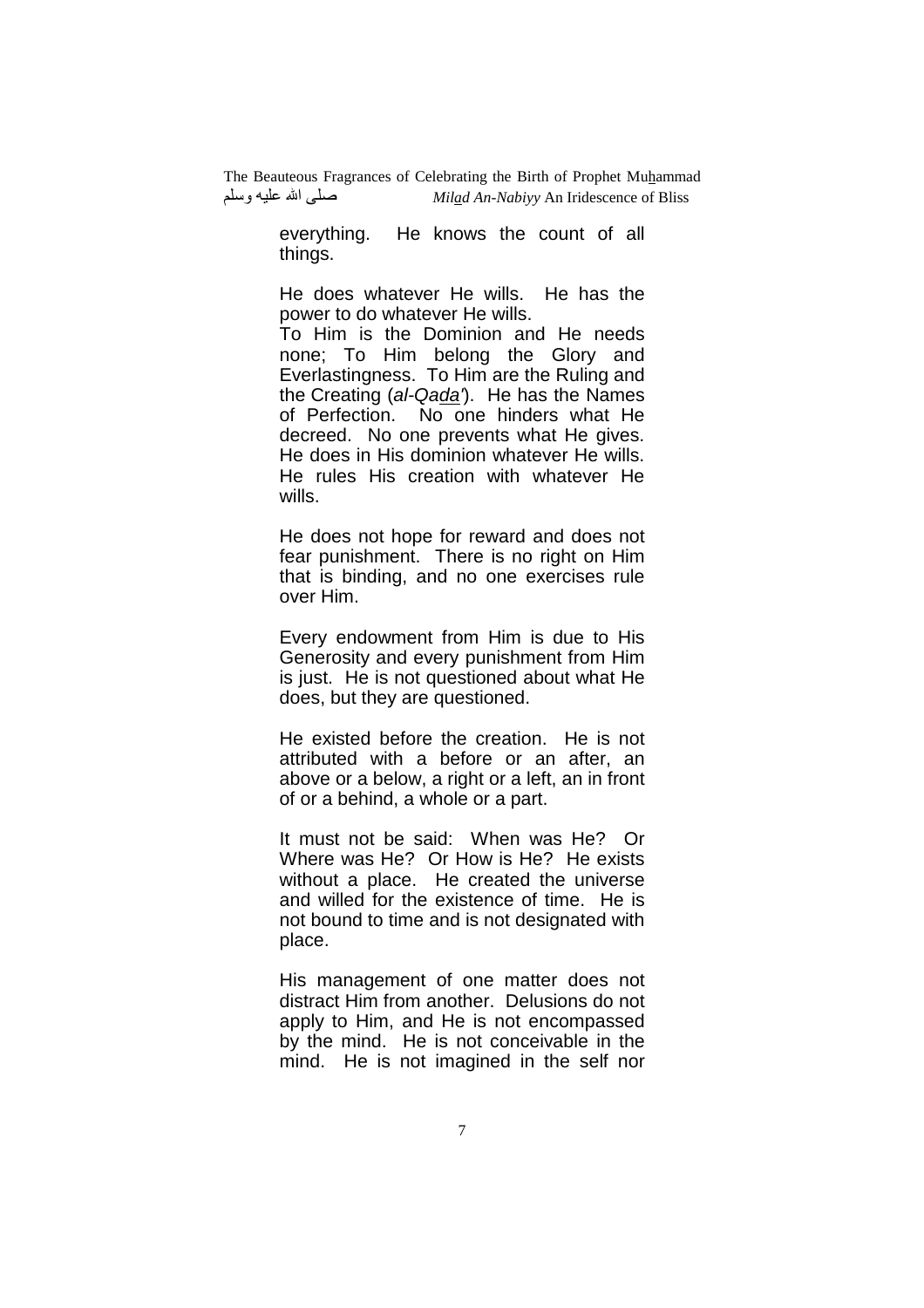> pictured in delusions. He is not grasped with delusions or thoughts.

**{لَيْسَ كَمِثْلِهِ شَىْءٌ وَهُوَ السَّميعُ الْبَصيرُ}** 

This ayah means: [Absolutely nothing is like Him and He is attributed with Hearing and Sight.]

 I profess that Muhammad is the slave and messenger of Allah and I confirm my conviction about Muhammad and the prophets before him, may Allah raise their ranks, as profoundly elucidated in the Mutamimah of Ibn ^Asakir.

> Know, may Allah be merciful to you by guiding you to the acceptable deeds, that our Master Muhammad, the son of ^Abdullah, the son of ^Abdul Muttalib, the son of Hashim, the son of ^Abdu Manaf, the son of Qusayy, the son of Kilab, the son of Murrah, the son of Ka^b, the son of Lu'ayy, the son of Ghalib, the son of Fihr, the son of Malik, the son of an-Nadr, the son of Kinanah, the son of Khuzaymah, the son of Mudrikah, the son of Ilyas, the son of Mudar, the son of Nizar, the son of Ma^add, the son of  $\Delta$ dnan—is the slave of Allah, His Messenger, His Prophet, and His Khalil.

> He is the best of the entire creation, and the leader of his followers who will have shining faces and illuminated upper arms and lower legs on the Day of Judgment. His Lord sent him to the humans and *jinn* as a luminous lantern—giving good tidings and warnings, and calling to worship Allah by His Will.

> He received the Revelation through the entrusted Jibril who is the head of the honored angels. Allah created them from light. Obedience is inherent in them, and Allah gave them the strength to obey. They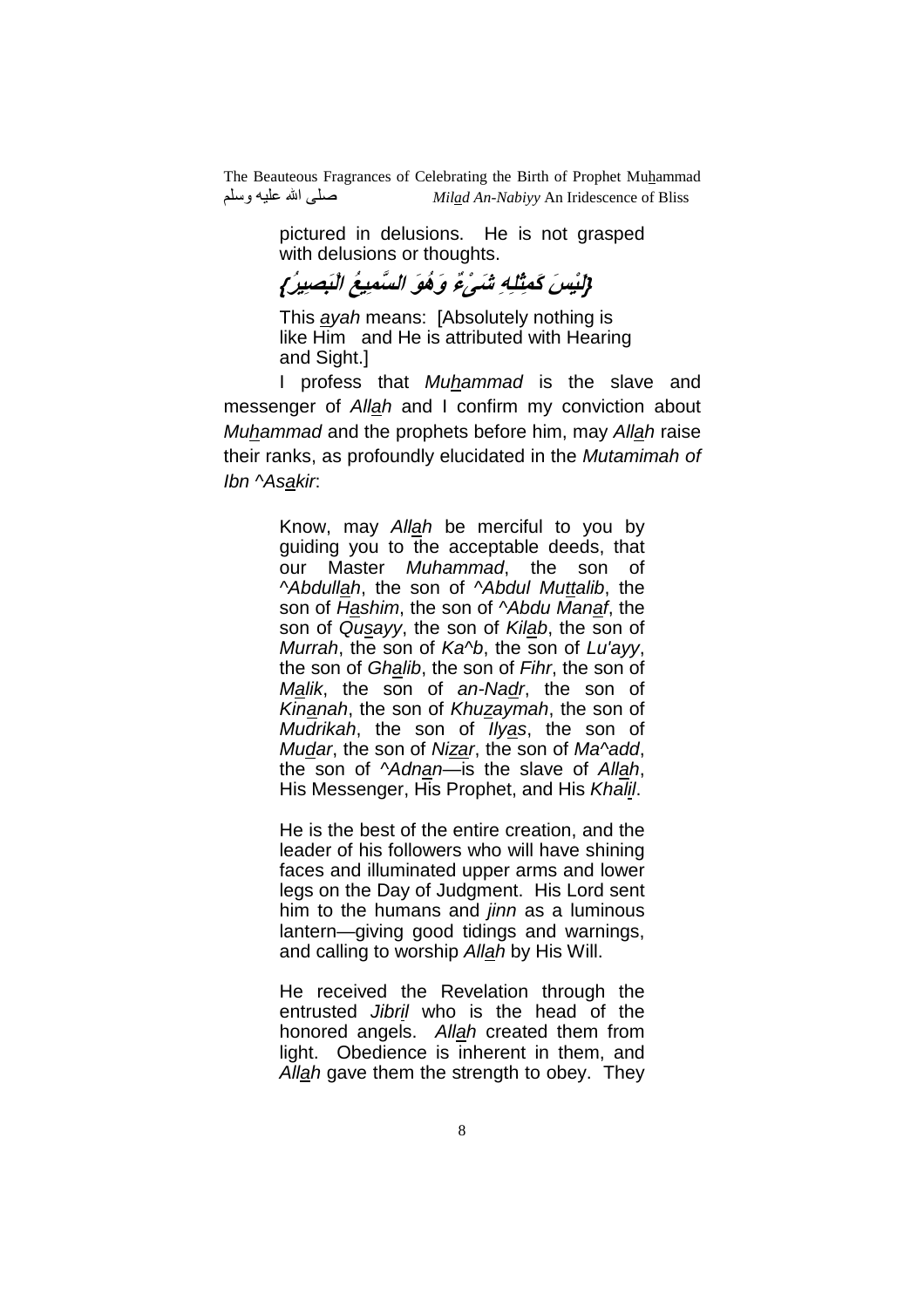> do not sleep and they do not get tired. They do not eat or drink. They do not disobey Allah, but rather they perform all what Allah ordered them to do.

> His Book is the Wise *Dhikr*.<sup>1</sup> His laws are straight, truthful, and easy. His nation is the best of the nations. No human has a higher status than his, and no creature can attain his status.

> He is the last of the Prophets and their leader, the most knowledgeable among them and the highest in status, the most articulate and the strongest, the most beautiful, brave, courageous, and generous. He had the most signs among them and the most outstanding miracles.

> All the prophets were people of merit and patience, belief and certainty, truthfulness and religiosity, chastity and impeccability, intelligence and brilliance, trustworthiness; and conveyance of the Message. The prophets were numerous—the first of them was Adam, peace be upon him, who was created from clay as an unimpaired human in the best of forms. After him among his progeny are: Shith, Idriss, Nuh, Hud, Salih, Shu^ayb, Ibrahim, Lut, Isma^il, Ishaq, Ya^qub, Yusuf, Musa, Harun, Yusha^, Yunus, Ayyub, Dhu-l-Kifl, Ilyas, al-Yasa^, Dawud, Sulayman, Zakariyya, Yahya, ^Isa, al-Khadir, and many others.

> Their religion is one—Islam. They are the best of Allah's creations. They are alive, praying in their graves. They are al-wasilah, they intercede on the Day of

 $\overline{a}$ 

<sup>1</sup> *Dhikr* here refers to the *ayahs* of the *Qur'an*.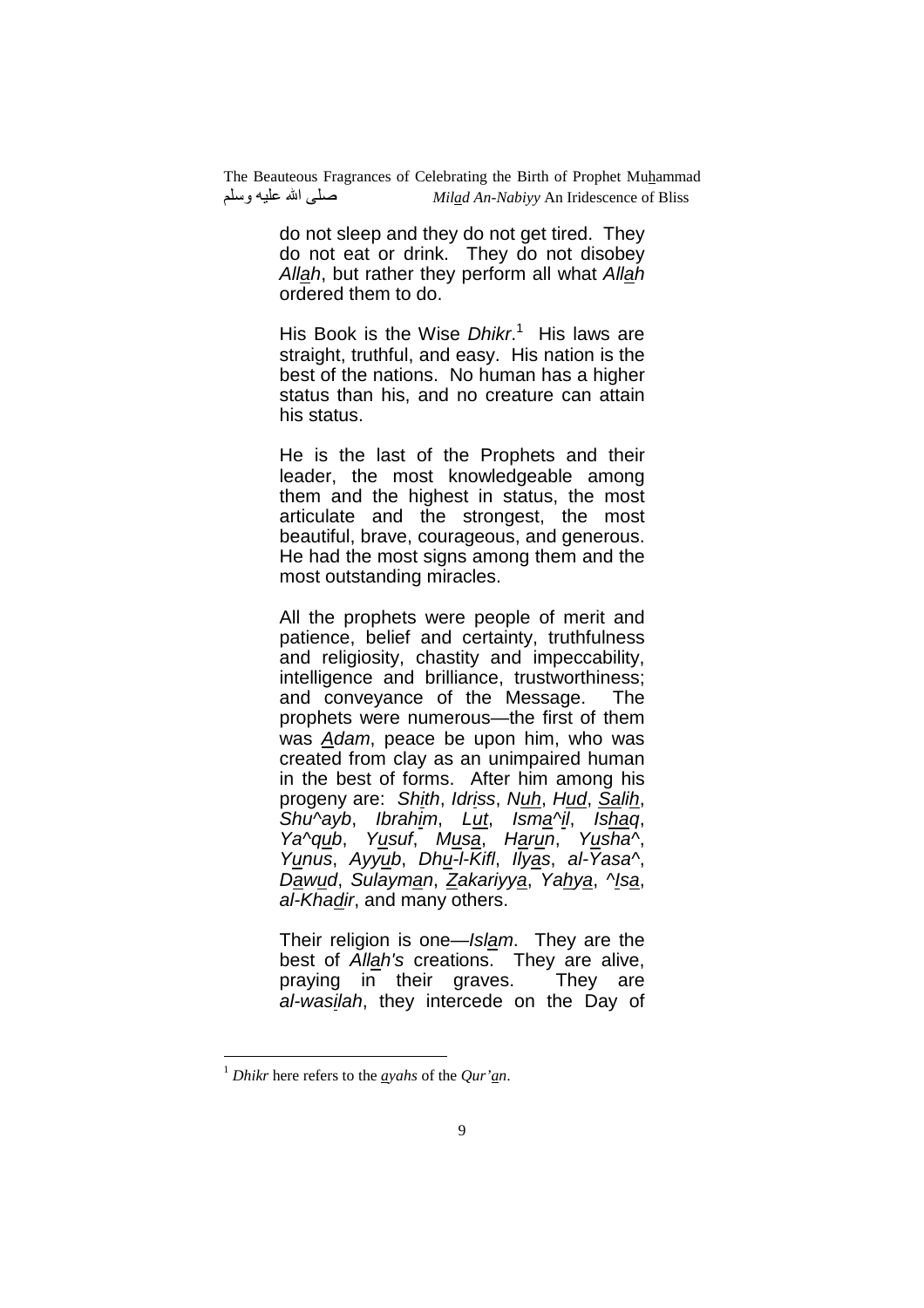> Judgment, and the intercession of our prophet is the greatest.

> The summation of all what was mentioned is included in the *hadith* of the Messenger of Allah, sallallahu  $\sqrt{a}$ layhi wa sallam:

<< الإيما*ن* أن تؤمن بالله وملائكته وكتبه ورسله واليوم الاخر والقدر خيره وشره >>

<<The belief is to believe in Allah, His Angels, His Books, His Messengers, the Day of Judgment, and destiny—what is good and what is evil.>> This hadith is sahih, related by Muslim.

 Without a doubt, our beloved Prophet Muhammad, sallallahu ^alayhi wa sallam, the Trustworthy, conveyed the full message from Allah. He delivered to the nation what grants it success in this life and everlasting winning in the Hereafter. May Allah reward him greatly for the prolific benefits he delivered to us.

Thereafter, every year when the month of Rabi^ al-Awwal appears, it brings with it the fragrant tones and shades of the memory of the honorable birth of Prophet Muhammad, sallallahu ^alayhi wa sallam. The birth of the last prophet and best of all creations was a beacon of light shining in the vast desert, spreading throughout the entire world. His birth turned the sun-scorched desert into a garden that leads to Paradise, providing the world with the glittering brilliance of *Islam*. His message altered the course of the world from prevailing dungeons of ignorance into sparkling gardens of knowledge and belief. Those who followed his message were raised from the pits of sinfulness to the proud peaks of obedience. Those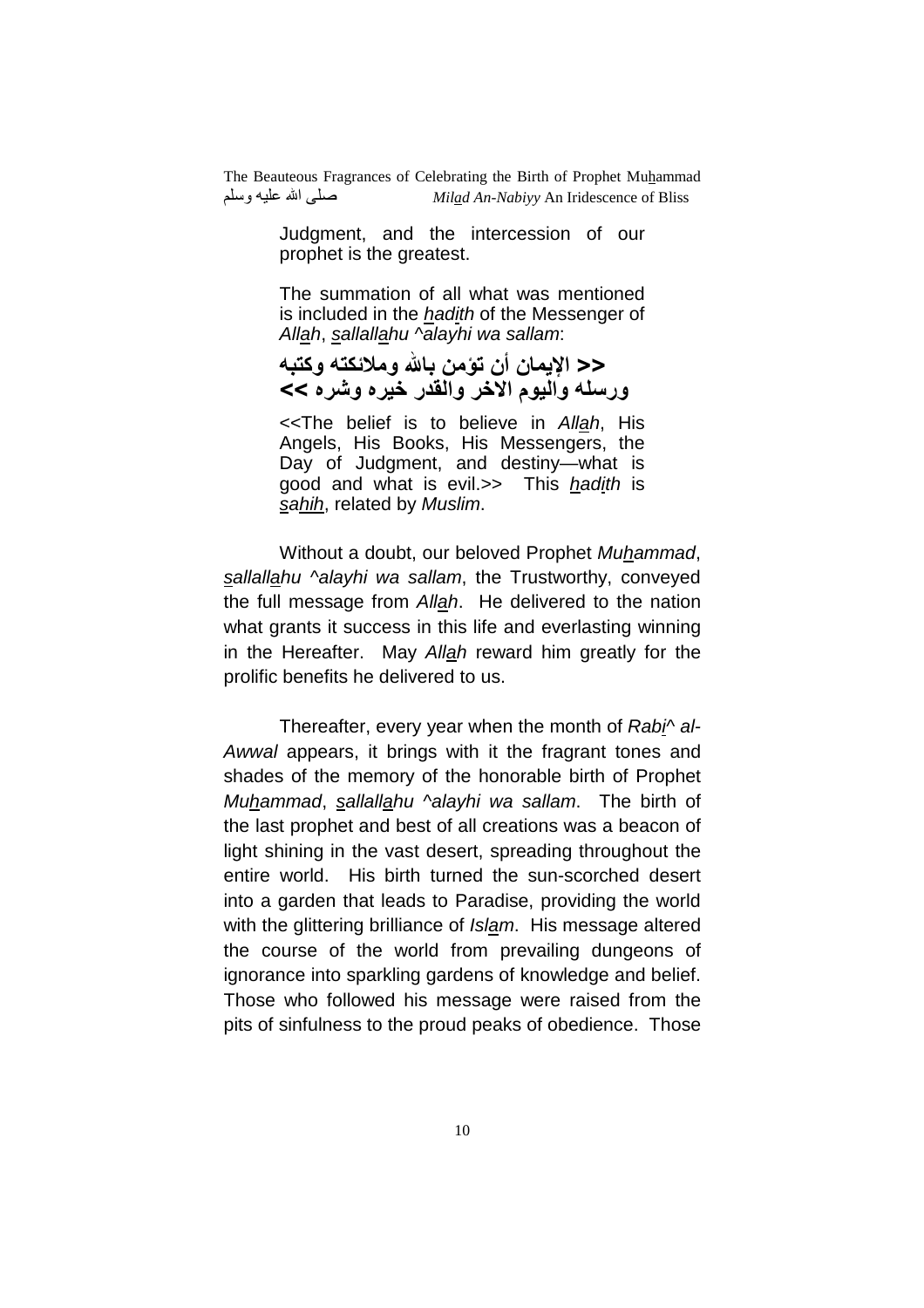who genuinely follow his message shall be bestowed with the everlasting enjoyments of Paradise.

 Celebrating the birth of our Master Muhammad is sound, gratifying, and rewarding practice, for it reflects our delight for the birth of the one whom Allah sent as a mercy for us. Among its merits are such rewardable practices as joining with other Muslims in remembering Allah, praising the Prophet and recalling the events of his honorable life story and learning rich lessons from them, feeding the poor, and reciting verses of the Qur'an. In performing these and other good deeds one is hopeful to be rewarded by Allah.

 The reputable Muslim scholars of the East and the West regarded the practice of celebrating the Mawlid as honorable, good, and rewardable. Many of them authored books to praise and highlight the legitimacy of this practice. $2$  This compilation is a humble selection from the writings and sayings of some of the great scholars of the People of Truth, Ahlus-Sunnah wal-Jama^ah, among the Ash^ariyys and the Maturidiyys, and is primarily based on the work of his Eminence, Shaykh ^Abdullah al-Harariyy entitled: Ar-Rawa'ih Az-Zakiyyah Fi Mawlid Khayr Al-Bariyyah (The Beauteous Fragrances of Celebrating the Birth of the Best of the Creations). The purpose of selecting and translating this work is to highlight to the English readers the scholars' support for the practice of celebrating the birth of the Prophet and their reasons for judging it as a good and rewardable innovation.

 $\overline{a}$ 

<sup>2</sup>Among such works are *Al-Maqsad Fi ^Amal Al-Mawlid* by the *Hafidh of Hadith as-Suyutiyy* and *At-Tanwir Fi Mawlid Al-Bashir An-Nadhir* by *Abu al-Khattab Ibn Dihyah*.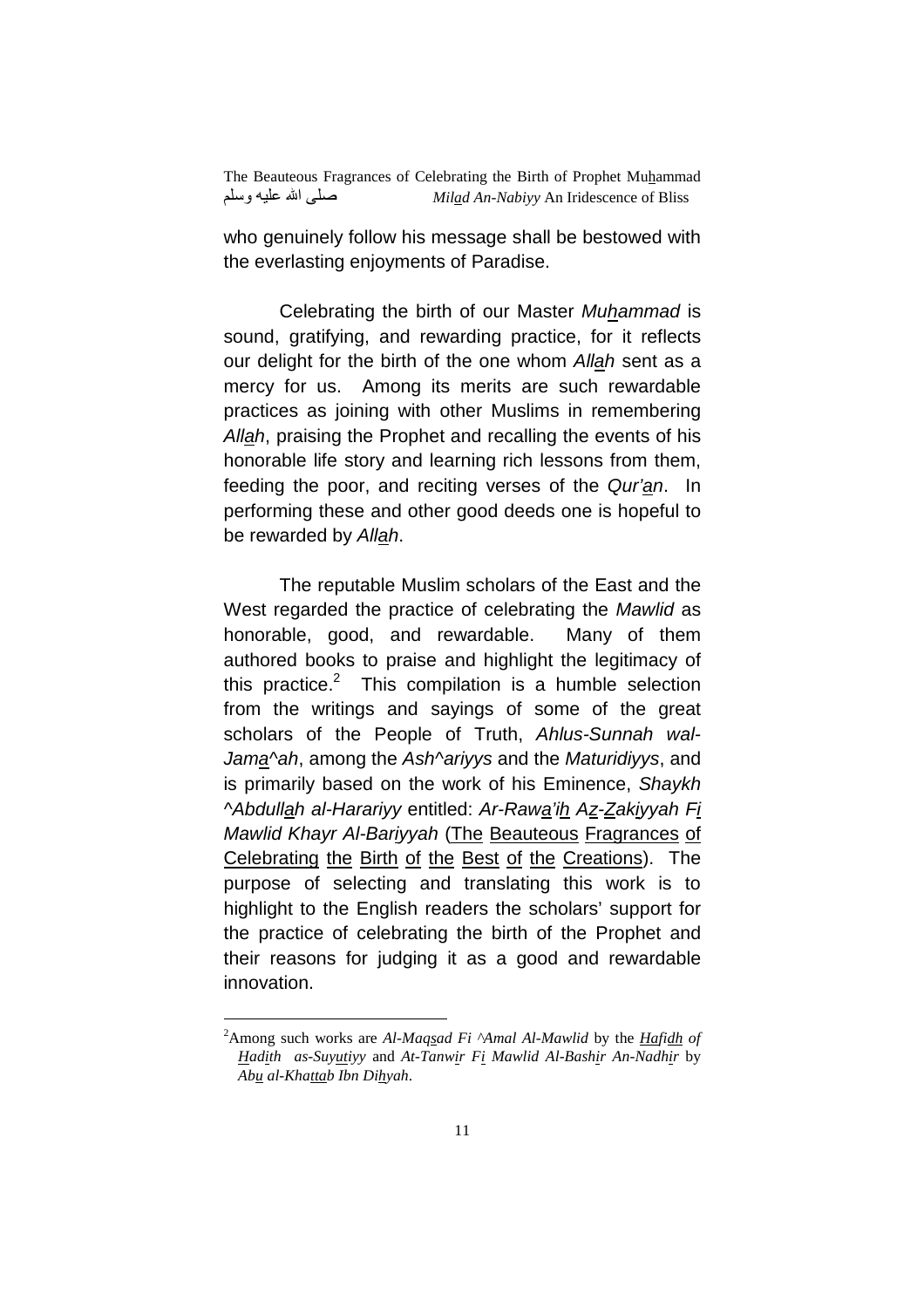We encourage those Muslims who celebrate the birth of the Prophet to continue their practice and to encourage others to do so. We hope to convince those who have been deluded and who are doubtful about the legitimacy of this practice, to listen to the words of the reputable scholars on this issue and to stop depriving themselves (and others) of the rewards they otherwise might earn.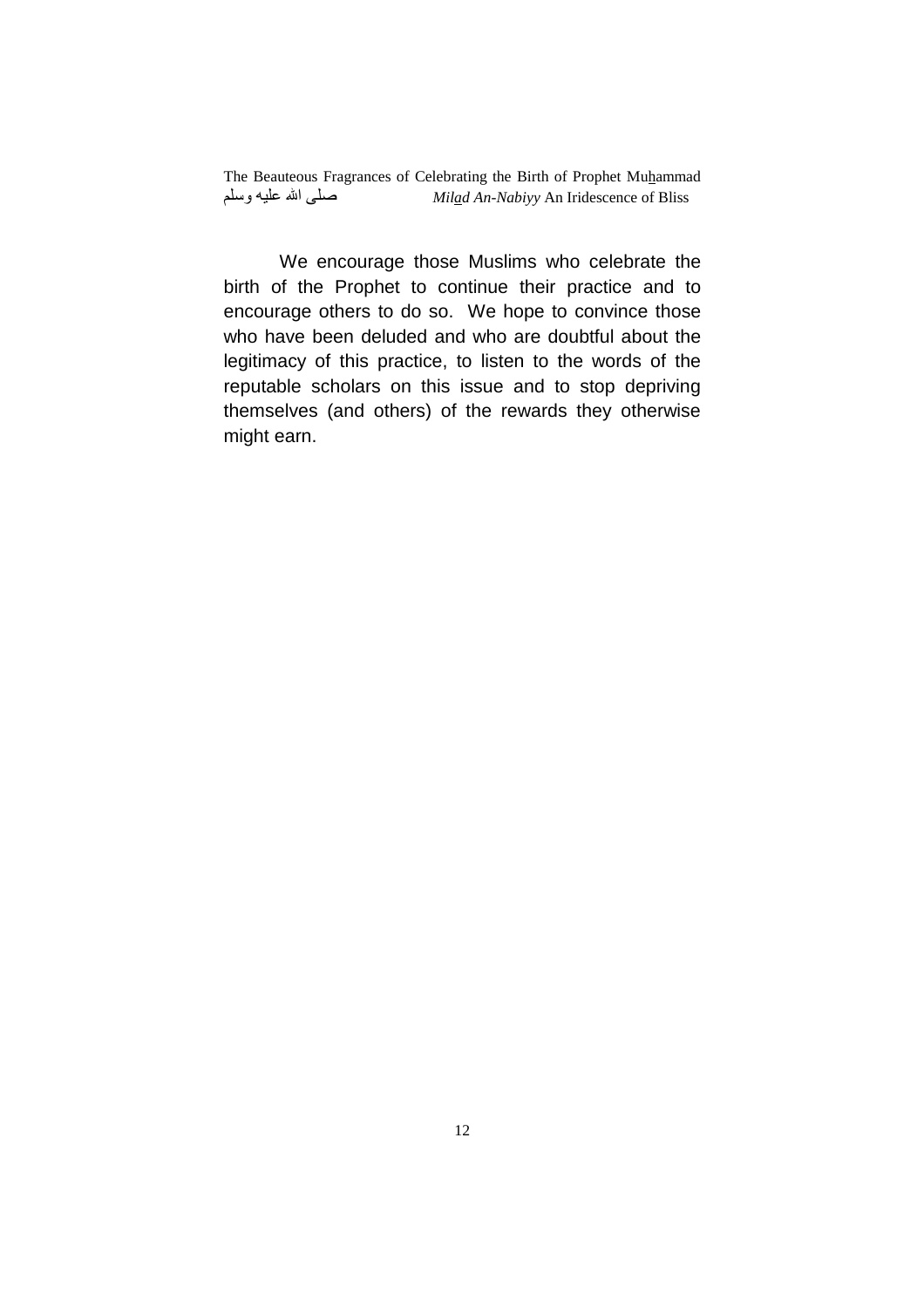### **INNOVATIONS: MEANING AND JUDGMENT**

 According to the Arabic language, the term 'innovation' (bid^ah), refers to any newly introduced matter, one not based on a preceding example. In the religious context, the innovation (bid^ah) is any newly introduced matter, one neither mentioned in the Qur'an nor ordered by the Prophet. Ibn ^Arabi said: "…innovations are not dispraised due to the term "innovation" or its meaning. Rather, innovations are dispraised if they contradict the rules of the Religion and if they invite to misguidance."

There are two categories of innovations:

- 1. The Innovation of Misguidance. The innovation of misguidance is the innovation which contradicts the Qur'an and the Sunnah.
- 2. The Innovation of Guidance. The innovation of guidance is the innovation which conforms to the Qur'an and the Sunnah.

 Categorizing innovations into these two types is derived from the *hadith* of the Prophet narrated by al-Bukhariyy and Muslim in their Sahihs from the route of ^A'ishah in which she said: "The Messenger of Allah said:

<< مَنْ أَحْدَثَ في أَمْرِ نَا هذا مَا لَنْسَ مِنْهُ فَهُوَ رَدٌّ >>

(which means) : <<The matter innovated in our Religion which does not comply with it is judged as rejected.>>" Muslim narrated this saying of the Prophet with the following words:

<< مَنْ عَمِلَ عَمَلاً لَبْسَ عليه أَمْرُنَا فَهُوَ رَدٌّ >>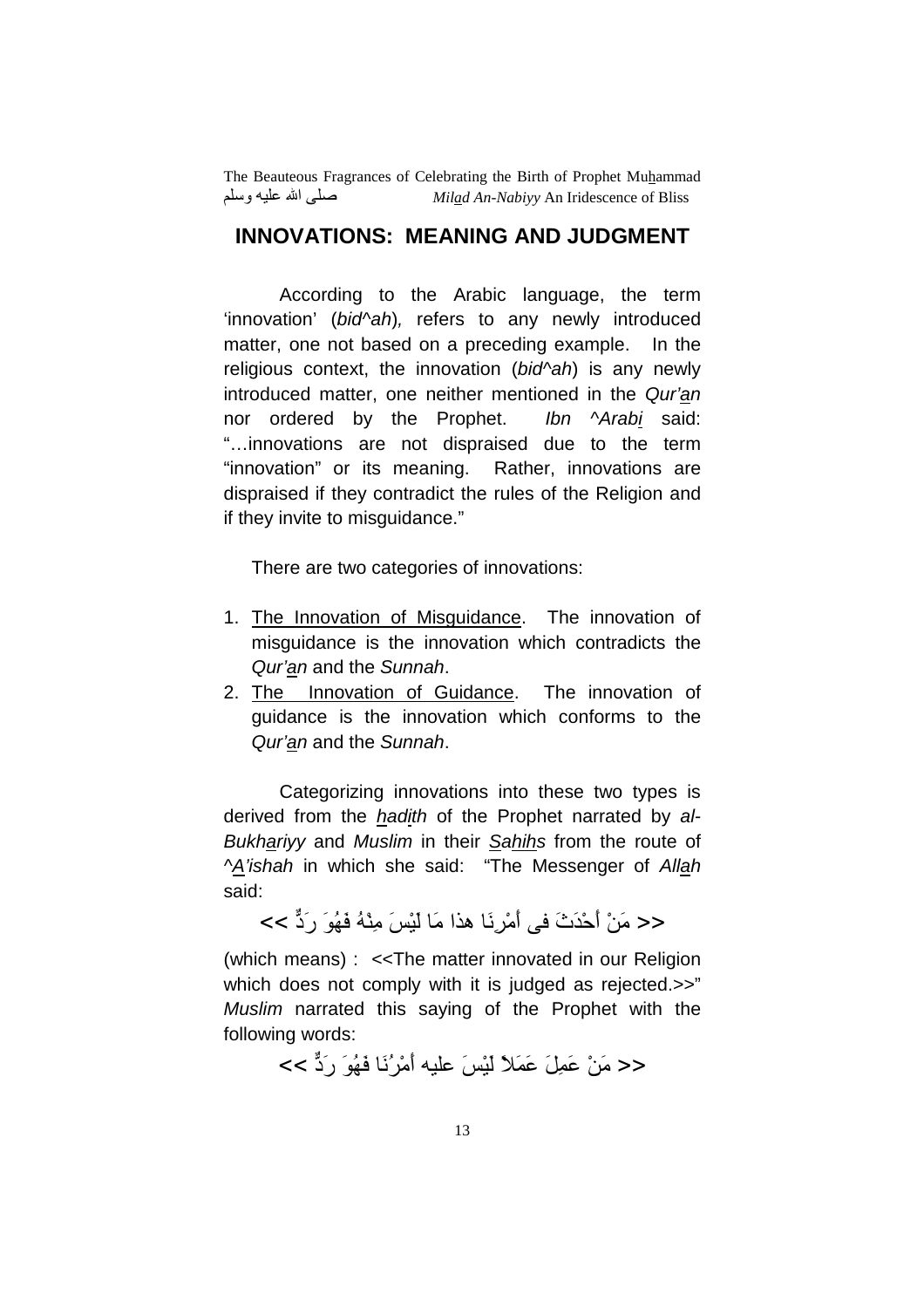This means: <<The one who does something that does not conform to our Religion is judged as rejected.>>"

 This saying of the Prophet on the one hand elucidates that it is not just any new matter in general which is judged as rejected, but rather only that new matter which does not conform to the rules of the Religion. On the other hand, it is understood if it conforms to the rules of the Religion, it is not rejected.

 Likewise, the same meaning is understood from the saying of the Prophet that was narrated by Muslim in his Sahih from the route of Jarir Ibn ^Abdullah al-Bajliyy in which he said: "The Messenger of Allah said:

<< مَنْ سَنَّ في الإسْلامِ سُنَّةَ حَسَنَةَ فَلْهُ أُجْرُها وَأَجْرُ مَنْ عَمِلَ بـها بَعْدَهُ مِنْ غير أن يَنْقص من أَجُور ِهم شَـيء ومَنْ سَنَّ فـي الْإِسْلامِ سُنَّةَ سِيِّئَةَ كَانِ عَلَيْهِ وِزْرُهَا وَوِزْرُ مَنْ عَمِلَ بِهَا مِن بعده من غير أن ينقص من أوزار هم شيء >>

This means: <<The one who innovates a good innovation in Islam shall be rewarded for it and similarly rewarded when another imitates him in performing that deed—without the reward of the latter being decreased. And, the one who innovates a bad innovation in Islam will be sinful for it and will similarly bear a sin when another imitates him in that bad innovation—without any of the latter's sin being lessened.>>"

 In Fath al-Bari, (Ibn Hajar's explanation of al-Bukhariyy) the **Hafidh Ibn Hajar explained the statements** of Ibn Shihab and ^Abdur-Rahman Ibn ^Abdul Qari as were reported by al-Bukhariyy in his Sahih, the Chapter on Tarawih Prayers. Ibn Shihab said, "At the time of the death of the Prophet, it was not the practice of the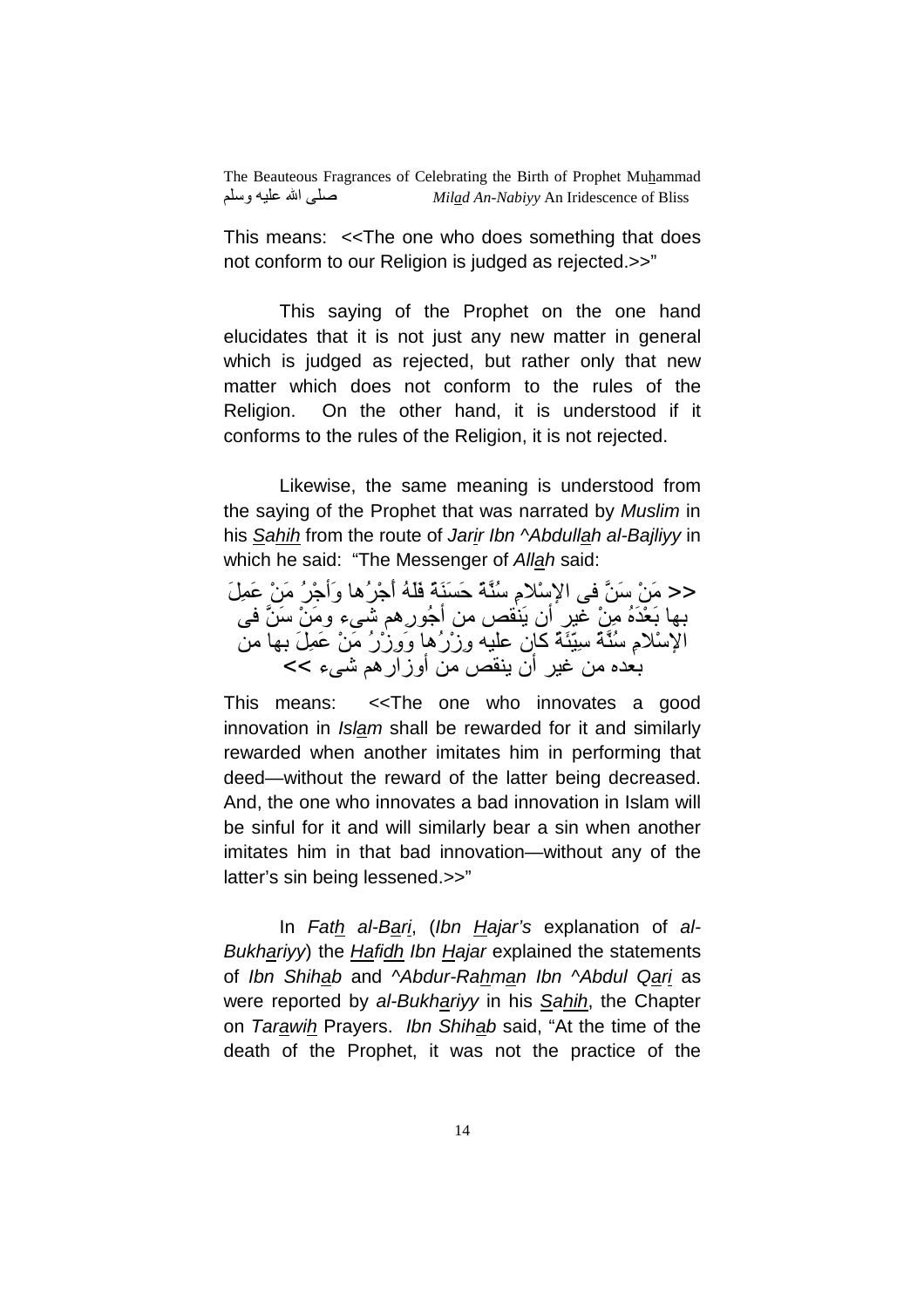people." (Ibn Hajar said this means the people did not pray the Tarawih Prayer in congregation.) Ibn Shihab continued to say, "The situation stayed as such during the caliphate of Abu Bakr and part of the caliphate of  $\Delta$ Umar." ^Abdur-Rahman Ibn ^Abd Al-Qariyyii said, "I went out to the mosque one evening during Ramadan with *NUmar Ibn* al-Khattab. We found the people praying as individuals and in small congregations. NUmar said he saw it better if all the people would congregate behind one *imam*, and he congregated them behind Ubayy Ibn Ka^b. Then, on another evening during Ramadan, I went out to the mosque with  $\Delta U$ mar and we found the people congregating behind one *im<u>a</u>m. ^Umar* said: ( نعم البدعة هذه), and in the narration of Al-Muwatta' of Imam Malik, ^Umar said: (نعمت البدعة هذه)." Both narrations contain the word bid<sup>n</sup>ah (innovation) and mean: "Indeed this is a good innovation."

The Hafidh Ibn Hajar commented on NUmar's statement by saying, "The innovation is the matter which is done without a preceding example. Religiously it sometimes means a matter done against the Sunnah and as such the innovation is dispraised. However, to be more thorough, if the innovation falls under what is religiously good, then it is good. If it falls under what is religiously bad, then it is bad. Otherwise, the innovation is permissible (mubah). The innovation can also be classified according to the five judgments." He means the judgments pertaining to the doings of the slave, i.e., obligatory, recommended, permissible, disliked, or forbidden.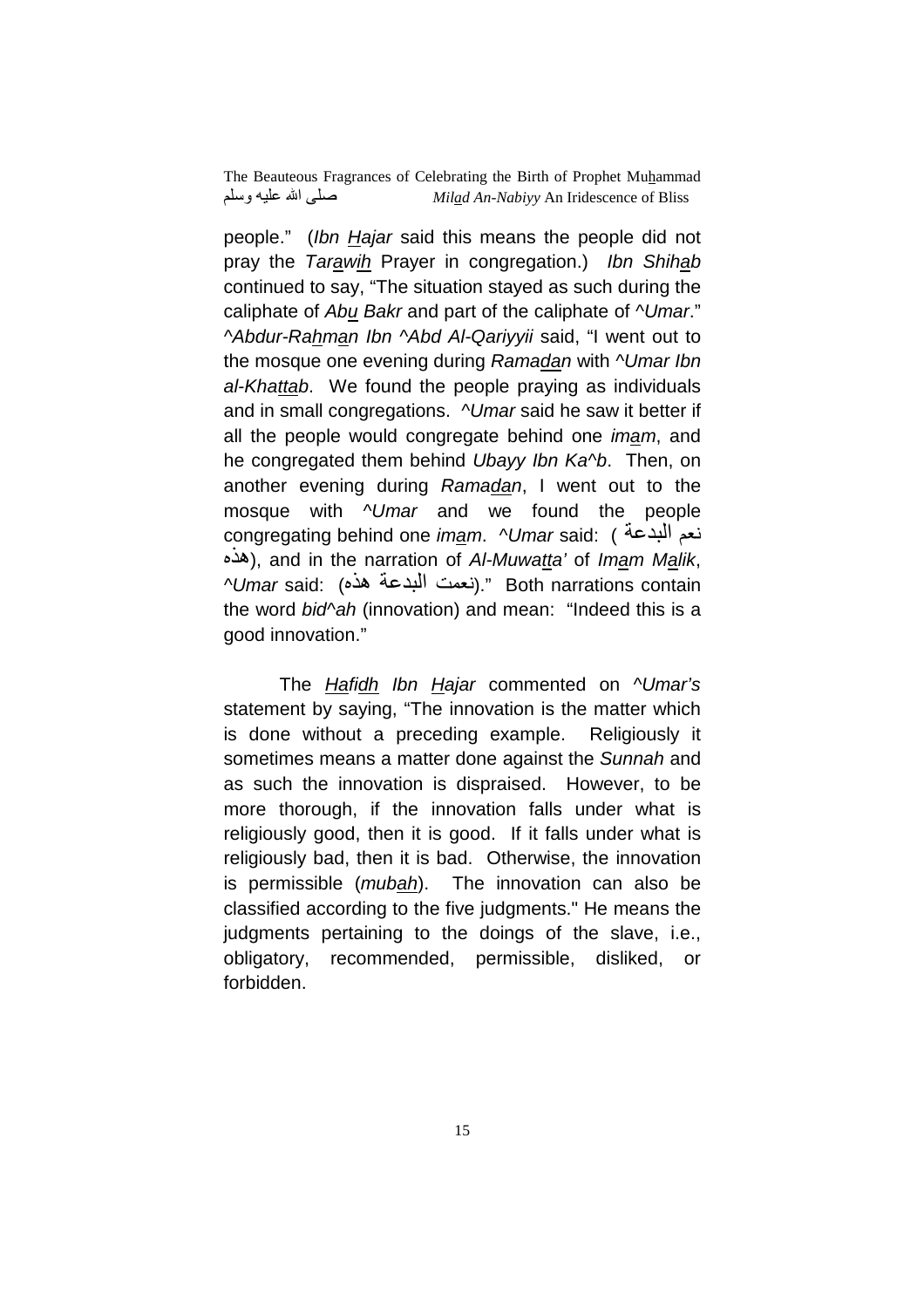Al-Bukhariyy reported in his Sahih the following saying of Rifa^ah Ibn Rafi^ az-Zarqiyy:

> One day we were praying behind the Prophet. When he straightened up from  $ruku^{\wedge}$  he said: سَمِعُ اللَّهُ لِمَنْ حَمِدَه (sami^llahu liman hamidah). A man praying behind the Prophet added: رَبَّنَا وَ لَكَ الْحَمْدَ rabbana wa) حمدًا كَثَيْرًا طَيْبًا مبارِكًا فَيه lakalhamdu hamdan kathiran tayyiban mubarakan fihi). When the Prophet terminated his prayer he inquired about the person who made the addition. When the person identified himself, the Prophet told him:

<حرايتُ بضعةً وثلاثيِنَ مَلَكًا بِبتدرونَها أَيُّهُمْ يَكْثُبُها أول>>

This means: <<I saw some (over) thirty angels rushing to write it down first.>>

The Hafidh Ibn Hajar, commenting on this report (in Fath al-Bari) said that it holds the proof that it is permissible to innovate a statement of remembrance (dhikr) during the prayer that the Prophet did not say, as long as it does not contradict what the Prophet had established.

Abu Dawud (in his Sunan) reported that *^Abdullah* Ibn ^Umar used to add the words لا شَرِيكَ لَهُ İn reciting the Tashahhud and that he used to say, "I have added that."

 Imam an-Nawawiyy (in his book, Tahdhib Al-Asma' Wal-Lughat) said, "Innovation in The Religious Law refers to innovating a matter that was not done at the time of the Prophet. It is divided into good and bad.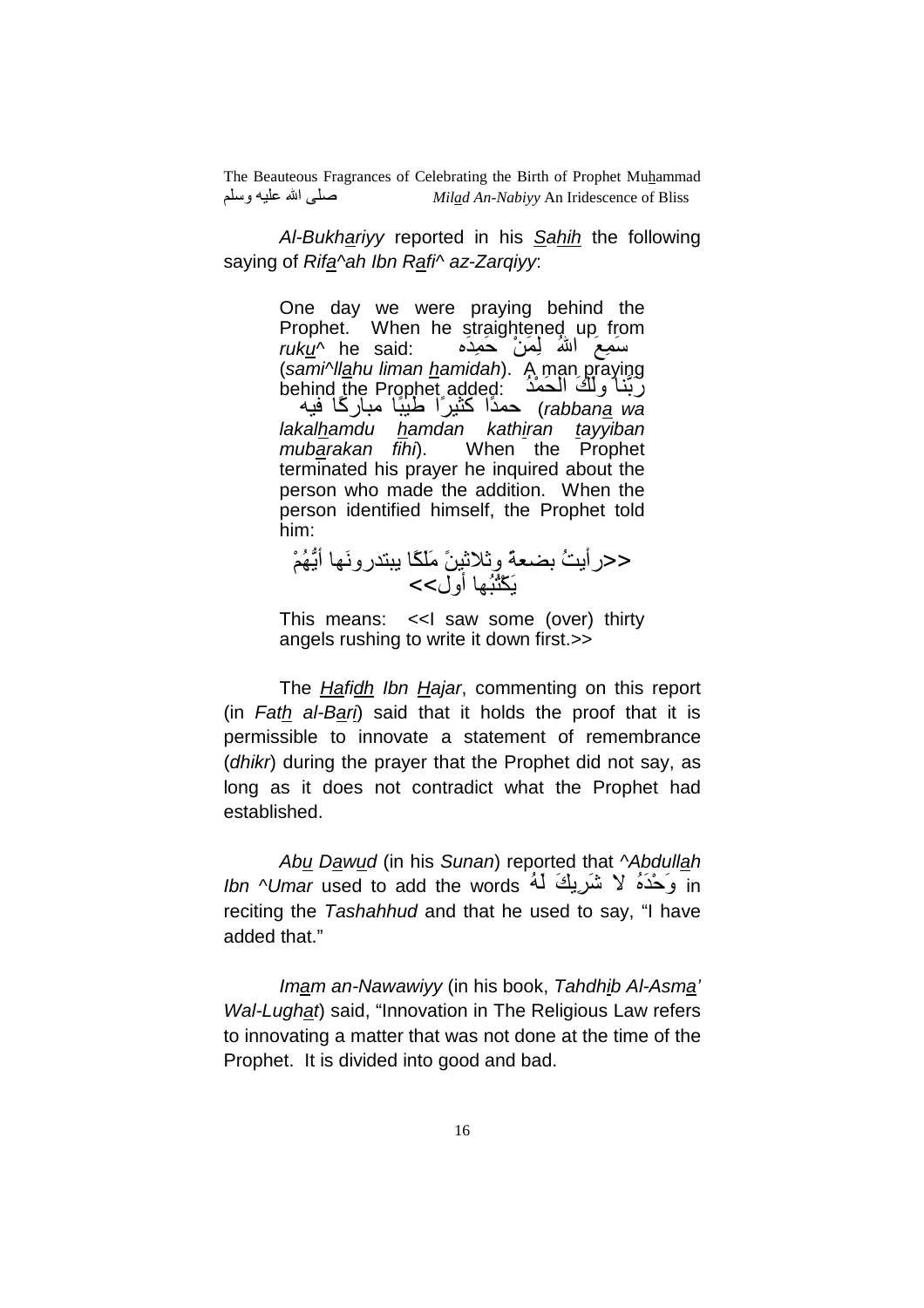The astute Imam, Abu Muhammad ^Abdul ^Aziz Ibn ^Abdus-Salam (in Al-Qawa^id) said, "The innovation is divided into obligatory, forbidden, recommended, disliked and permissible. The way to determine the type of innovation is to measure it by the scale of the Religion. If it falls under the rules of being obligatory, then it is of the obligatory type. If it falls under the rules of being forbidden, then it is of the forbidden type. By the same analogy it would be classified as recommended, disliked, or permissible."

 Ibn ^Abidin (in "Radd Al-Muhtar) said "The innovation can be an obligatory matter such as establishing proofs to refute the factions of misguidance or learning Arabic grammar which facilitates one's comprehension of the Qur'an and the hadith. The innovation can be a recommended matter such as establishing schools, monitoring stations and every charitable matter that did not exist at the time of the Prophet. The innovation can be a disliked matter such as ornamenting mosques. The innovation can be a permissible matter such as excessive eating and drinking and lavish clothing."

 In Rawdat at-Talibin, Imam an-Nawawiyy said about Supplication of Qunut:"This is what is reported about the Prophet and the Scholars added to it : ولا يعز ولك الحمد على and (تباركت وتعاليت) before (من عاديت) after it. He proceededو القضيت استغفرك وأتوب اليك to say, "Our companions said there is nothing wrong with this addition. Abu Hamid and al-Bandaniji and others said it is a liked addition."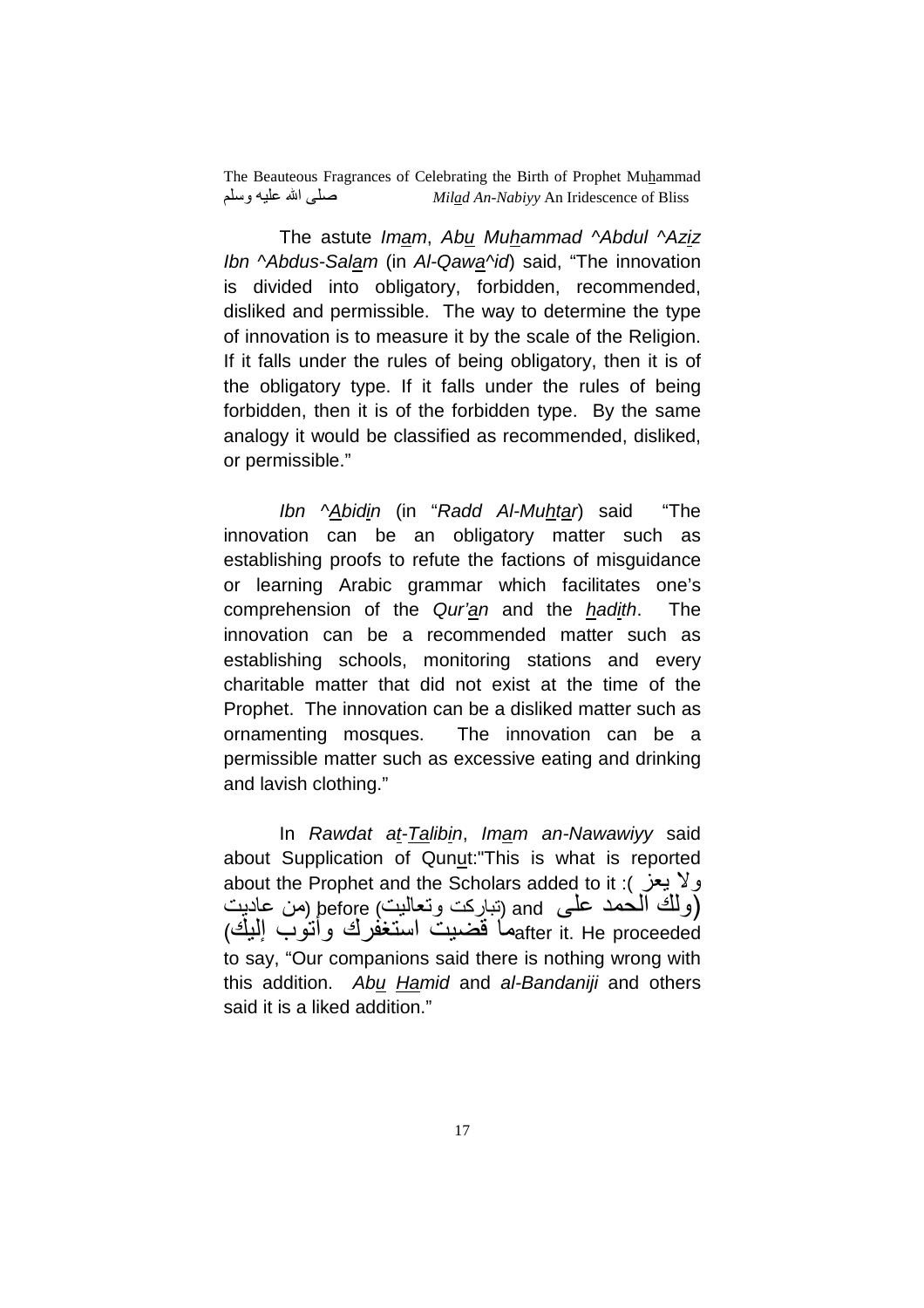In his book "Manaqib ash-Shafi^iyy," Imam al-Bayhaqiyy narrated the saying of ash-Shafi^iyy: "The innovated matters are of two types. One of them contradicts the book of the Qur'an, the Sunnah, the doings or sayings of the companions, or the scholarly consensus. This type is the innovation of misguidance. The other one is the innovation of goodness which does not contradict any of the aforementioned. This is an innovation which is not dispraised."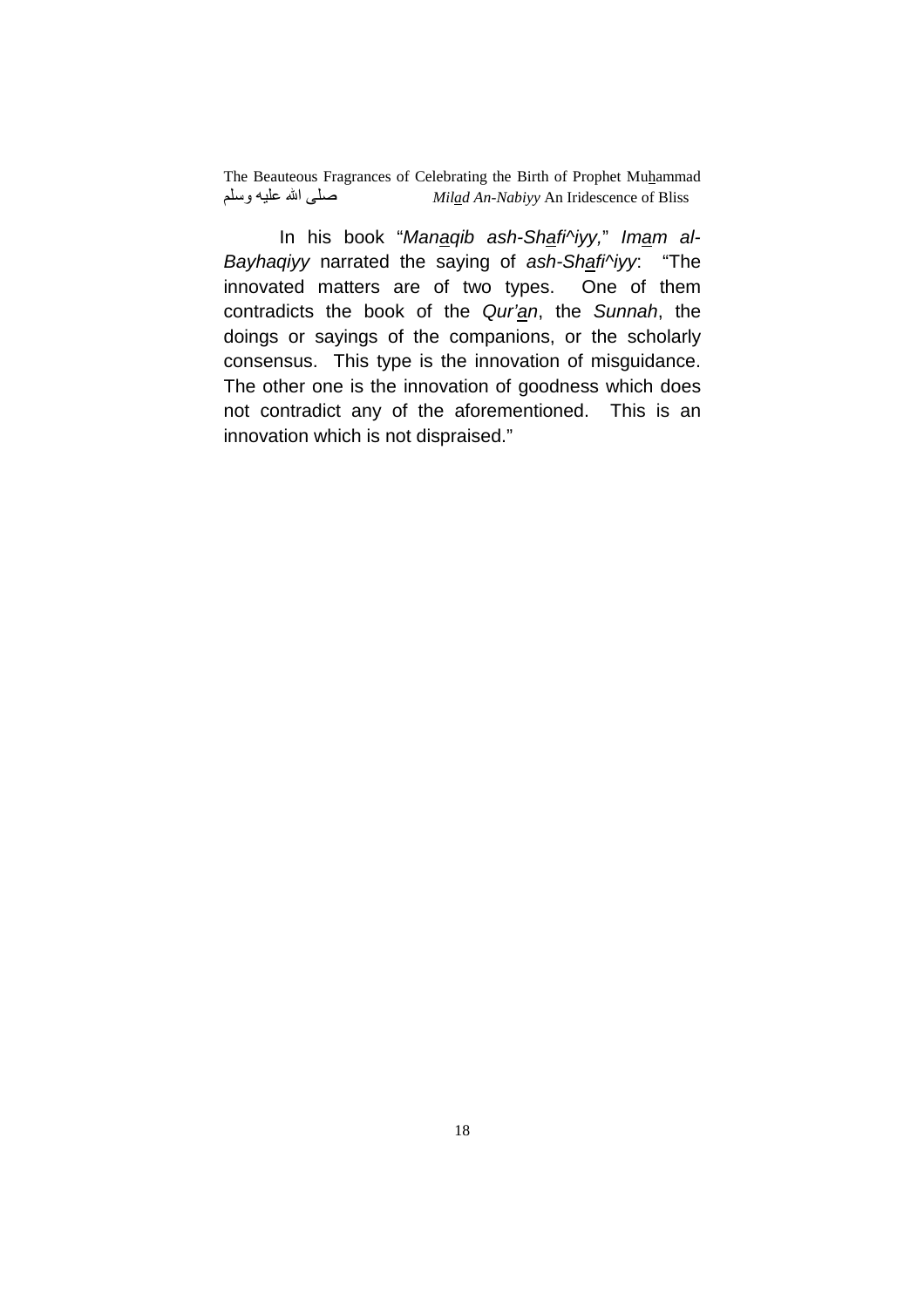#### **EXAMPLES OF GOOD INNOVATIONS**

### **1. The "Rahbaniyyah;" a practice innovated by the followers of Prophet ^Isa.**

In Surat al-Hadid, Ayah 27 Allah said:

{وَجَعَلْنَا فِي قُلُوبِ الَّذِينَ اتَّبَعُوهُ رَأَفَةً وَرَحْمَةً وَرَهْبَانِيَّةً ۖ ابْتَدَعُوهَا مَا كَتَبْنَاهَا عَلَيْهِمْ إِلَّا ابْتِغَاءَ رِضْوَانِ اللَّهِ }

This Ayah contains the proof that there are good innovations due to that Allah praised the believing Muslims among the nation of Prophet Nsa who correctly followed him in the matters of the belief and in clearing Allah from resembling the creation, for the Rahbaniyyah they innovated. Allah praised those followers of Prophet ^Isa because they were people of sympathy and mercy, and for innovating the practice of Rahbaniyyah, which is giving up the worldly matters to an extent that they would not marry because they desired to dedicate their lives entirely for worshipping Allah.

 In Verse 27 of Surat al-Hadid, Allah established that He did not obligate Prophet ^Isa's followers with the Rahbaniyyah, and He praised them for innovating this practice which was not ordained upon them in the *Injil* or in the sayings of Prophet *Nsa*. Rather, this was something they innovated and chose to do to exaggerate in obedience to Allah and be accepted by Him. Those who practiced the Rahbanivyah chose not to marry, so as not to occupy their time in providing the obligatory spending on the spouse and family members. Their living quarters were modest structures built of clay in secluded areas, and there, they dedicated all their time for worshipping Allah.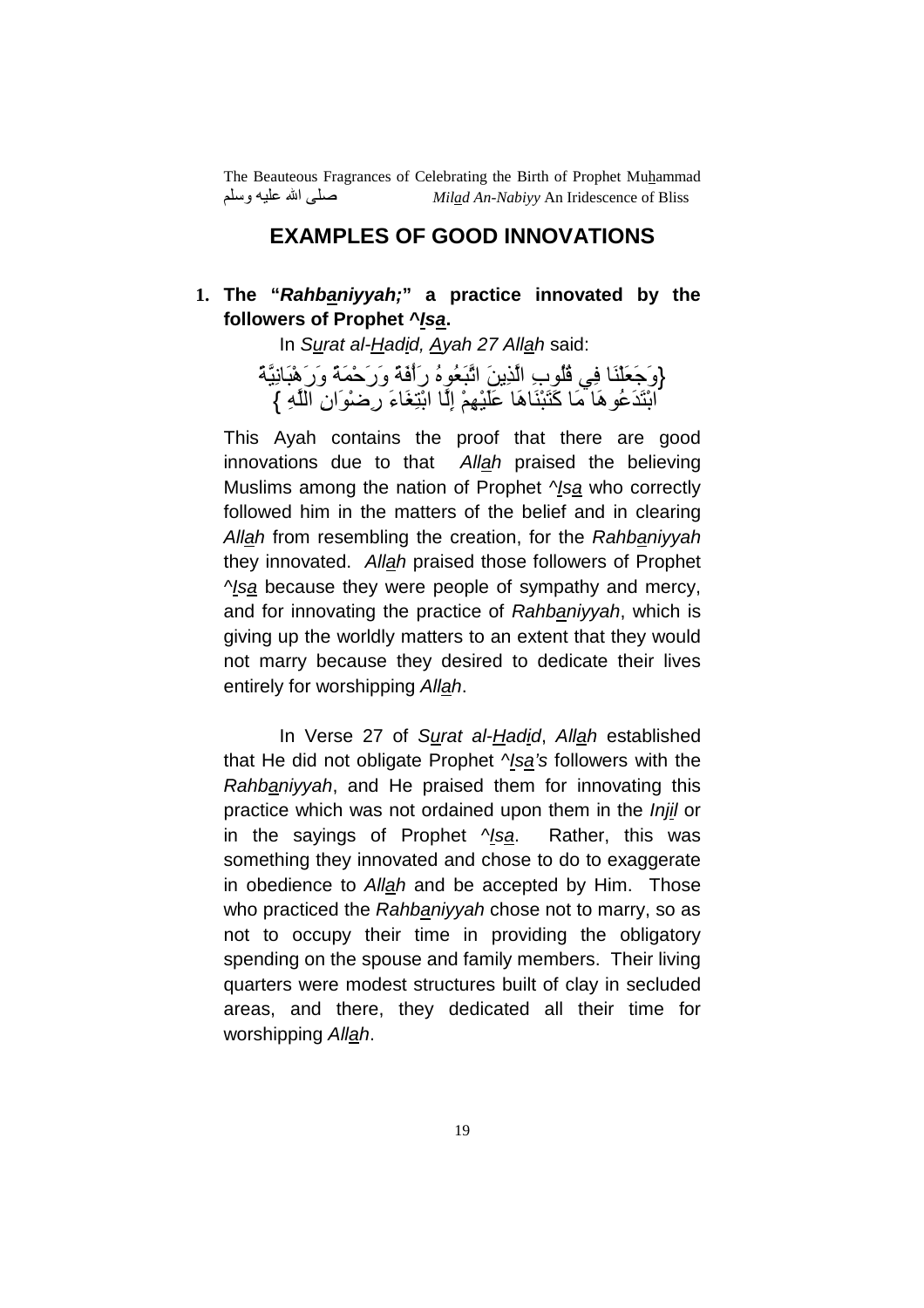**2. For the prisoner to pray two (2) rak^ahs prior to his execution by his captors—a practice first begun by Khubayb Ibn ^Adiyy (one of the best of the Companions).** 

In his Sahih, al-Bukhariyy narrates the story of Khubayb as follows: Ibrahim Ibn Musa told me that Hisham Ibn Yusuf told us from the route of Ibn Ma^mar from the route of az-Zuhriyy from the route of  $\Delta m r$  Ibn Abu Sufyan ath-Thaqafiyy from Abu Hurayrah that he said:

> The Prophet sent a delegation and assigned ^Asim Ibn Thabit as their leader. ^Asim was the grandfather of ^Asim Ibn  $\sqrt{U}$ mar Ibn al-Khattab. They headed towards their destination until they reached an area between ^Usafan and Makkah. When the news of this delegation reached a group of blasphemers called Banu Lahyan, these blasphemers gathered one-hundred (100) skilled archers and followed the delegations trail intending to kill them. The Banu Lahyan troop stopped in one of the houses where they found some pits from the dates of Madinah left behind. Knowing they were on the right trail, they continued until they caught up with them.

> ^Asim and his men sought the protection of a nearby hill overlooking the terrain called Fadfad, but they were surrounded by the blasphemers. At that time, Bani Lahyan gave their word that they would not kill them if they would surrender. ^Asim said, "As far as I am concerned, I shall not surrender to a kafir. O Allah, inform our Prophet of that for us." They fought until  $^{\wedge}$ Asim and six others were killed by the arrows of Banu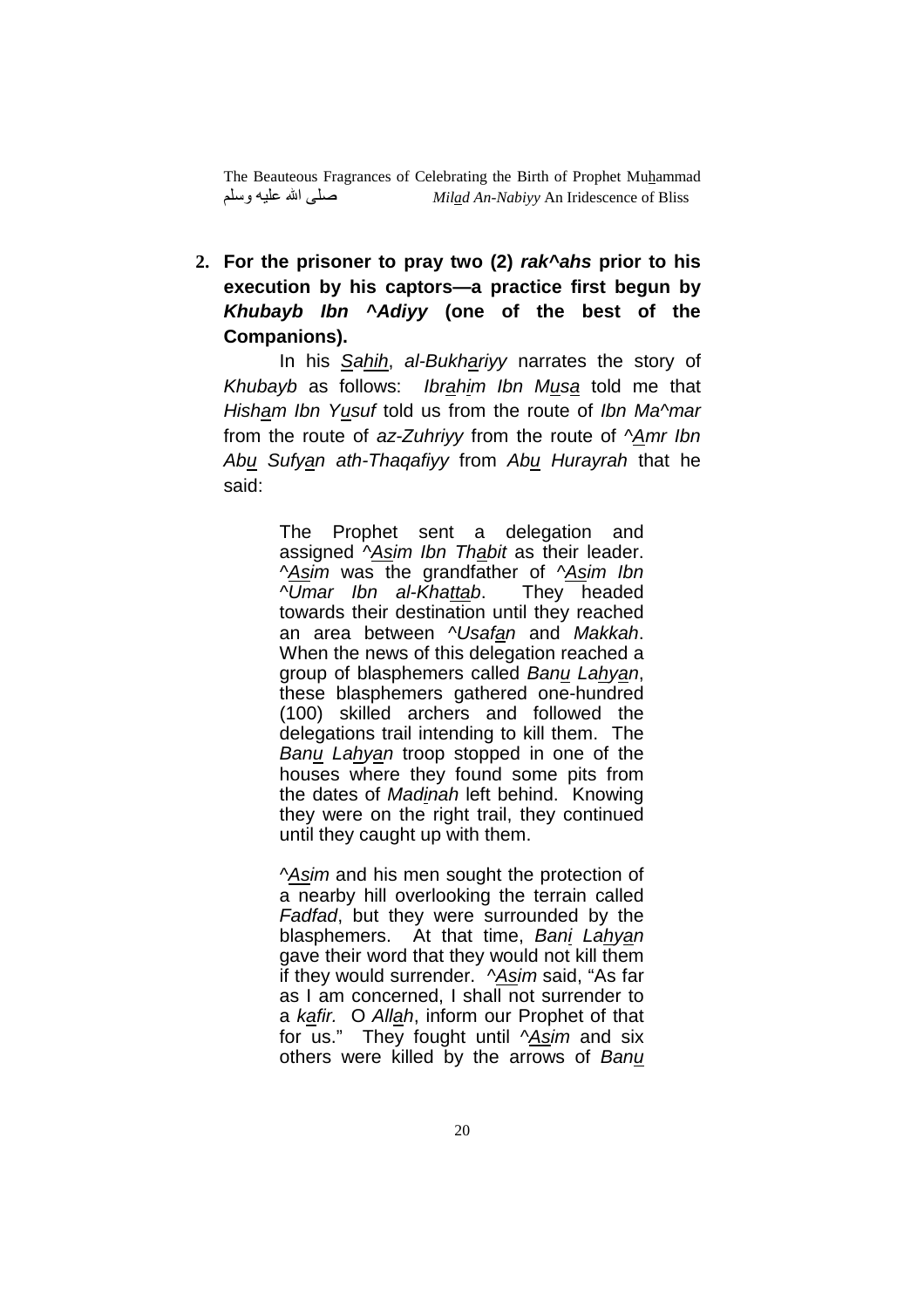> Lahyan. When Khubayb, Zayd, and a third man were the only ones left alive, the Banu Lahyan repeated their promise. Believing their word, the three Companions surrendered to them. However, as soon as they came down from their position on the hill, the men of Bani Lahyan began to tie them up using the strings from their own bows. The third companion said, "This is the first sign of betrayal," whereupon he resisted the surrender and was killed. The Bani Lahyan took Khubayb and Zayd and sold them in Makkah.

> The blasphemers of the tribe of Harith Ibn ^Amir Ibn Nawfal bought Khubayb, because Khubayb was the one who had killed Harith during the Battle of Badr. He remained their prisoner for a time until they decided to execute him. At that time he asked to borrow a razor blade from one of the women of the tribe so he could shave. She lent him a blade. This same woman, who later on became Muslim, reported: "I was not paying attention, and one of my sons went to our prisoner, Khubayb, and sat in his lap. I jumped, terrified, knowing that I had lent him a razor blade. Khubayb read the fear on my face and said, "Are you afraid that I might kill him? God willing, I shall not." In telling about *Khubayb*, this woman said, "I have not seen any prisoner of war better than Khubayb. I observed him, though he was chained in iron, eating grapes at a time when the whole of Makkah did not have a single grape. It was surely a sustenance given to him from Allah."

When they took Khubayb to the place of his execution he said, "Let me pray two (2) rak^ahs, and he did. Then he told them, "I would have prayed more had it not been the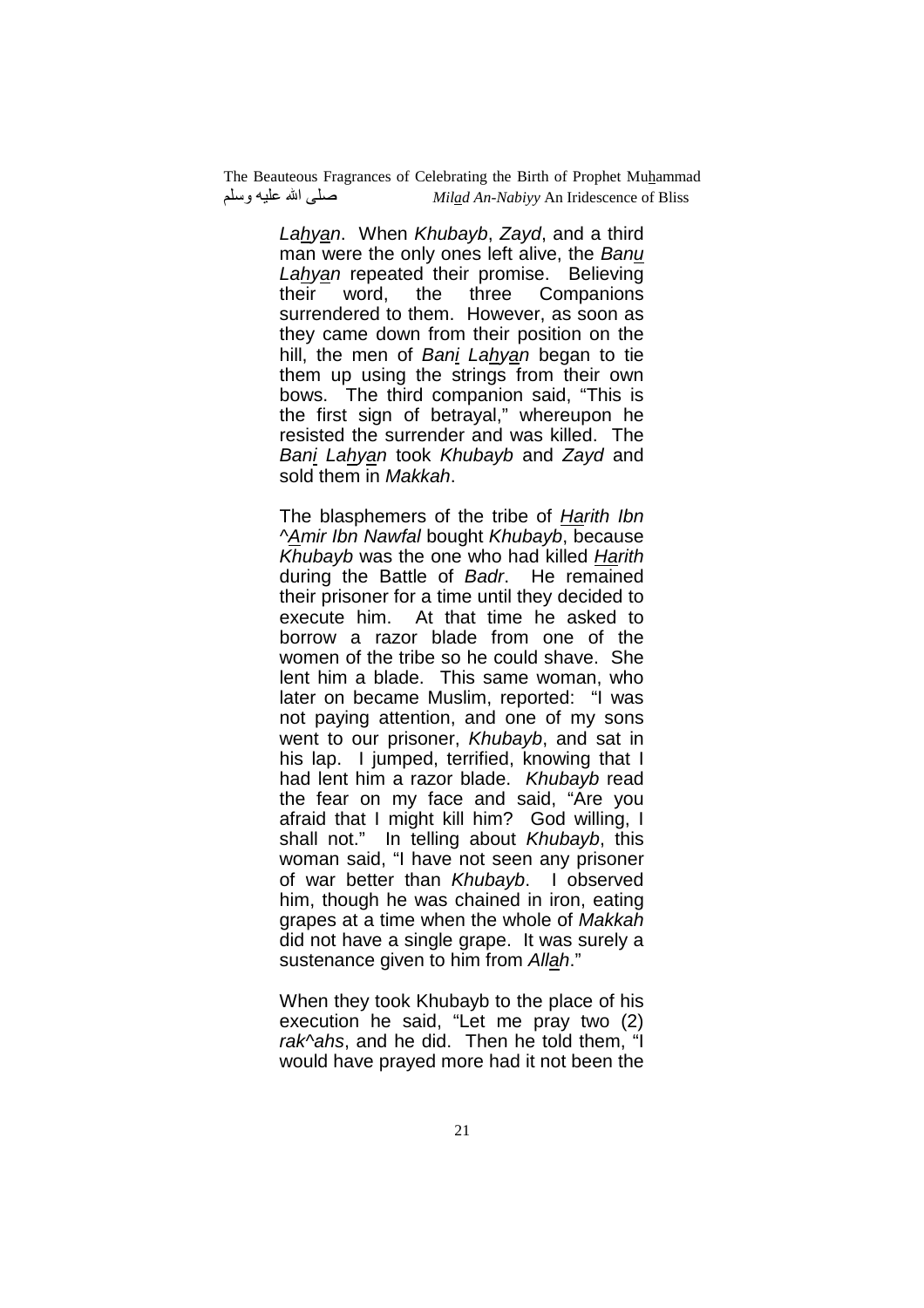> case that you would think I am stalling my execution out of fear of death." Then Khubayb authored several verses of poetry:

-@ُ ا: %\$ اGU \*- )  اى 2] آن  ا  ] وذC ذات ا0 وإن 5\_^ 5?رك  أول ِ2(Mع

This mean: "If I get killed as a Muslim for the sake of Allah, I shall not care on which of my sides I receive the fatal strike. If Allah wills, He shall bless me even if my body was torn apart in pieces." AUqbah Ibn al-Harith killed Khubayb.

The tribe of Quraysh had sent some people to where ^Asim had fallen to bring a part of his body to them, by which they could identify him and confirm his demise. They wanted to make sure Asim was dead because he had killed one of their prominent men during the Battle of Badr. Allah, however, protected ^Asim's body from the people of Quraysh, and they were not able to obtain any part of his body.

**3. The addition of writing dots on certain letters of the Arabic alphabet to easily differentiate them from other similarly shaped letters in the Book of the Qur'an—an innovation of Yahya Ibn Ya^mar.** 

 One of the very good innovations is the addition of dots to distinguish certain letters from others in the written Book of the Qur'an. This good innovation was introduced by Yahya Ibn Ya^mar. The Companions who had first written down the verses of the Qur'an that were revealed to the Prophet wrote the Arabic letters like the  $b\underline{a}'(\rightarrow)$ , ta'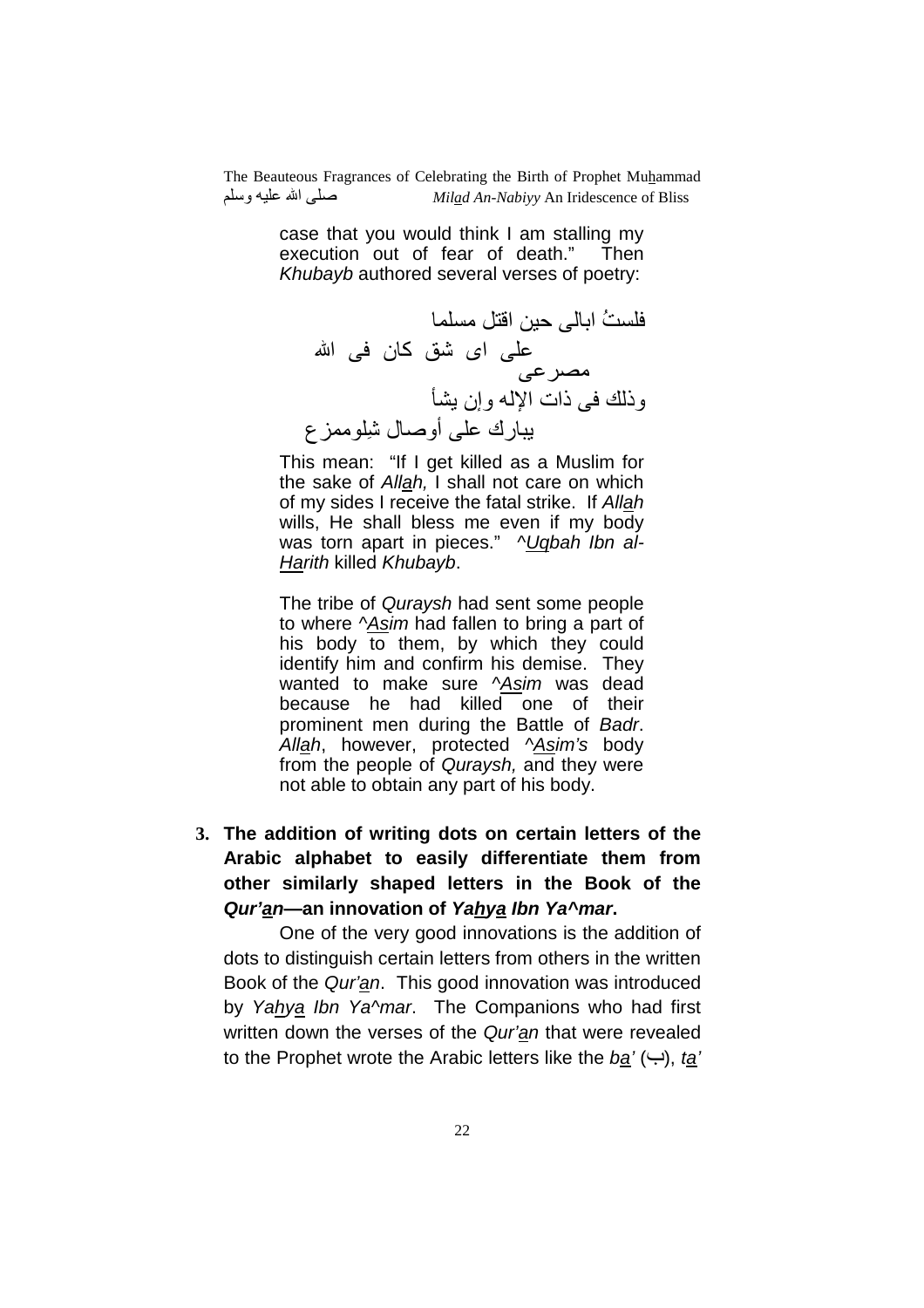(ت), and the like without the dots. Likewise written without dots on the Arabic letters were the six books of the Qur'an that *NUthman Ibn NAffan* ordered to be written and distributed to the different countries including Basra, Makkah, and others. The copy that was left with ^Uthman was even without dots.

Yahya Ibn Ya^mar, who was the first to introduce the dots to the letters of the Qur'an, was among the followers of the Companions ( $tabi$ <sup> $\land$ </sup>in) and was a man of knowledge, merit, and piety. Ibn Abu Dawud as-Sajastani narrated in his book, Al-Masahif: "^Abdullah told us that Muhammad Ibn ^Abdullah al-Makhzumi told us that Ahmad Ibn Nasr Ibn Malik told us that al-Husayn Ibn al-Walid told us from the route of Harun Ibn Musa that he said: 'The first to introduce the dots to the letters of the Mushafs was Yahya Ibn Ya^mar'." When Yahya initiated this innovation, the scholars did not denounce his innovation even though the Prophet had not ordered the dots to be added. $\overline{1}$ 

#### **4. Calling a second adhan (call to prayer) for the Friday Prayer—an innovation of ^Uthman Ibn ^Affan, may Allah raise his rank.**

In his Sahih, al-Bukhariyy reported: "Adam told us that Ibn Abu Dhi'b told us from the route of az-Zuhirryy from the route of Assa'ib Ibn Yazid that during the Prophet's time and the caliphates of Abu Bakr and ^Umar, the call for the Friday Prayer (adhan) used to be performed when the imam sat on the pulpit. During the caliphate of *NUthman*, when the Muslim population grew larger, *^Uthman* enforced a third call on the region of az-Zawra' in Madinah." In his book, Fath Al-Bari, Ibn Hajar reported the narration of Waki<sup>^</sup> from the route of Abu Dhi'b: "At the time of the Prophet and the caliphates of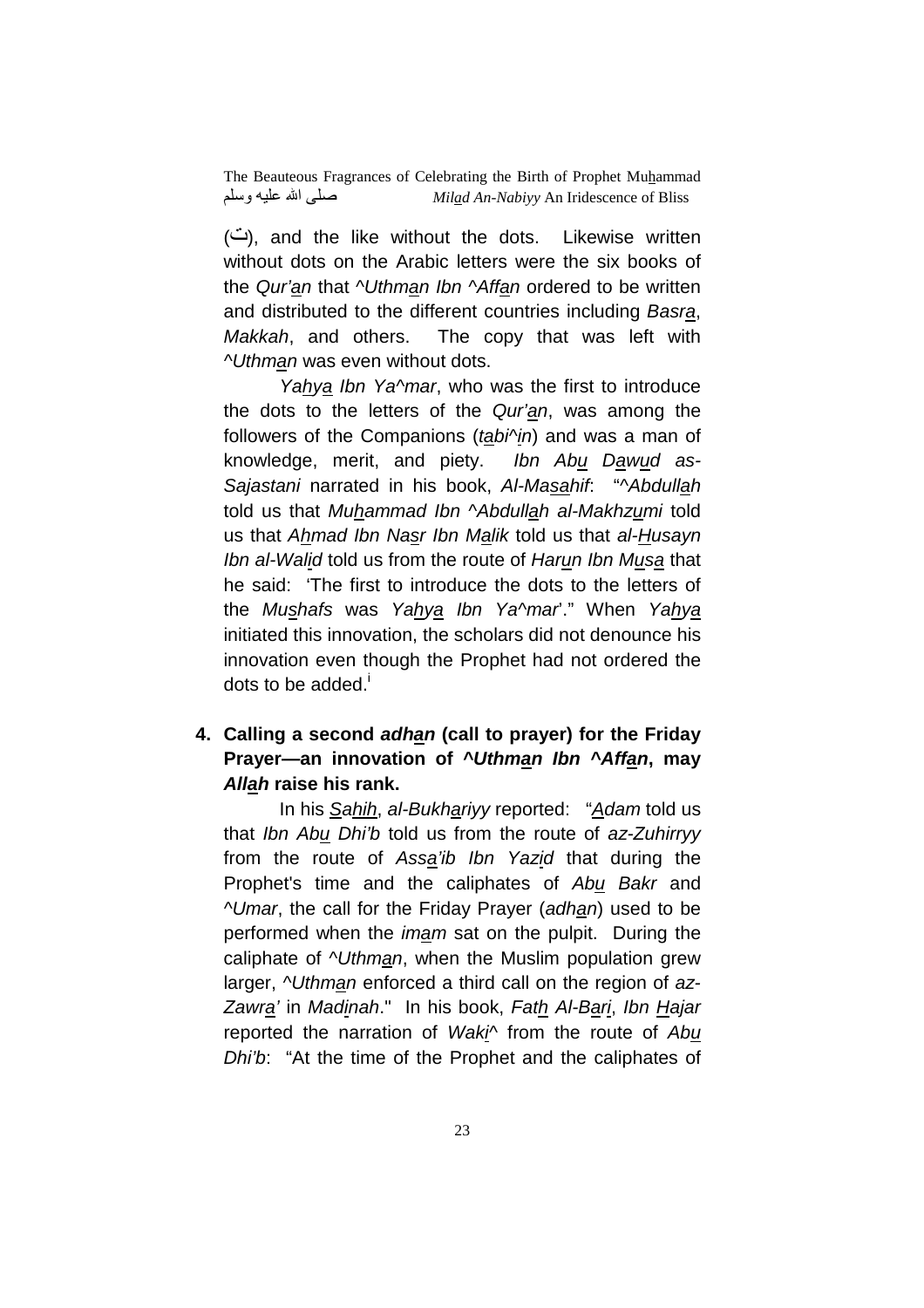Abu Bakr and ^Umar, the adhan on Friday used to be two (2) calls." Ibn Khuzaymah said the two calls mentioned refer to the usual adhan and igamah. Ibn Hajar then explained the saying that *Nuthman* enforced a third call, that is, an adhan added after the usual adhan and iqamah. It may also be called a first adhan in that it was added before the usual adhan and *igamah*. Also it may be called a second adhan in that it followed the usual adhan as in the narration of ^Aqil.

**5. The Innovation of Celebrating the Birth of the Prophet.** 

 An entire chapter in this book is devoted to this subject. See pages 24-29.

**6. The muezzin (caller of adhan), calling salah on the Prophet after calling the adhan.** 

The innovation of saying aloud:" as-salah ^alannabiyy" after the adhan-- by the muezzin-- was initiated after the year 700 AH; Prior to that it was not called out aloud.

# **7. Writing sallallahu ^alayhi wa sallam ( و 
7) ا 8 95) after writing the name of the Prophet.**

 This practice is widely spread among the Muslims and can be found in literally every authored religious work, yet this was not a practice that the Prophet himself did. The letters that the Prophet sent to kings and leaders were addressed, "From Muhammad, the Messenger of Allah, to so and so..."

#### **8. The Sufi Orders (Tariqas).**

 Among the good innovations are the Sufi Orders started by pious, religious people including The Rifa^iyy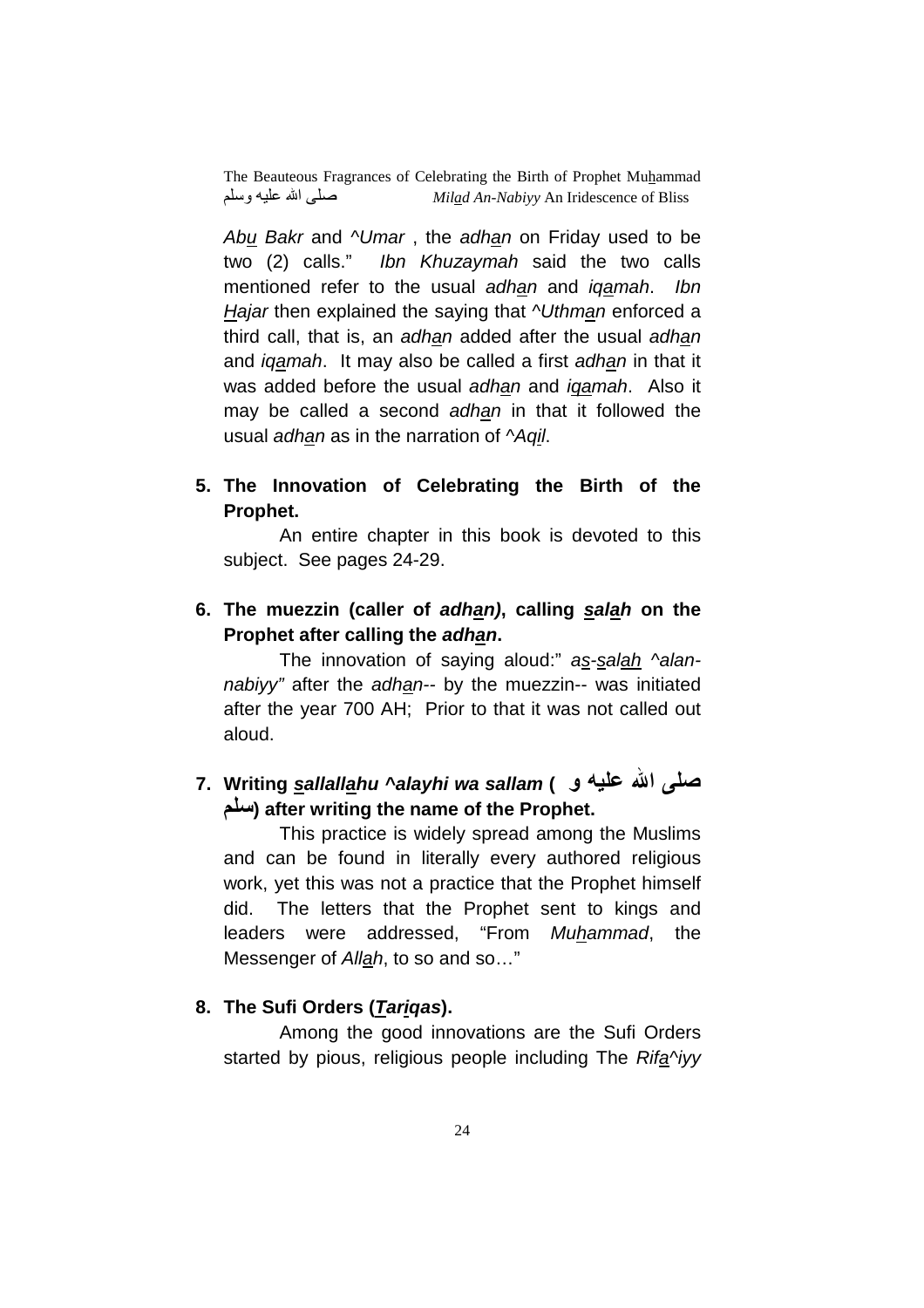Order, the Qadiri Order, and about forty (40) other orders—which are all, in essence, good innovations. The unfortunate fact that some of those who attribute themselves to these orders have actually deviated from them has no bearing on the authenticity and goodness of these orders as originally founded.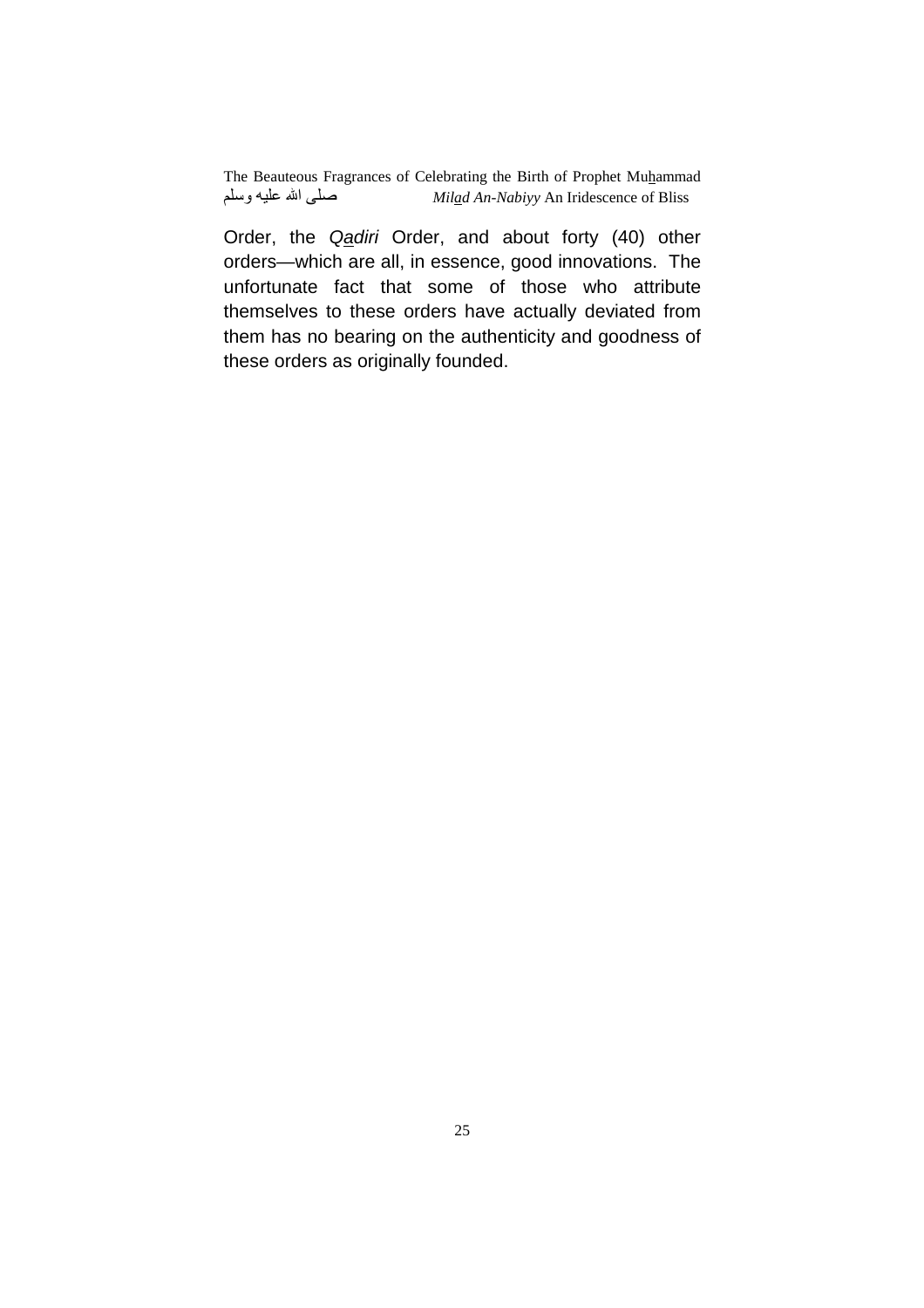## **EXAMPLES OF BAD INNOVATIONS**

 There are two categories of bad innovations, one pertaining to the creed and one related to the practice.

# **A. INNOVATIONS OF MISGUIDANCE RELATED TO THE CREED**

The bad innovations that contradict the creed of the Prophet and the Companions are numerous. Examples of such innovations of misguidance are:

#### **1. Denouncing the attribute of Destining of Allah—an innovation of the Qadariyyah.**

Ma^bad al-Jahniyy, in Basrah, was the first to innovate this horrendous innovation of misguidance, as was reported by Imam Muslim in his Sahih from the route of Yahya Ibn Ya^mar. Those who followed in this misguidance are called the Qadariyyah. They claim that Allah neither decrees nor creates the voluntary actions of the slaves but rather it is the slave himself who creates his own voluntary actions. Some of them claim that Allah decreed and created goodness but not evil. Other examples of their misguidance is their claim that the enormous sinner is neither a believer nor a kafir—rather he is in a state in between those two-- and will be in Hellfire forever. Moreover, they deny the fact that some Muslim sinners shall be granted the intercession as well as denying the fact that Allah will be seen in the Hereafter by the People of Paradise.

**2. Claiming the slave does not have a will—the innovation of the Jahmiyyah.**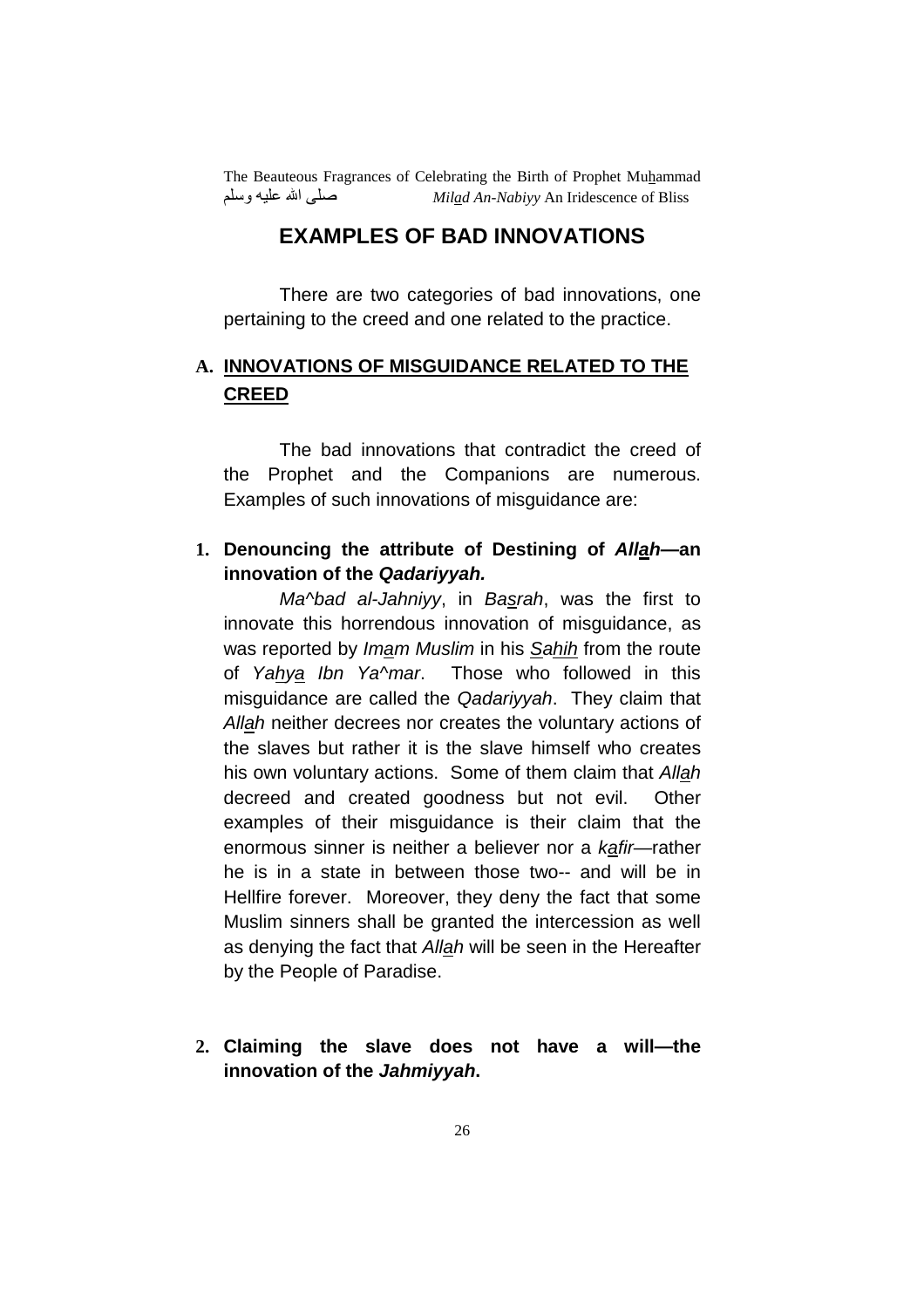The Jahmiyyah are the followers of Jahm Ibn Safwan. Another name for them is al-Jabriyyah. They claim the slave is compelled in his doings and has no choice whatsoever in what he does. Rather, they say he is like a feather floating in the air which has no choice in its own direction— it moves left or right depending on whichever way the wind blows.

#### **3. Claiming as kafir the Muslim who commits enormous sins—the innovation of the Khawarij.**

The Khawarij are a group who revolted and went against the rightly guided caliph, Imam ^Aliyy Ibn Abi Talib. They claim the Muslim who commits an enormous sin blasphemes by that.

## **4. Claiming that there is no beginning to the creation, i.e., claiming that the universe—like Allah—exists without a beginning.**

 Such a claim contradicts the judgment of the sound mind and the explicit reliable religious texts.

## **B. INNOVATIONS OF MISGUIDANCE RELATED TO PRACTICE**

 Innovations of misguidance pertaining to practice that contradict the methodology of the Prophet and the Companions and contradict the rules of the Religion are numerous. Examples of such innovations of misguidance are:

**1. Writing the letter sad (ص (when writing the name of the Prophet. What is even worse is writing (SAW) (9;8).**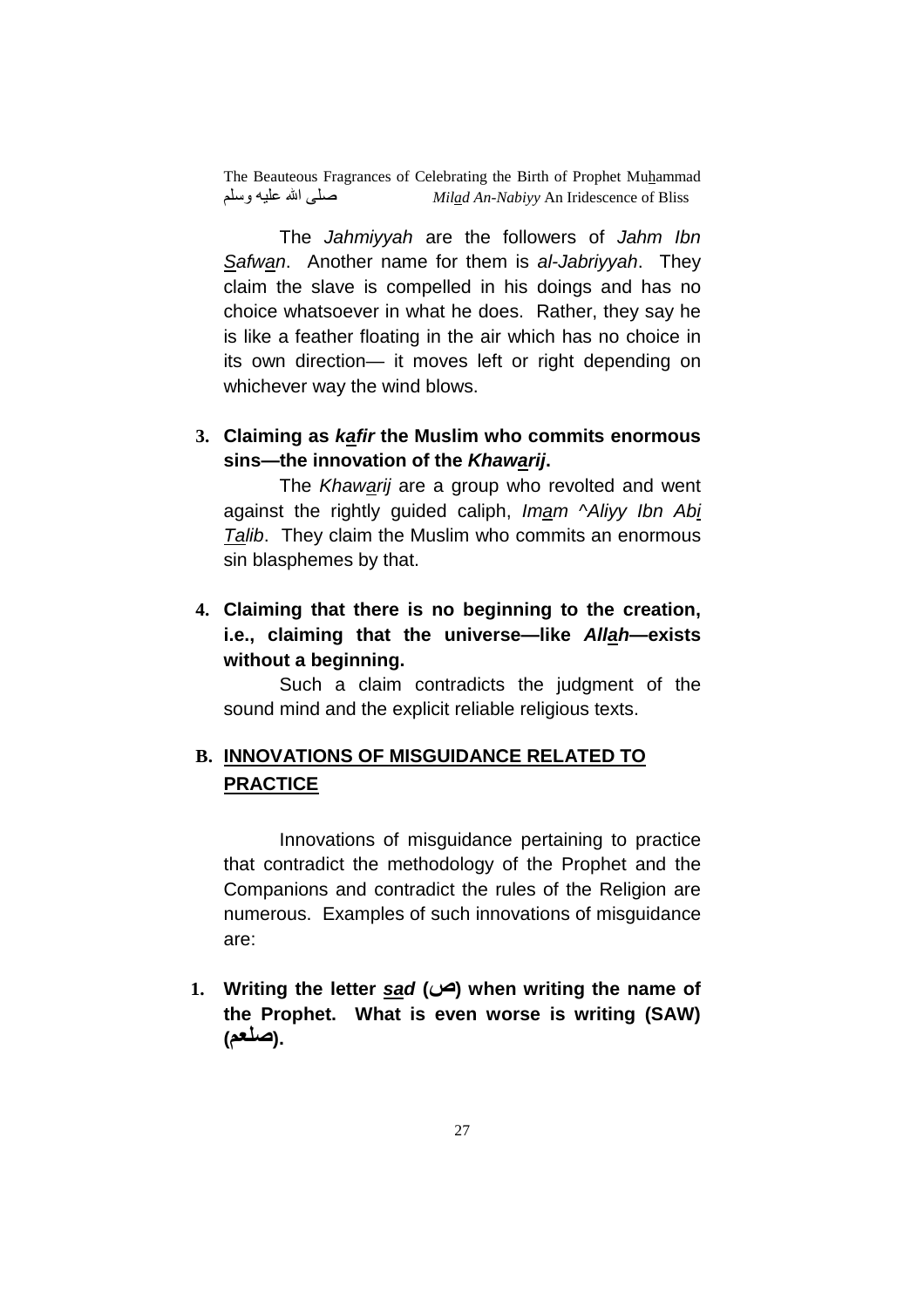- **2. Performing Dry Ablution (tayammum) using carpets and pillows that do not contain purifying dust.**
- **3. Perverting the name of Allah when making dhikr, as do many of those who claim to be following Sufi orders.**

 Some pervert the name Allah to Allh with leaving out the alif of the madd (the extension represented in  $\underline{a}$ ). Some omit the ha'  $(\circ)$  and say 'alla'  $(\infty)$ . Some even say Aah, which the linguists unanimously agree is a term used as an expression of pain and ailment. Al-Khalil Ibn Ahmad said it is not permissible to eliminate the (alif of madd) (a) from the term Allah.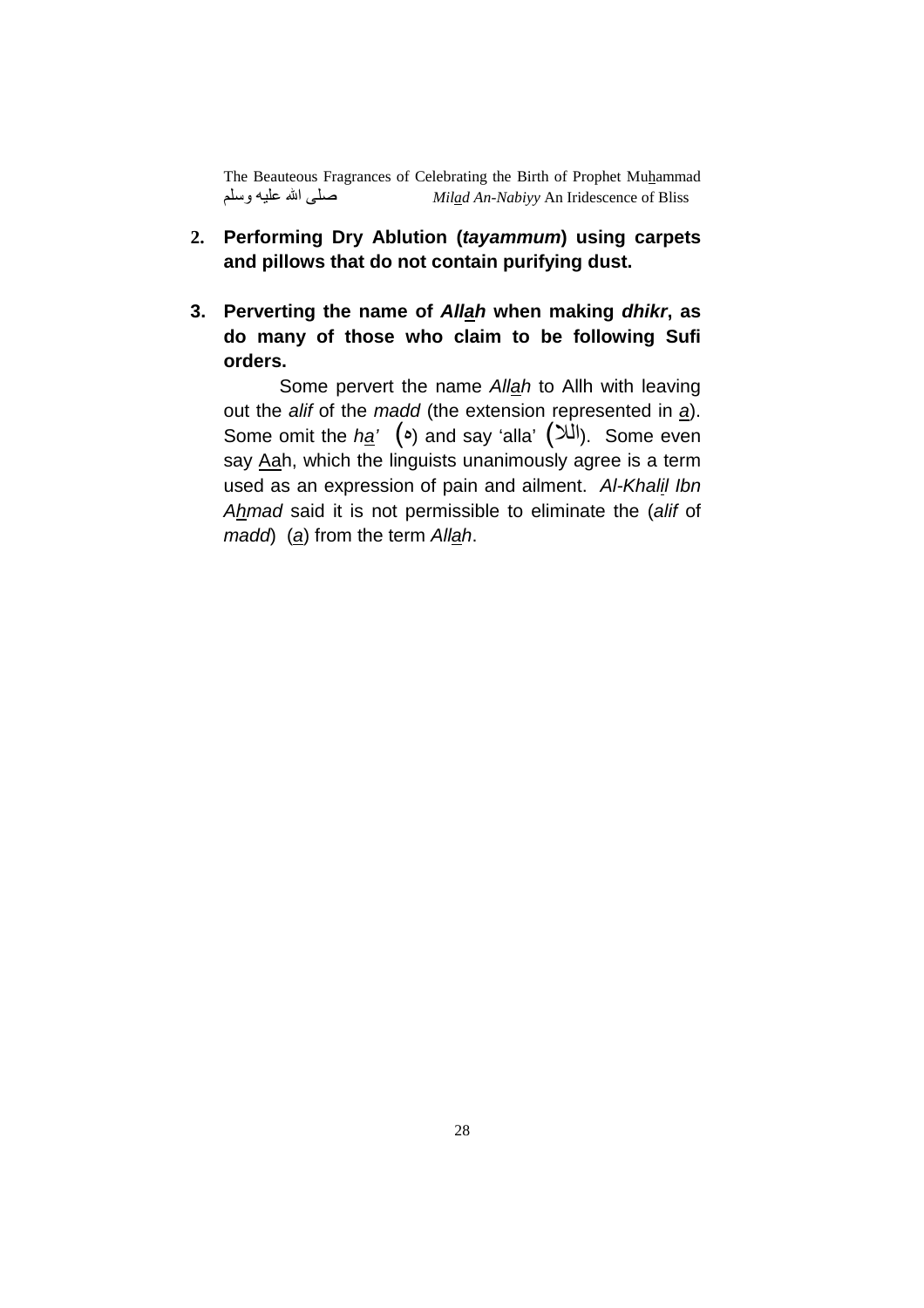# **EXPLANATION OF THE HADITH OF THE PROPHET NARRATED BY ABU DAWUD FROM THE ٌROUTE OF AL-^IRBAD IBN SARIYAH**

The Prophet, sallallahu ^alayhi wa sallam, said: <<وَ إِيَّاكُم وَمُحدَنَّات الأمور فإن كل محدثة بدعة وكل بدعة خىلالة>>

The terminology of this hadith, in particular the term kul  $(\bigcup_{i=1}^{\infty}$  is known as ^am ( محام) (general) that has a makhsus (مخصوص) (specific) meaning. Classifying the term kul  $(\Delta)$  in this hadith as ^am/makhsus is determined from the previously mentioned hadiths of the Prophet that established two types of innovations, the good and the bad. Thus, the meaning of the hadith of the Prophet narrated by Abu Dawud from the route of al-^Irbad Ibn Sariyah is: << Beware of the innovated matters, because most of them are of the bad type, and every such innovation is an innovation of misguidance.>>

Imam an-Nawawiyy in his explanation of Sahih Muslim said with regards to this hadith, the saying of the Prophet:

### <<e كل بدعة ضلالة>>

is of the  $\frac{N_{\text{am}}}{N_{\text{max}}}$  type and it means 'most of the innovations'." Then, an-Nawawiyy divided the innovations into five (5) divisions obligatory, recommended, forbidden, disliked, and permissible. This categorization was mentioned by Shaykh ^Abdul ^Aziz Ibn ^Abd as-Salam in some details in the end of the book,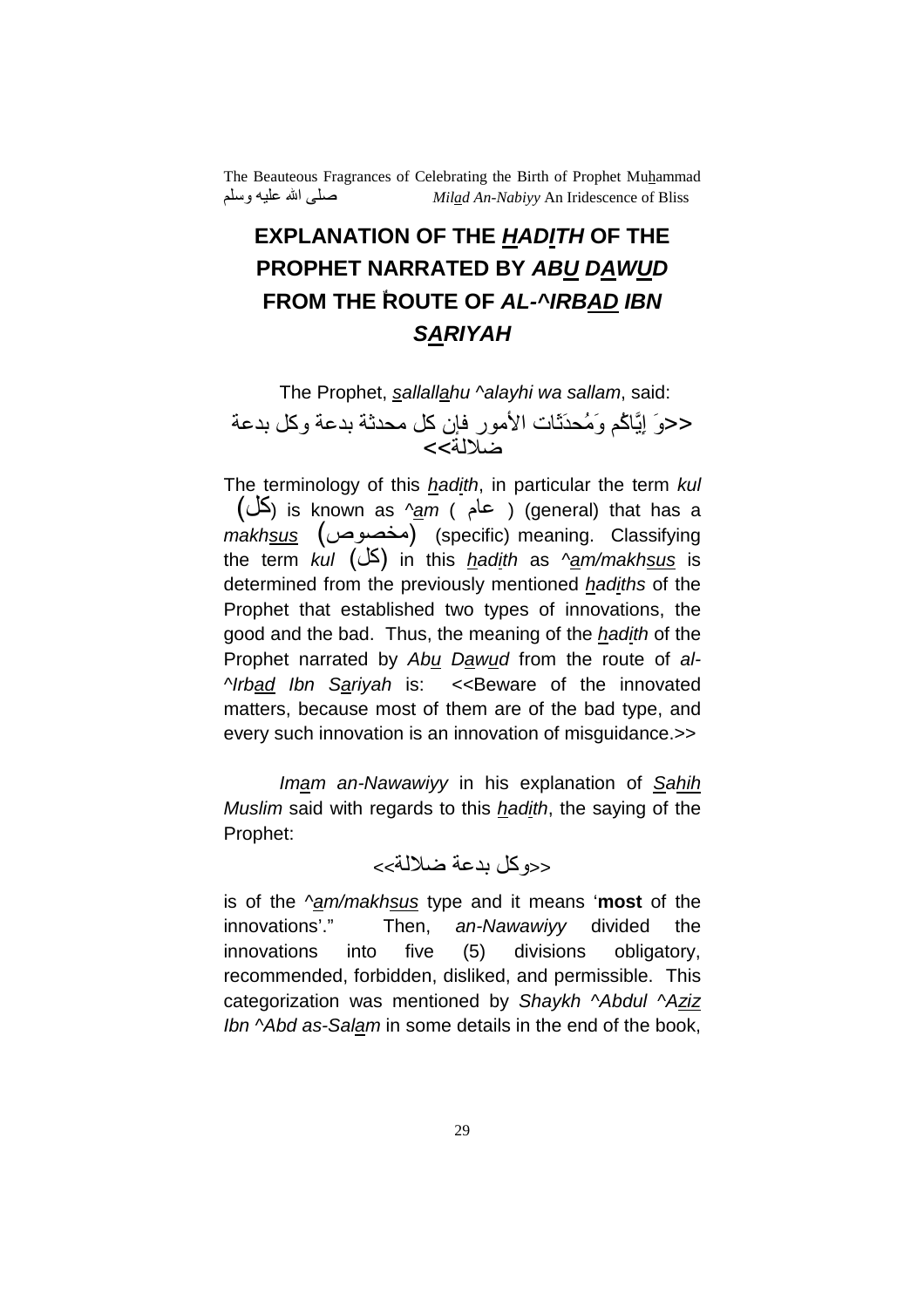Al-Qawa^id. The Hafidh Ibn Hajar copied that from him in his book, Al-Fath.

An-Nawawiyy proceeded to give examples of the ^am/makhsus and cited the saving of ^Umar " فعنت " البدعة هذه", (What a good innovation this is). He stressed that although the term  $kul$  ( $\leq$ ) is general (^am), it can be specific (makhsus) as in the saying of Allah in Surat al-Ahqaf, Ayah 25:  $\{ \div$  آندمر كل شيء } in reference to the wind that Allah sent as a punishment to the people of ^Ad to destroy them. Literally the ayah has the general (^am) meaning of: [The wind destroys everything]. However, the intended meaning is specific (makhsus) and it is: [The wind destroys **most of** the things].

Likewise, the term kul (كل) in the hadith of the Prophet << وكل عين زانية >> that was narrated by *Ibn* Hibban and others is an  $\frac{N_{\text{em}}}{N_{\text{em}}}$  akheus. The meaning of the hadith is that **most of** the people look an unlawful look that invites to adultery. Definitely it is known that the prophets are impeccable from such abjectness, and kul  $($ ( $\Delta$ ) in the *hadith* does not include them.

In summary the  $\gamma$ am/makhsus is a known technique used in the Qur'an and the hadith and is recognized by the reputable and qualified scholars. Under this methodology, although the term used is allinclusive—to reflect the exaggeration intended by the term—it is restricted to a specific meaning.

 In Ayah 25 of Surat al-Ahqaf the term kul (\*آ (**is literally** all-inclusive which would mean that the wind destroyed everything. However, the **intended meaning** is to reflect its overwhelming effect in that the wind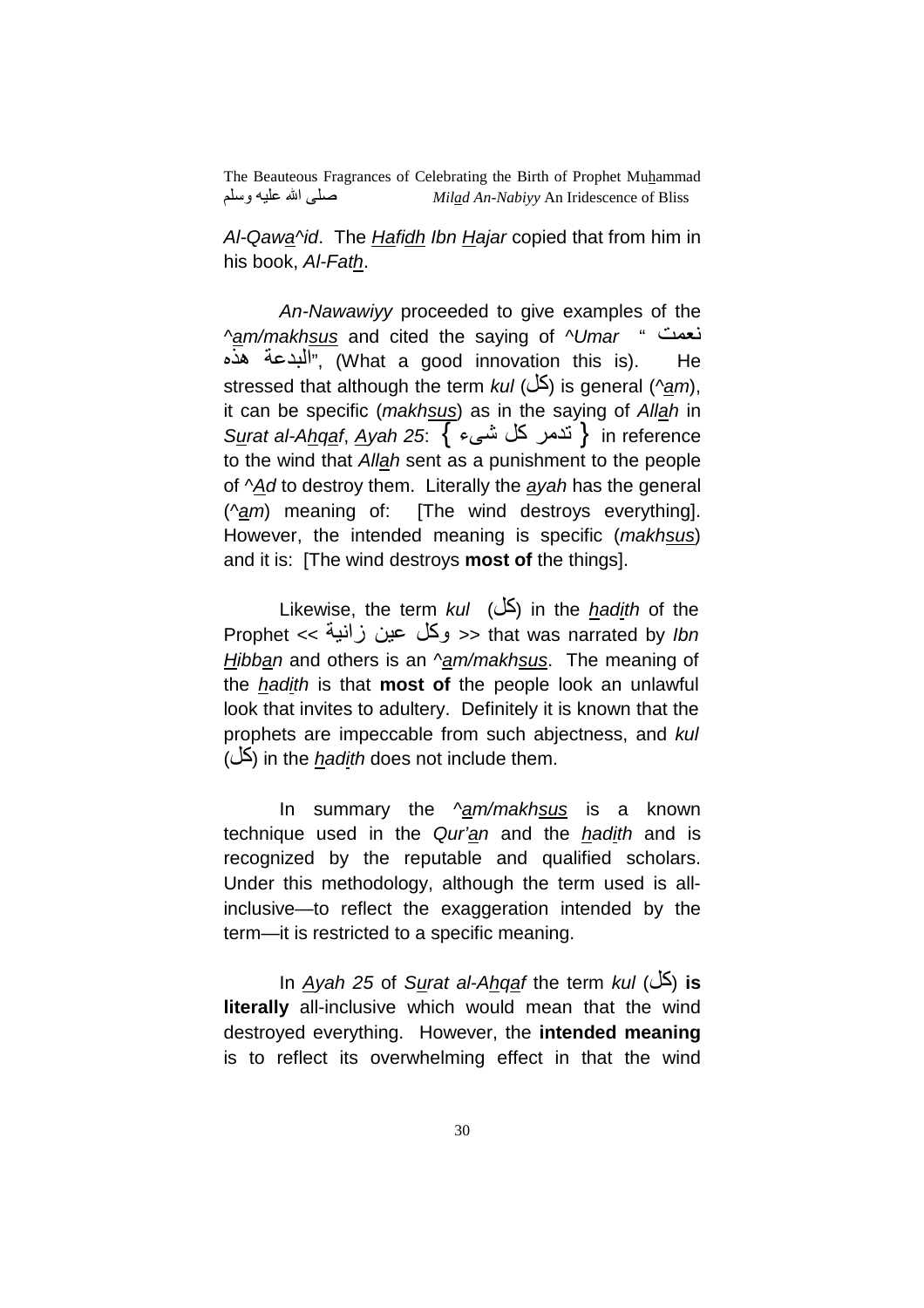destroyed the people of  $\Delta d$ , their belongings, and most of the things that came in its way.

Likewise, in the *hadith* of the Prophet  $<<$  2 وكل عين ,زا << kul (\*آ (**is literally** all-inclusive which would mean that everyone looks the unlawful look. However, the **intended meaning** is to reflect the overwhelming reality that **most** of the people—clearing the prophets, some of the highly righteous whom Allah protected and those born blind until death—look the unlawful look that invites to adultery.

The *hadith* of the Prophet << ضلالة >> falls under the same methodology. Kul ( $\angle$  $\angle$ ) if used literally includes every innovation. However, the **intended meaning** is to reflect the exaggeration in that **most of** the innovations are of the bad kind.

The true meaning of this *hadith* elucidates that this hadith of the Prophet does not conflict in meaning with the other sahih hadiths of the Prophet (previously mentioned) nor with the ayahs of the Qur'an that establish the existence of good innovations.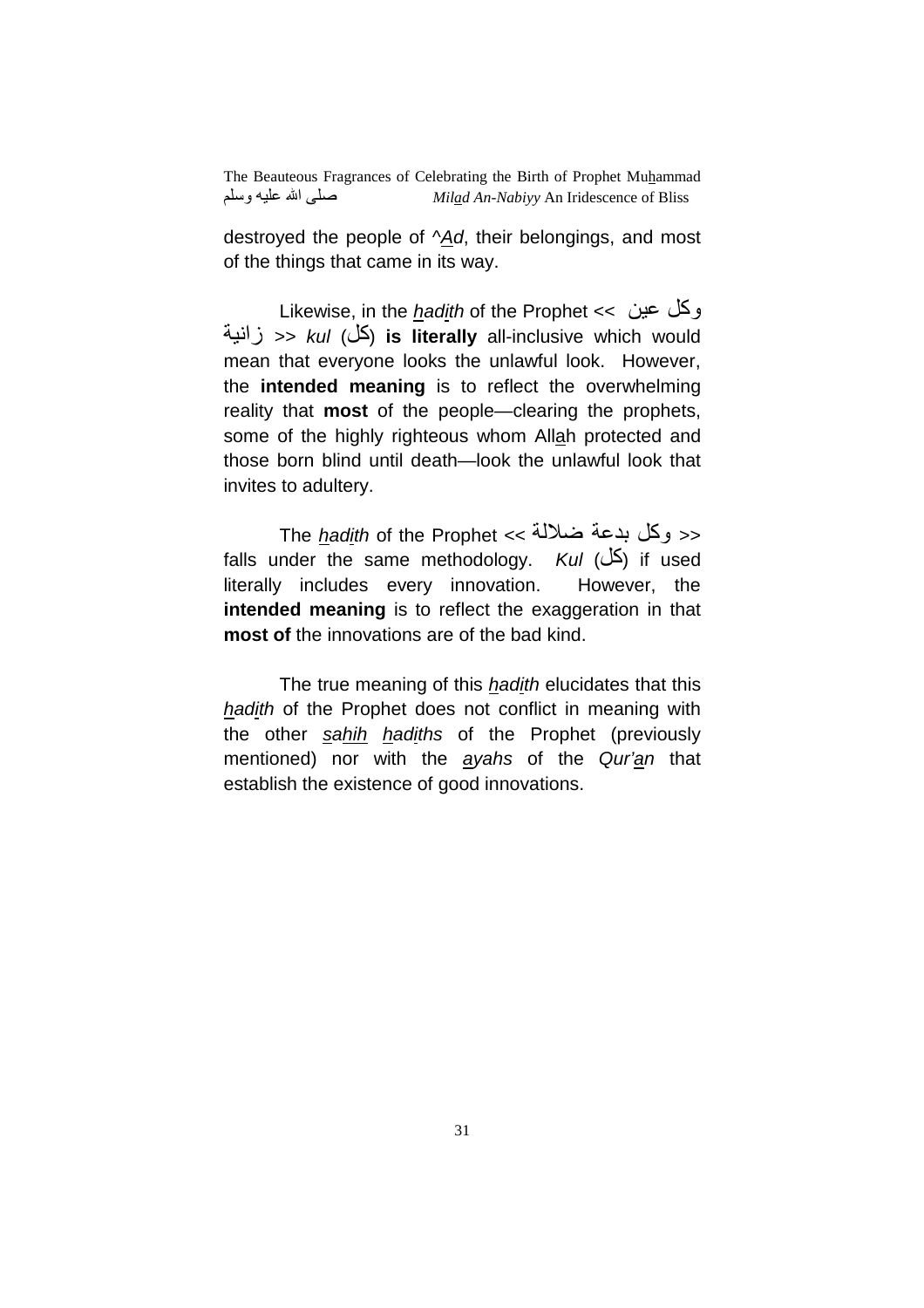# **CELEBRATING THE HONORABLE MAWLID (THE BIRTH OF THE PROPHET) AND THE PROOFS OF ITS PERMISSIBILITY**

 Celebrating the birth of the Prophet is a good innovation. This celebration was neither practiced at the time of the Prophet nor for several hundred years thereafter. It was not until the early part of the 7th century AH that this occasion was first celebrated. This was an innovation begun by the King of Irbil. Irbil is a city in Iraq southeast of Musil on the way towards Iran.

 The King of Irbil, al-Mudhaffar (the Victorious) Kukbiriyy, was known for his scholarly status, piety, and bravery. He gathered many scholars, including scholars of *hadith*, and the true Sufis, to participate in this honorable celebration. Many traveled from near and far—places like Baghdad, Musil, Jazirah, Suijar, Nasibin, and others—to attend and participate in this honorable celebration.

 The scholars of both the East and the West judged this innovation as a good, rewardable practice. The Hafidh Ibn Hajar al-^Asqalaniyy; his student, the Hafidh as-Sakhawi;the Hafidh as-Suyutiyy, and many others accepted this practice as a good innovation, as evidenced in their sayings and writings.

 The Hafidh as-Sakhawi said in his book of fatwas (edicts), "Celebrating the birth of the Prophet was innovated after the lapse of the first three centuries. Since then, the Muslims at large in the major cities have been celebrating the Mawlid. During the nights of the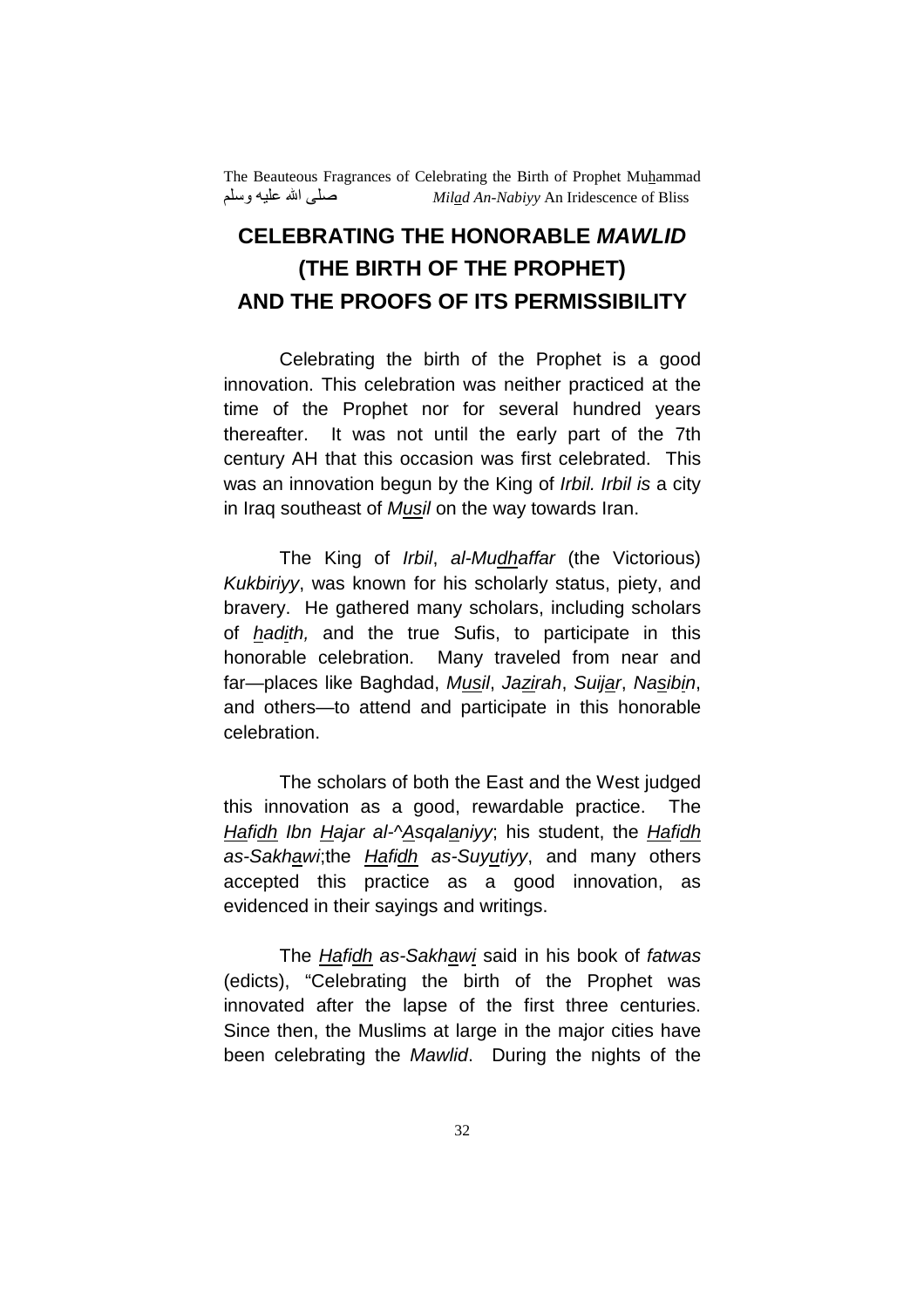celebration they give much in charity and recite the story of the honorable Mawlid. As a result, they reap many blessings and merits."

The Hafidh as-Suyutiyy authored a treatise in support of the Mawlid. He called it Husn Al-Magsad Fi ^Amal Al-Mawlid (The Good Endeavor of Celebrating the Mawlid). In this book he replied to a question regarding the judgment of celebrating the Mawlid during the month of Rabi<sup> $\land$ </sup> al-Awwal, and whether such practice is praised, dispraised, rewardable, or non-rewardable. His reply was: "I see the basis of the celebration, i.e., gathering the people, reciting Qur'an, narrating the story of the Mawlid and the wondrous signs accompanying it, offering food for people to eat --after which they leave--to be a good innovation. That is, it is rewardable for the one who does it, because it involves aggrandizing the status of the Prophet and it reflects one's delight about the honorable birth of the Prophet. The first to innovate celebrating the Mawlid was the King of Irbil, the Mudhaffar, Abu Sa^id Kukbiriyy Ibn Zayn ad-Din ^Aliyy Ibn Buktakin. He was one of the glorious, grand, and generous kings with many good traces. He is the one who built the Mudhaffariyy Mosque on the pinnacle of Mount Qasiyun."

 In his book of history, Ibn Kathir said, "He, the Mudhaffar King, used to grandiosely celebrate the honorable Mawlid during the month of Rabi^ al-Awwal. He was courageous and was one who cared for others. He was a hero, a scholar, mindful, and just; may Allah bestow His mercies upon him and reward him. Shaykh Abu al-Khattab Ibn Dihyah compiled a volume on the honorable birth of the Prophet for al-Mudhaffar that he called At-Tanwir Fi Mawlid Al-Bashir An-Nadhir (The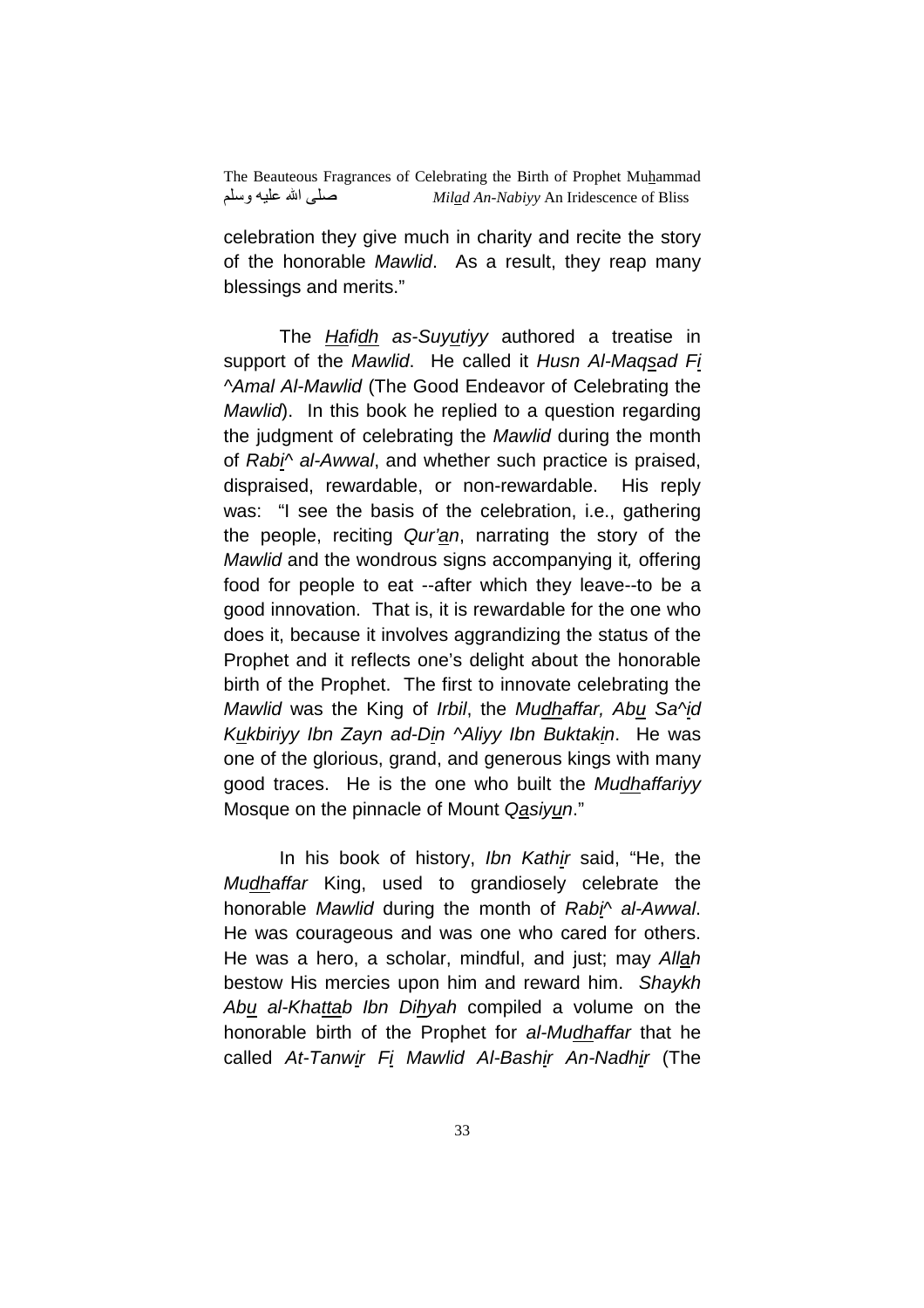Enlightenment of the Mawlid of the One Who Gives the Good Tidings of Paradise and Warns Against the Tortures of Hellfire). Al-Mudhaffar rewarded this shaykh for authoring that book by giving him one thousand dinars. He ruled for a long time until he died while holding the Faranj<sup>3</sup> under siege in the city of ^Akka in Palestine in the year 630 AH. He had a praiseworthy history and inner self."

The grandson of Ibn al-Jawziyy mentioned in "Mir'at az-Zaman" that the elites of the scholars and the Sufis used to attend the celebration with him.

 In his biography of Ibn Dihyah, Ibn Khillikan said: He (Ibn Dihyah) was among the elite of the scholars and the famous people of merit. Ibn Dihyah entered the countries of ash-Sham and Iraq coming from Morocco. In his travels he passed through *Irbil* in the year 604 AH and found its king, the glorious Mudhaffar ad-Din Ibn Zayn ad-Din, very keen about celebrating the honorable Mawlid. He authored a book about the Mawlid for the king entitled Al-Tanwir Fi Mawlid Al-Bashir An-Nathir, and personally read it for him. The king rewarded him with one thousand dinars."

 The Hafidh as-Suyutiyy said, "The Imam of the hafidhs, Ahmad Ibn Hajar al-^Asqalaniyy, found one ground for celebrating the Mawlid and I have found a second..." Ibn Hajar's ground as-Suyutiyy is referring to can be found in Ibn Hajar's response regarding celebrating the Mawlid:

 $\overline{a}$ 

 $3$  The army of the enemy which is constituted of non Muslims.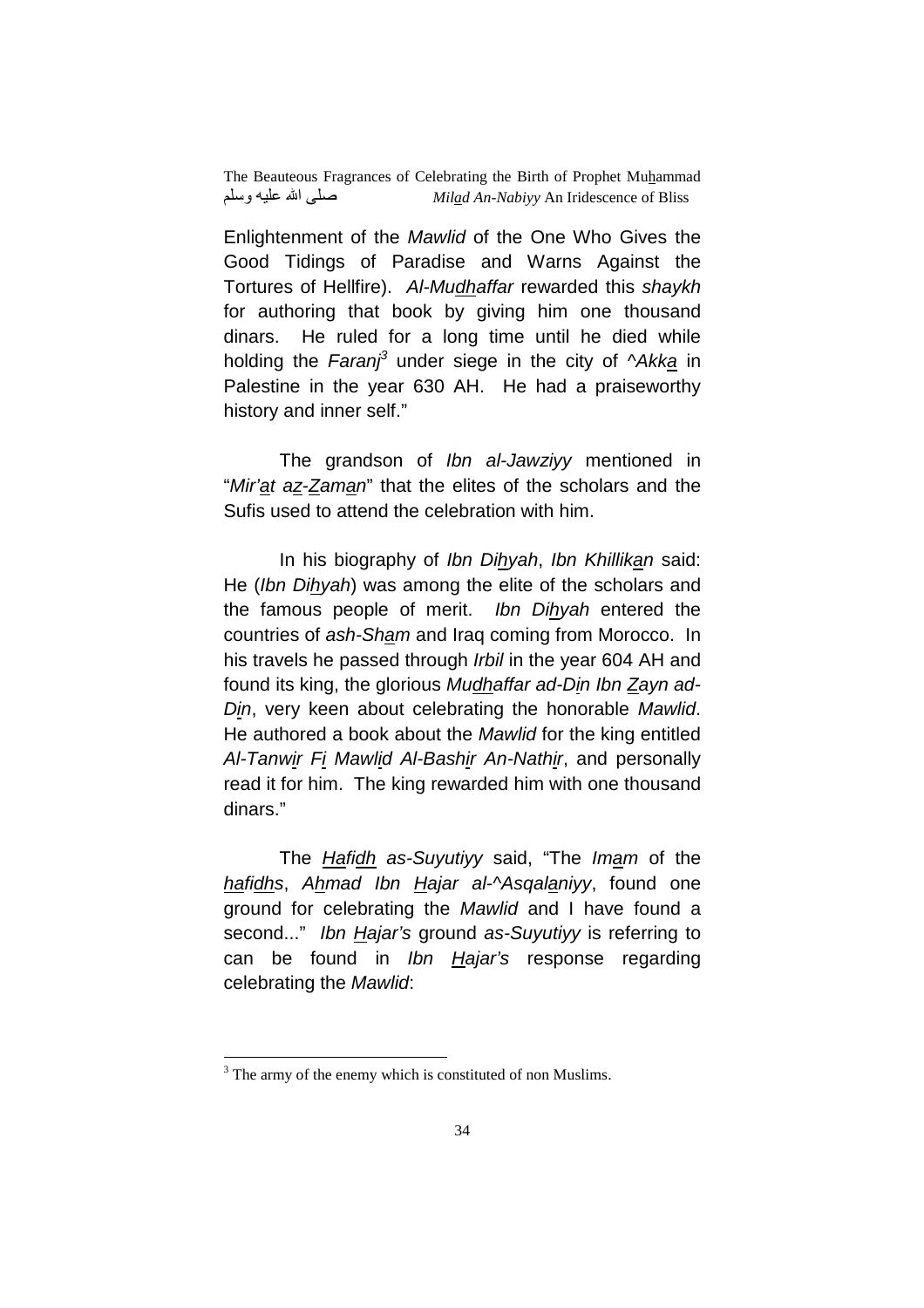> "The basis for celebrating the Mawlid is an innovation that was not reported about any of the pious scholars who lived during the first three hundred years after the immigration of the Prophet (as-Salaf as-Salih). Even so, this celebration has merits and disadvantages. As such, the one who is keen to observe implementing the merits and avoiding the disadvantages during the celebration is performing a good innovation, otherwise one is not. (Ibn Hajar said) I found solid grounds for celebrating the Mawlid in the hadith of the Prophet reported by al-Bukhariyy and Muslim in their Sahihs:

<< إن النبي قدم المدينة فوجد اليهود يصومون يوم عاشوراء فسألهم فقالوا هو يوم أغرق الله فيه فر عون ونجي موسى فنحن نصومه شكرًا لله نعالى فقال النبي أنا احق منكم بموسى فصامه وأمر بصيامه >>

This narration was also reported by Ibn Majah, Malik in his Muwatta', and Ahmad Ibn Hanbal in his Musnad. It reports that the Prophet came to Madinah and found the Jews fasting the tenth day of Muharram. When he inquired about the reason, the Jews said, "This is the day on which Allah drowned Pharaoh and rescued Musa. We fast it every year to be thankful to Allah." The Prophet said, "I am more deserving of Musa than you are," and he fasted this day and ordered the Muslims to fast it also.

(After stating the incident Ibn Hajar said) "From this incident, we benefit in understanding the permissibility of doing something on a specific day to show our thanks to Allah for an endowment that He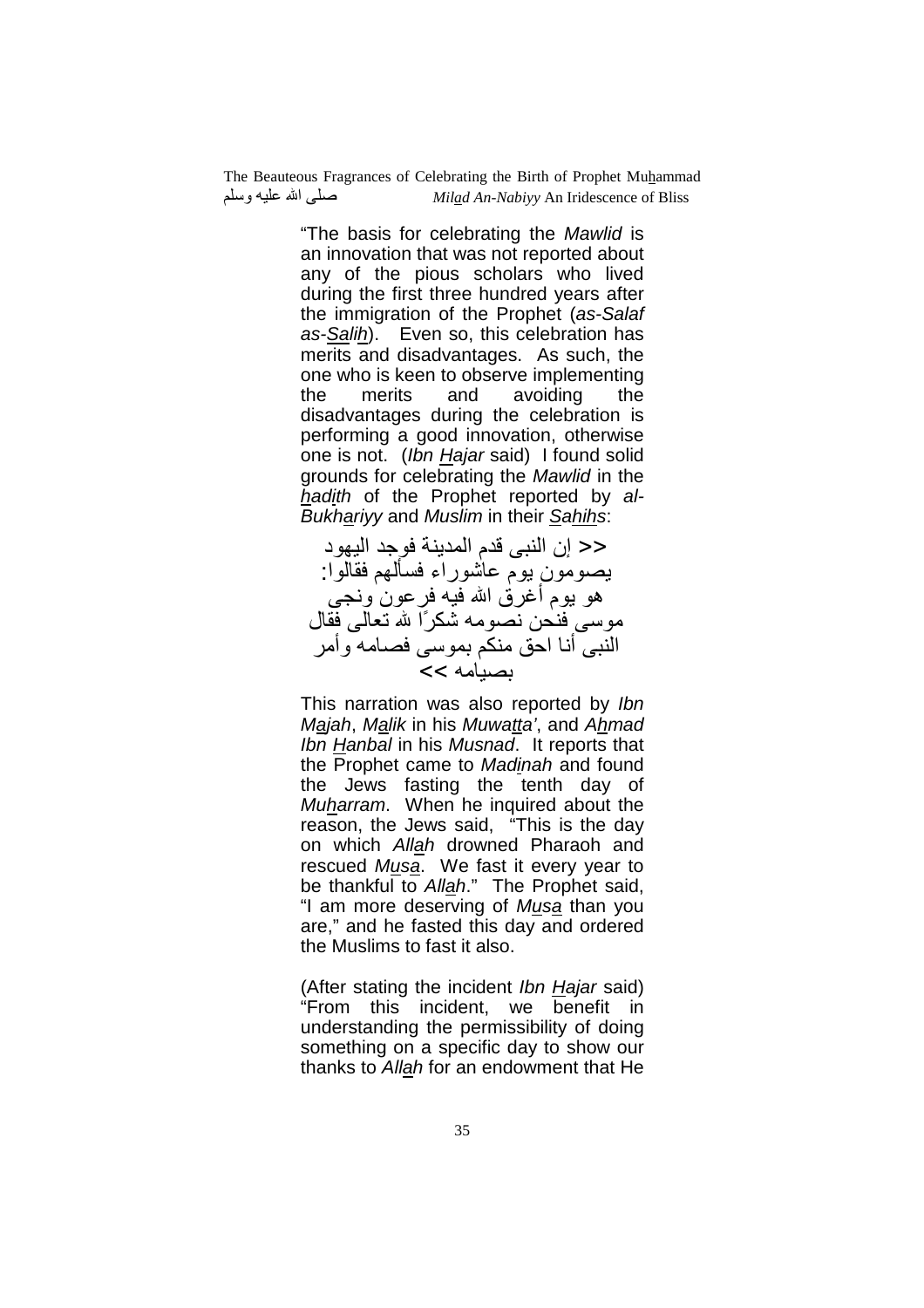> bestowed upon us or a hardship he removed from us. Moreover, it shows the permissibility of repeating that action every year on that specific day. What reflect our thanking to Allah can be various acts of worship such as praying, fasting, giving charity, or reciting Qur'an. On what day do we find a grace or an endowment greater than the emergence of the Prophet, the Prophet of Mercy?"

Ahmad Ibn Zayni Dahlan, the Mufti of Makkah, (in his book: "Ad-Durar As-Saniyyah) said, after mentioning the saying of Allah  $(AI-Hajj, 32)$ :

{وَمَنْ يُعَظُّمْ شَعَائِرَ اللَّهِ فَإِنَّهَا مِنْ تَقْوَى الْقُلُوبِ }

"What reflects aggrandizing the Prophet is the delight on the day of his birth, narrating the story of his Mawlid on that night, offering food, and other good things that Muslims usually do."

 Henceforth, it stands tall and clear that celebrating the Mawlid of the Prophet is a good innovation. There are no grounds whatsoever for one to denounce this practice. Rather, it is worthy of being classified as a good innovation because it is included in the hadith of the Prophet related by Muslim mentioned earlier:

<< مَنْ سَنَّ في الإسْلامِ سُنَّةً حَسَنَةً فَلَهُ أُجْرُ ها وَأَجْرُ ۢ مَنْ عَمِلَ بـها بَعْدَهُ مِنْ غير أن يَنْقص من أَجُور ِهم شـيء ومَنْ سَنَّ فـي الْإِسْلامِ سُنَّةَ سُبِّئَةً كَانِ عَلَيْهِ وِزْرُهْا وَوِزْرُ مَنْ عَمِلَ بِها من بعده من غير أن ينقص من أوزار هم شيء >>

which means: <<The one who innovates a good innovation in Islam shall be rewarded for it and similarly rewarded when another imitates him in performing that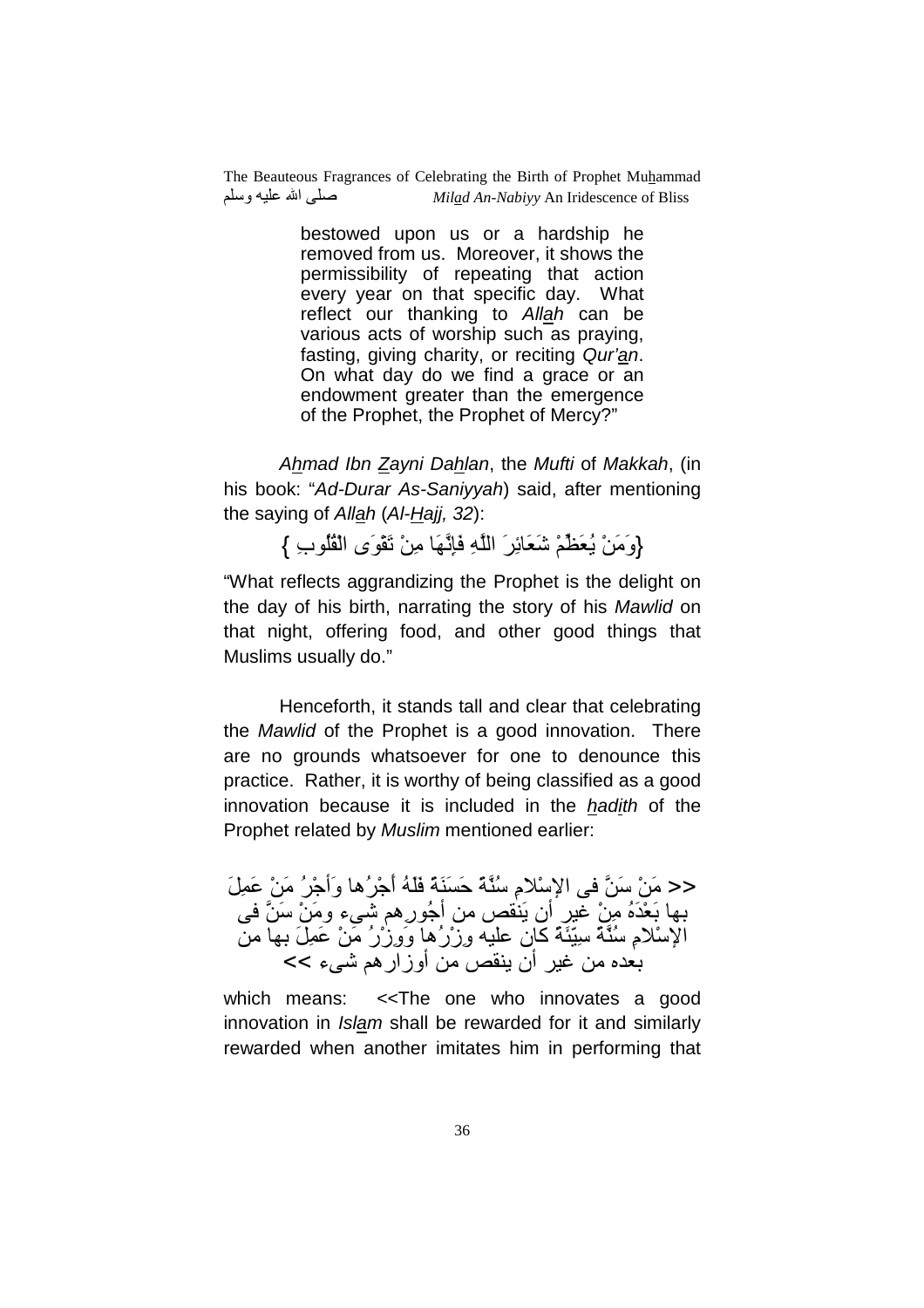deed—without the reward of the latter being decreased. Likewise, the one who innovates a bad innovation in Islam will be sinful for it and will similarly bear a sin when another imitates him in that bad innovation—without any of the latter's sin being lessened.>>

It is true that the Prophet mentioned this hadith in relation to a specific incident which occurred when a group of very poor people came to the Prophet in al-Madinah. Their extreme state of poverty was manifested by their clothing. They were wearing only a single sheet of material to cover their *Nawrah* (unlawful nakedness) with a hole cut in the middle for their head. These people were not inhabitants of al-Madinah, though they had come there out of their love for and desire to meet the Prophet. When the Prophet saw their state of poverty, the expression on his face changed to sadness. He urged the Muslims to contribute and pay in charity to those needy people what would be enough to alleviate their sadness and their need. The Muslims responded by gathering a sizable amount and that pleased the Prophet.

Although the Prophet stated this *hadith* at that specific incident, the meaning is general and covers the general cases. It is not permissible to claim that this hadith applies only to **charities** because the Prophet used a general term in this hadith. He did not specify the reward to 'he who spends in charity'; rather, he said, 'he who innovates a good innovation.' The scholars of the fundamentals of the Religion stated a clear rule:

( العبر ة بعموم اللفظ لا بخصوص السبب )

This means the scope of application (i.e., of the *hadith*) is determined by the generality of the term used and not by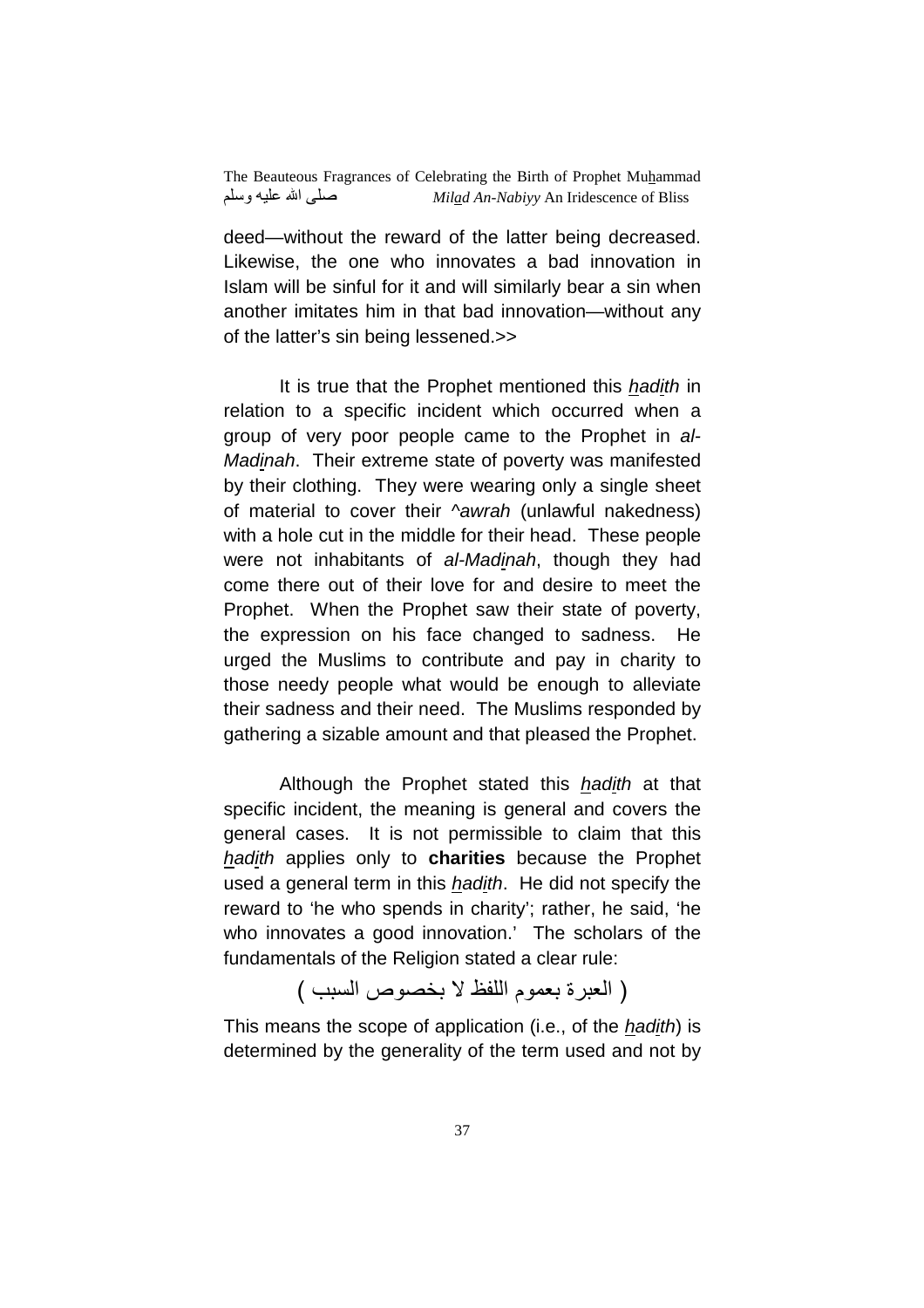the specific incident that triggered the hadith. Hence, anyone who denies that is defying the course of the one who is mindful.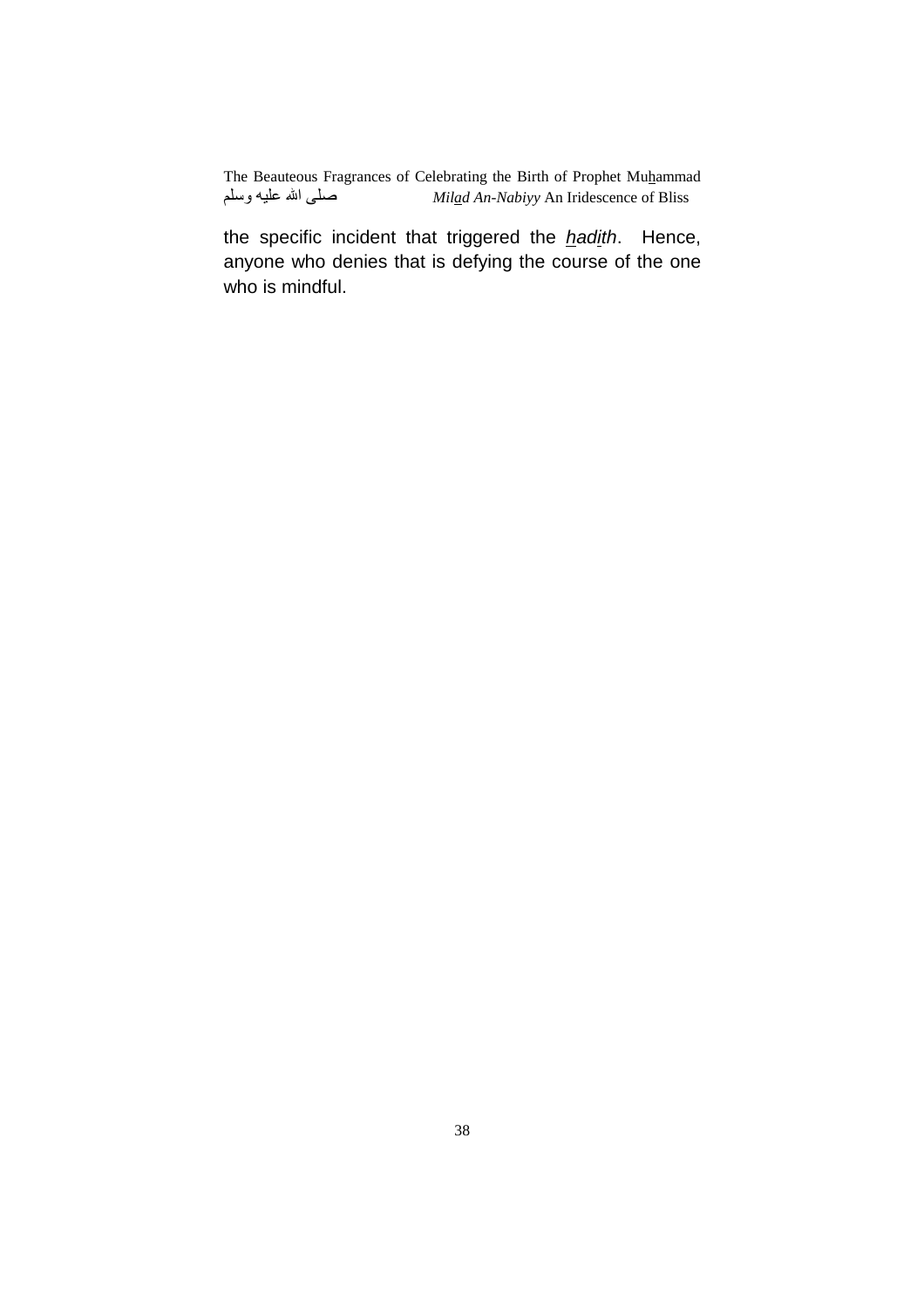## **VERSES OF THE QUR'AN THAT HONOR صلى الله عليه وسلم PROPHET** *MUHAMMAD***, AND AGGRANDIZE HIM**

Allah honored His chosen Prophet in many verses of the Qur'an. Some verses highlight the refined manners of the Prophet as in Surat al-Qalam, Ayah 4:

$$
\left\{ e\right\} \stackrel{\text{def}}{=} \text{Ind} \left\{ \left\{ e \right\} \stackrel{\text{def}}{=} \left\{ e \right\} \left( e \right) \stackrel{\text{def}}{=} \left\{ e \right\} \left( e \right) \stackrel{\text{def}}{=} \left\{ e \right\} \left( e \right) \stackrel{\text{def}}{=} \left\{ e \right\} \left( e \right) \stackrel{\text{def}}{=} \left\{ e \right\} \left( e \right) \stackrel{\text{def}}{=} \left\{ e \right\} \left( e \right) \stackrel{\text{def}}{=} \left\{ e \right\} \left( e \right) \stackrel{\text{def}}{=} \left\{ e \right\} \left( e \right) \stackrel{\text{def}}{=} \left\{ e \right\} \left( e \right) \stackrel{\text{def}}{=} \left\{ e \right\} \left( e \right) \stackrel{\text{def}}{=} \left\{ e \right\} \left( e \right) \stackrel{\text{def}}{=} \left\{ e \right\} \left( e \right) \stackrel{\text{def}}{=} \left\{ e \right\} \left( e \right) \stackrel{\text{def}}{=} \left\{ e \right\} \left( e \right) \stackrel{\text{def}}{=} \left\{ e \right\} \left( e \right) \stackrel{\text{def}}{=} \left\{ e \right\} \left( e \right) \stackrel{\text{def}}{=} \left\{ e \right\} \left( e \right) \stackrel{\text{def}}{=} \left\{ e \right\} \left( e \right) \stackrel{\text{def}}{=} \left\{ e \right\} \left( e \right) \stackrel{\text{def}}{=} \left\{ e \right\} \left( e \right) \stackrel{\text{def}}{=} \left\{ e \right\} \left( e \right) \stackrel{\text{def}}{=} \left\{ e \right\} \left( e \right) \stackrel{\text{def}}{=} \left\{ e \right\} \left( e \right) \stackrel{\text{def}}{=} \left\{ e \right\} \left( e \right) \stackrel{\text{def}}{=} \left\{ e \right\} \left( e \right) \stackrel{\text{def}}{=} \left\{ e \right\} \left( e \right) \stackrel{\text{def}}{=} \left\{ e \right\} \left( e \right) \stackrel{\text{def}}{=} \left\{ e \right\} \left
$$

This *ayah* means: [Certainly you have the great manners (morals).]

Surat at-Tawbah,  $\Delta$ yah 128, highlights the sublimity of the Prophet's genealogy and status. Allah said:

{ْلَقَدْ جَاءَكُمْ رَسُولٌ مِنْ أَنْفُسِكُمْ عَزِيزٌ عَلَيْهِ مَا عَنِتُمْ حَرِيصٌ عَلَيْكُمْ بِالْمُؤْمِنِينَ رَءُوفٌ رَحِيمٌ}.

This ayah means: [A messenger from among you came who grieves for what is hard on you, who wants very much that which benefits you (the guidance…). He is very kind and merciful to the believers.]

Surat al-Fath, Ayah 29, points out Allah's praise of Prophet Muhammad in the books Allah revealed to His prophets:

{مُحَمَّدٌ رَسُولُ اللَّهِ وَالَّذِينَ مَعَهُ أَشْدَّاءُ عَلَى الْكُفَّارِ رُحَمَاءُ بَيْنَهُمْ تَرَاهُمْ رُكَّعًا سُجَّدًا يَبْتَغُونَ فَضْلًا مِنَ اللَّهِ وَرِضْوَانًا سِيمَاهُمْ فِيَ وُجُو هِهِمْ مِنْ أَنْرِ السُّجُودِ ذَٰلِكَ مَثَلُّهُمْ فِي النَّوْرَاةِ وَمَثَلُّهُمْ فِي ْ الْمَالِحِيلِ كَزَرْعِ أَخْرَجَ شَطْأَهُ فَأَزَرَهُ فَاسْتَغْلَظَ فَاسْتَوَى عَلَى سُوقِهِ يُعْجِبُ الزَّرَّاعَ لِيَغِيظَ بِهِمُ الْكُفَّارَ}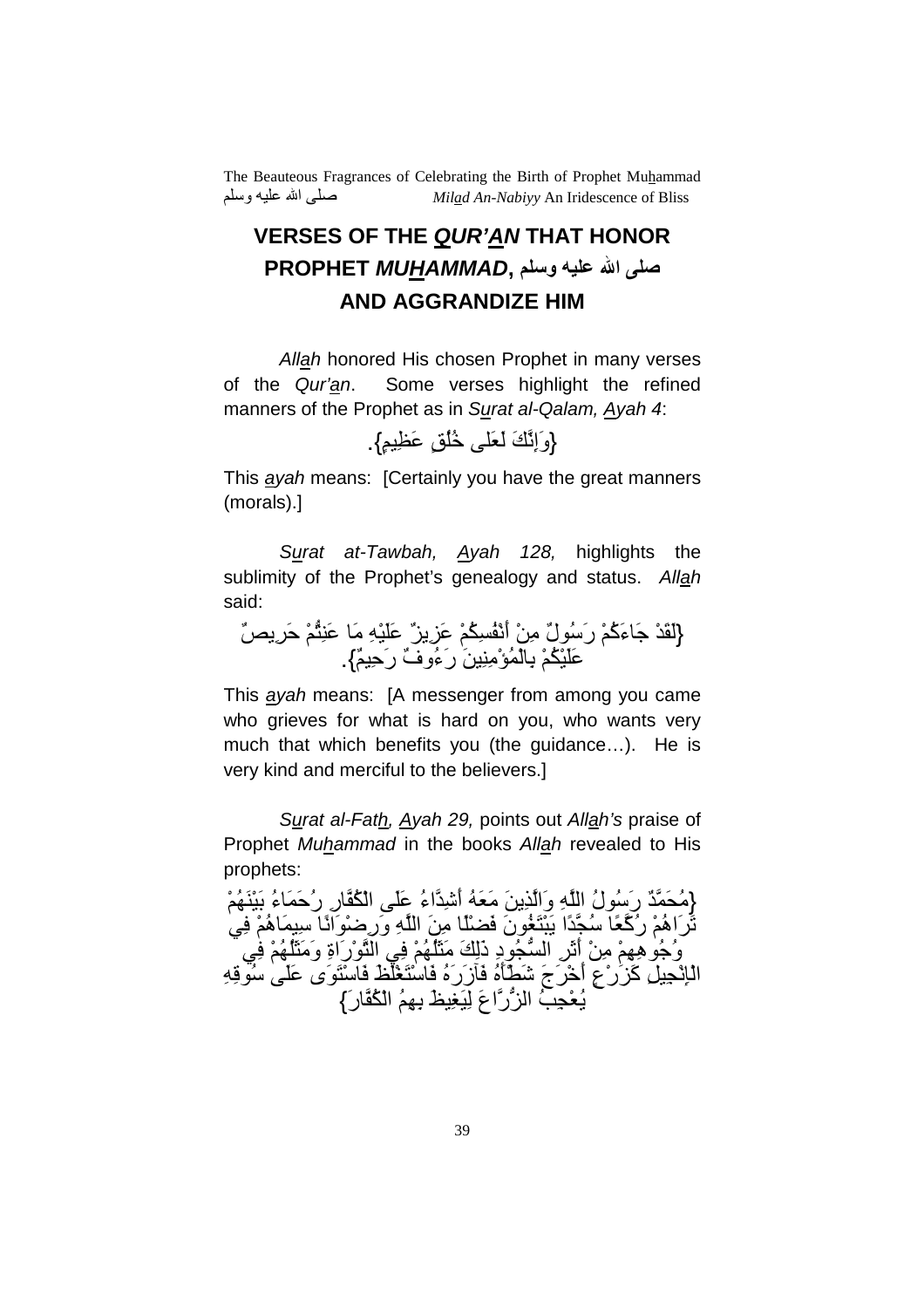Surah Al-^Imran, Ayah 81, shows that Prophet Muhammad is favored over the rest of the prophets:

وَ{ إِذْ أَqََ اُ. ِEَقَ ا.?ِkَ% َ)َ ءَاNَْGُHْ-ُ ْ%ِ آِGَبٍ وِ\$َHْ)ٍ,َ I.-ُ َ+ءَآْ-ُ رَُلٌ ُ[#َkقٌ ِ(َ َ9َHْ-ُ َGُu.%ُِْ ِِ: وََGَْ]ُ ُُ. Uَلَ ءَأَUْ َرْNْ-ُ وَأَqَْNْ-ُ ََ ذَِHْ-ُ إِْ ِي Uَُا أَUْ َرَْ Uَلَ َُ#َْ2وا وَأََ َ9َHْ-ُ َ%ِ ا\_.هَ%5ِ#ِ}

 Ayahs 4 and 5 of Surat al-Hujurat, Ayah 24 of Surat al-Anfal, and Ayah 63 of Surat an-Nur all show the obligation of respecting, aggrandizing, and holding the Prophet at a sublime status. Ayahs 4 and 5 of Surat al-Hujurat:

{إِن. ا.َ%5ِ َُ5دُوَCَ ْ%ِ وَرَاءِ اْBُhُ َاتِ أَآْEَ ُهْ-ُ َ ُِ4ْ9َ5نَ 4( ) وََْ أَْ-ُ. َ?َ ُوا َ\$G. Nَfْ ُجَ إْ-َِِْ َHَنَ qَْ ًا ْ-َُ وَاُ. َ7Sُرٌ رٌ-ِ\$َ}

mean: [Certainly most of those who call you from behind your wives' chambers lack understanding. Had they patience until you went out to them this would have been better for them. Allah is forgiving and merciful. Ayah 24 of Surat al-Anfal:

{َ5أ5َFَ ا.َ%5ِ ءَاَُا اْGَhِ?ُا ِ.ِ وَِ ُ.لِ إِذَا دَ َآْ-ُ ِ(َ { ْ-ُHِْBُ5

means: [O believers, respond obediently to Allah and to the Messenger when he calls you to that which makes you alive (life by Islam after death by blasphemy)]. Ayah 63 of Surat an-Nur.

{لَمَا تَجْعَلُوا دُعَاءَ الرَّسُولِ بَيْنَكُمْ كَدُعَاءِ بَعْضِكُمْ بَعْضَاً}

means: [Do not call the Prophet the way you call one another] This refers to how they used to call the Prophet, 'O Muhammad', 'O Abul-Qasim'; rather, the Ayah orders honoring him by calling him 'O Prophet of Allah', 'O Messenger of Allah').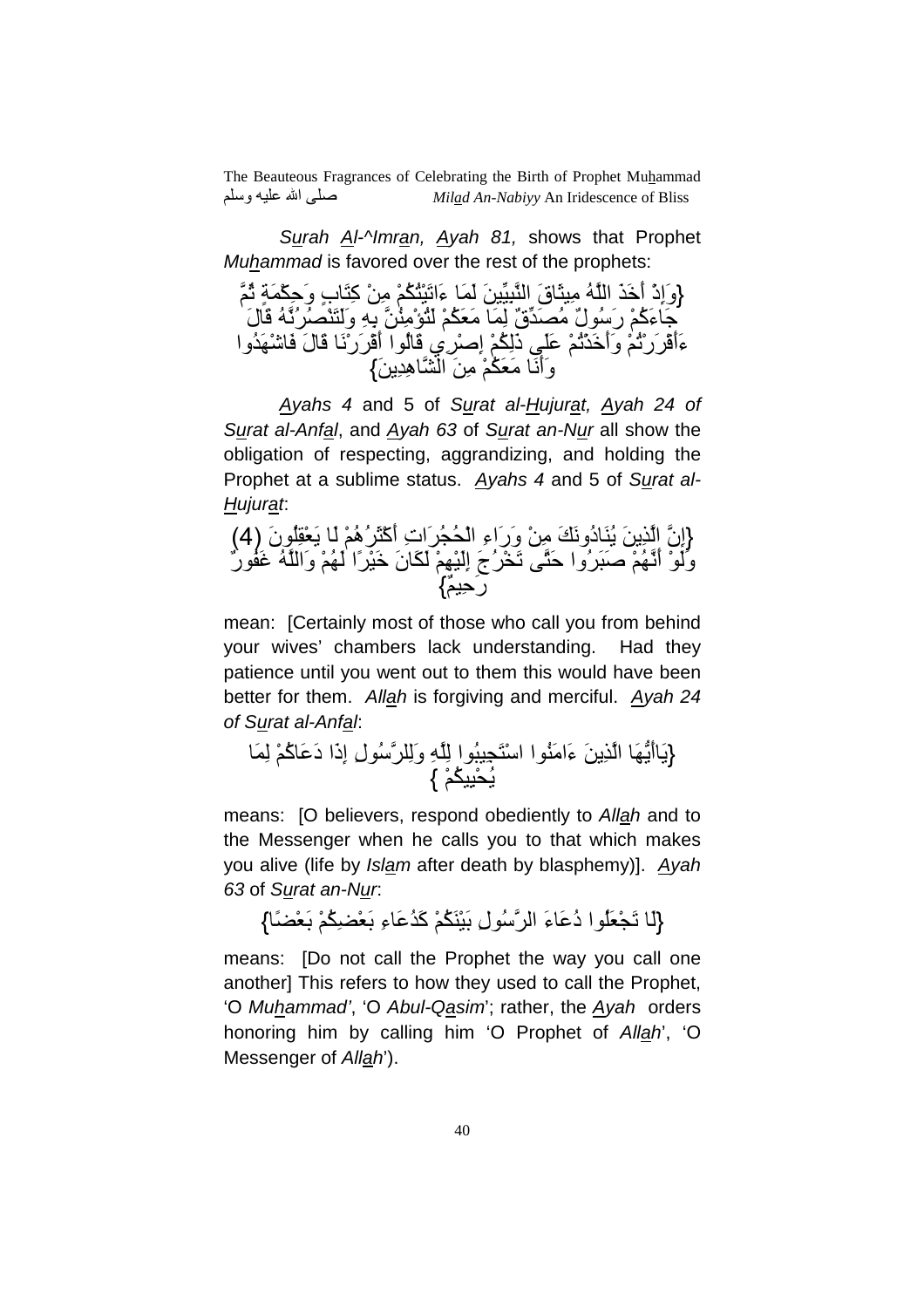Surat al-Ahzab, Ayahs 6 and 53 indicate the continuity of the obligation of aggrandizing the Prophet. Allah said:

{النَّبِيُّ أَوْلَى بِالْمُؤْمِنِينَ مِنْ أَنْفُسِهِمْ وَأَزْوَاجُهُ أَمَّهَاتُهُمْ} . {وَلَا أَنْ تَنْكِحُوا أَزْوَاجَهُ مِنْ بَعْدِهِ أَبَدًا}.

These ayahs mean: [The Prophet is more deserving to the believers than their own selves. and his wives are the mothers of the believers] and [Do not ever marry his wives after him]

Surat al-Hijr, Ayah 72 reveals that Allah swore by the Prophet's life-- thereby honoring his status. Allah said:

{لَعَمْرُكَ إِنَّهُمْ لَفِي سَكْرَتِهِمْ يَعْمَهُونَ}.

This ayah means: [I adjure by your life O'Prophet Muhammad) they (the blasphemers) are confused and hesitant in their intoxication.]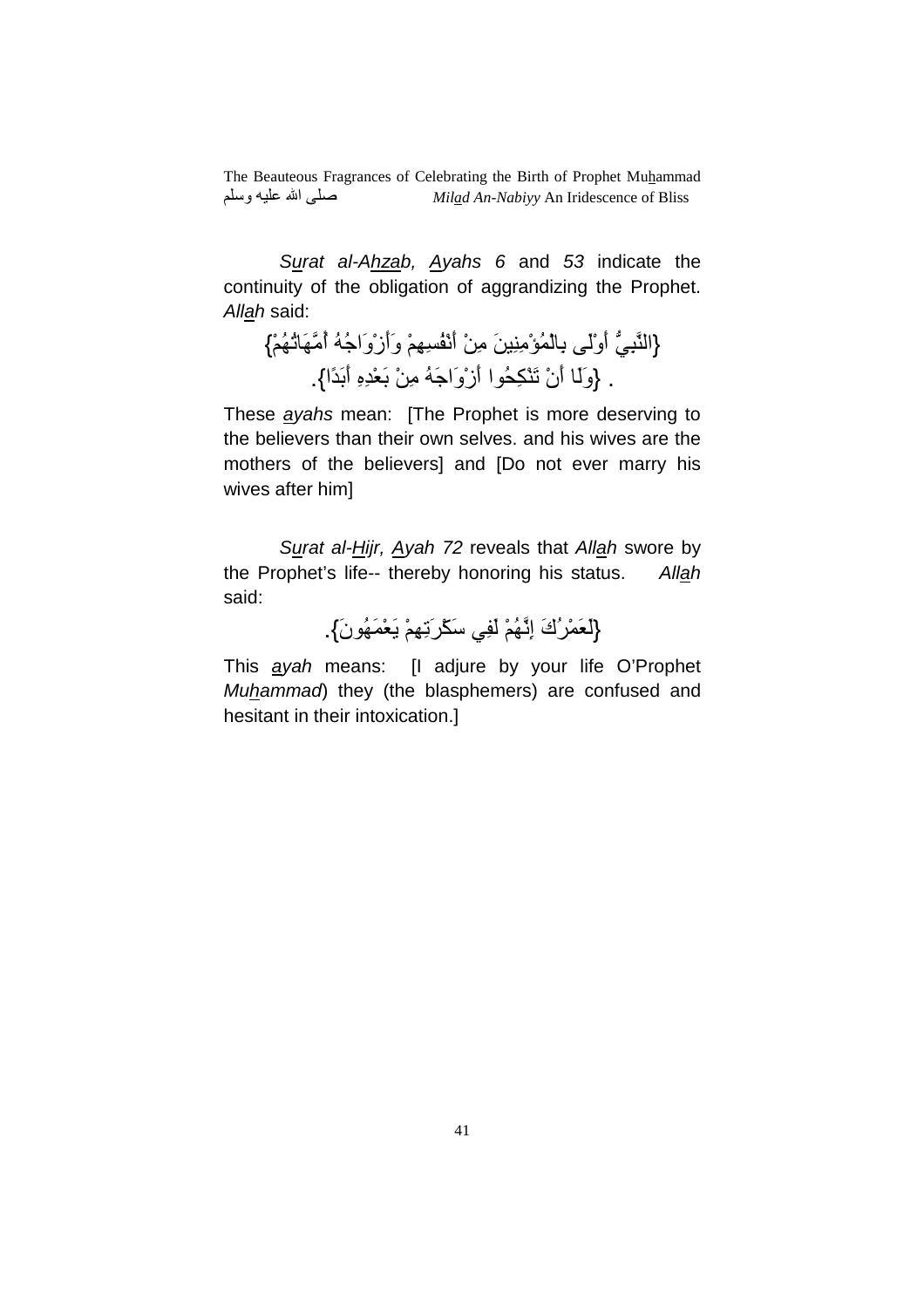#### **THE HONORABLE GENEALOGY OF THE PROPHET**

The details of the lineage (genealogy) of the Prophet up to *Adnan* are a case of consensus among the Muslims. The Prophet is: Muhammad the son of ^Abdullah the son of ^Abdul-Muttalib the son of Hashim the son of ^Abdu Manaf the son of Qusayy the son of Kilab the son of Murrah the son of Ka^b the son of Lu'ayy the son of Ghalib the son of Fihr the son of Malik the son of an-Nadr the son of Kinanah the son of Khuzaymah the son of Mudrikah the son of Ilyas the son of Mudar the son of Nizar the son of Ma^add the son of ^Adnan.

^Adnan is a descendant of Prophet Isma^il, the son of Prophet Ibrahim (Abraham). According to the authentic narrations, Isma^il is the one whom Allah ordered Prophet Ibrahim to slaughter. The scholars hold different opinions as to the details of the lineage between ^Adnan and Isma^il. May Allah raise the rank of Prophet Muhammad, the Master of the sons of  $Adam$ , and the ranks of all his brothers' prophets and messengers?

Prophet Muhammad, who has the above mentioned honorable lineage, is the elite of the sons of Hashim and the greatest among them. Imam Muslim narrated in his Sahih, as did others from the route of Wathilah Ibn al-Asga<sup> $\wedge$ </sup>, that he said, "The Prophet said:

ح< إن الله اصطفى كنانة من ولد إسمعيل واصطفى قريشا من كنانة واصطفى من قريش بني هاشم واصطفاني من بني هاشم >>"

This means: << Allah chose the tribe of Kinanah from the sons of Isma^il, the tribe of Quraysh from Kinanah, the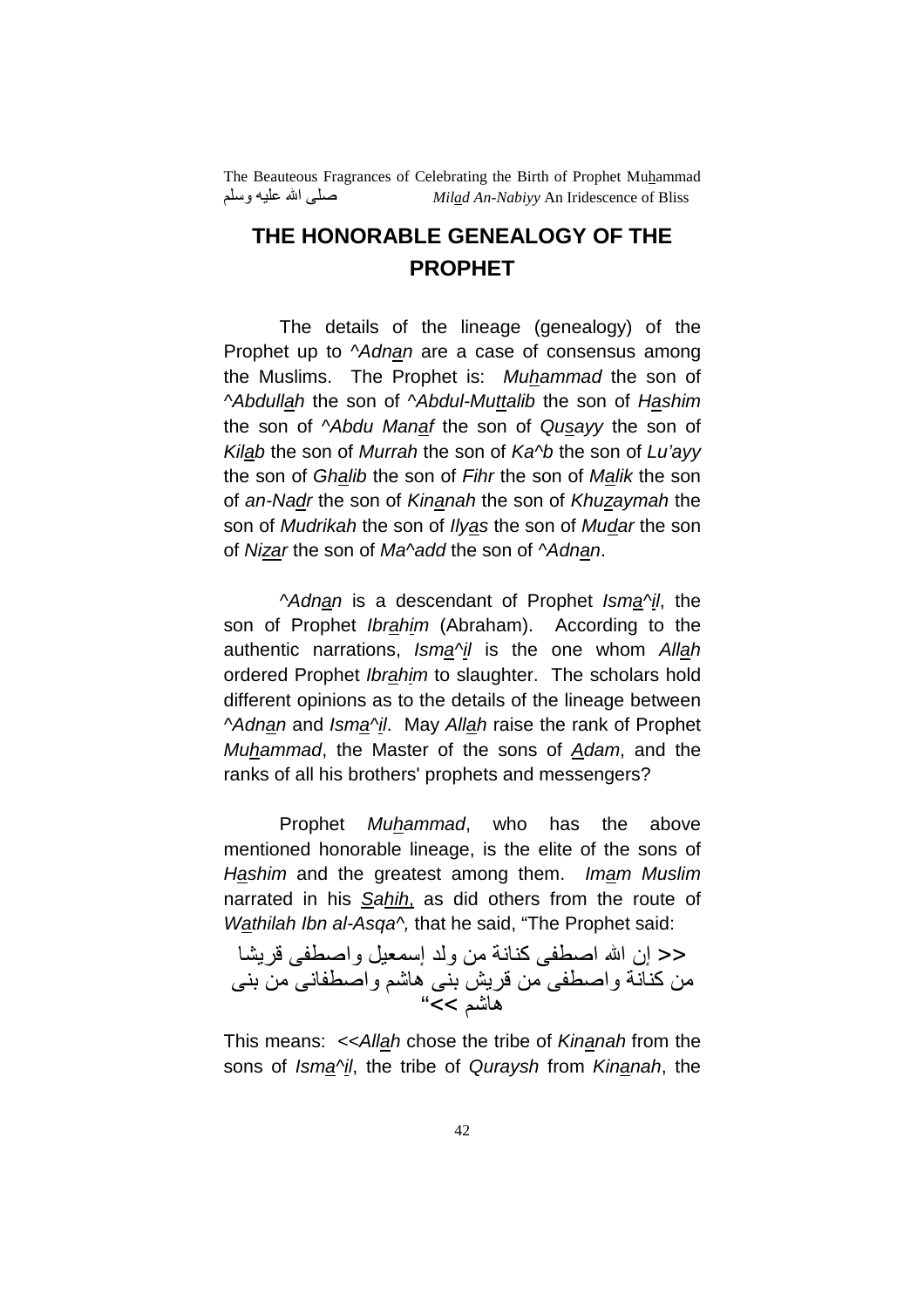tribe of Hashim from Quraysh. And Allah chose me from the sons of Hashim.>> In his Sunan, at-Tirmidhiyy narrated the following hadith of the Prophet, which according to Abu ^Isa, is hasan sahih:

حح إن الله اصطفى من ولد إبراهيم إسماعيل واصطفى من ولد إسماعيل كنانة واصطفى من كنانة قريشا واصطفى من قریش بنی هاشم واصطفانی من بنی هاشم >>

This means:  $\ll$  Allah chose Isma $\gamma$ <sup>i</sup>l from the sons of Ibrahim, Kinanah from the sons of Isma^il, Quraysh from Kinanah, the tribe of Hashim from Quraysh, and He chose me from the sons of Hashim.>>

These texts, and more, unequivocally testify that the Prophet is definitely the choicest of the choicest.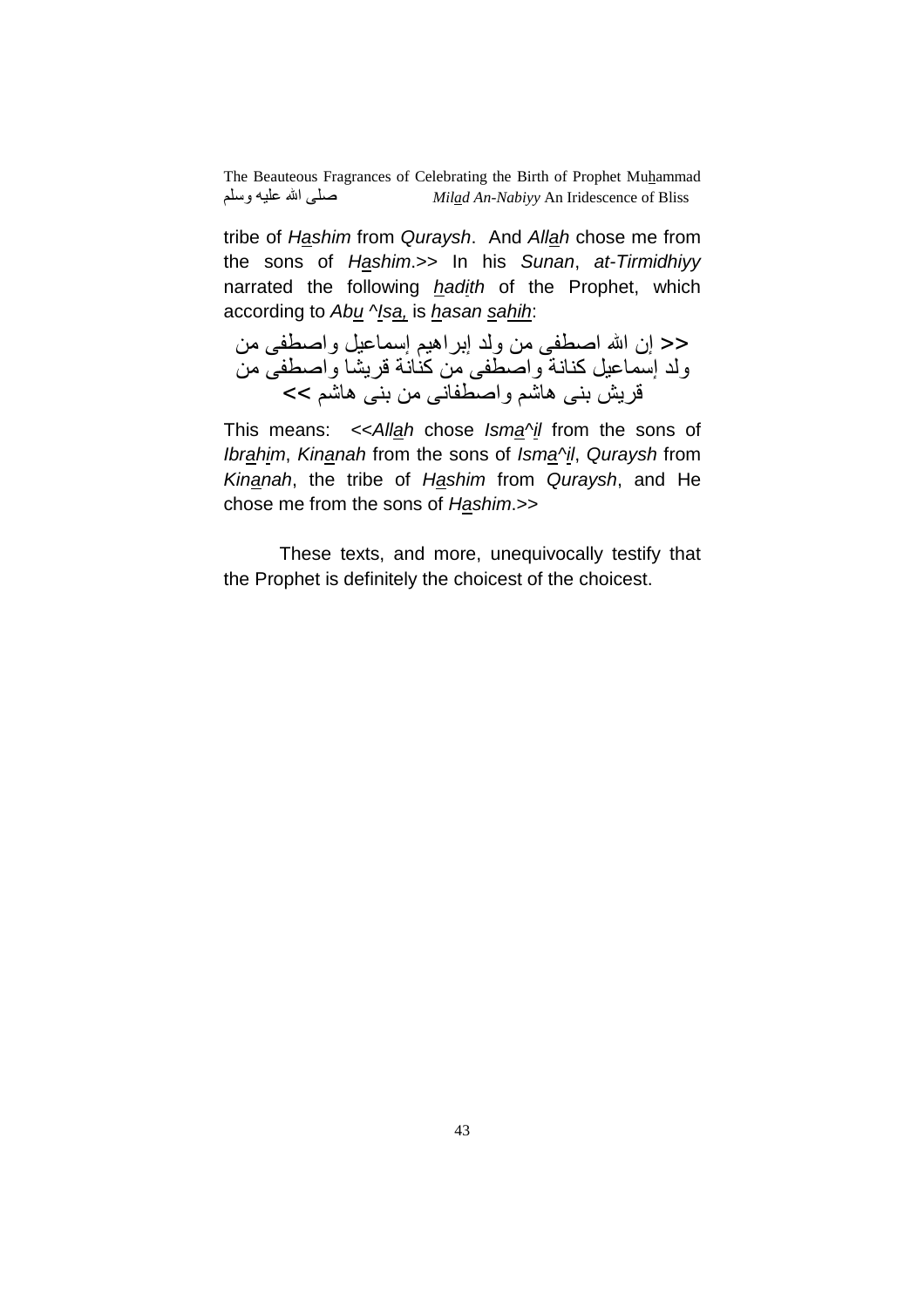#### **AMINAH'S PREGNANCY WITH PROPHET MUHAMMAD**

^Abdullah, the Prophet's father, married a woman from the tribe of Bani Zuhrah named Aminah Bint Wahb Ibn ^Abd Manaf Ibn Zuhrah Ibn Kilab. She conceived the Master of all Creations and Nations whom Allah brought into existence as a blessing .Allah willed to bestow the endowment of emerging Prophet Muhammad in this existence as a mercy for all—Arabs and non-Arabs. His Message is a guiding light for Bedouins and city dwellers alike.

Ibn Sa^d narrated in his book, Tabaqat Ibn Sa^d, from the route of the aunt of Yazid Ibn ^Abdullah Ibn Wahb Ibn Zam<sup>A</sup>ah that she said, "We used to hear that Aminah said about her conceiving and carrying the Prophet:

> I felt neither conceiving him nor the burden of pregnancy women usually feel. However, I did notice skipping my menstruation, and perhaps it used to appear and disappear.

> Someone came to me while I was half asleep and half awake and asked me, 'Do you feel you have conceived?' It was as if I answered, 'I do not know.' He told me, 'You have indeed conceived the Master of this nation and its Prophet.' This confirmed to me that I was pregnant. It was on a Monday. When the time of my delivery became near, he came again and said to me, 'Say: I seek refuge for him by the One Who does not have a partner in Godhood (al-Wahid), the One of Whom the entire creation is in need (as-Samad)-- from the evil of every envious person.' She said,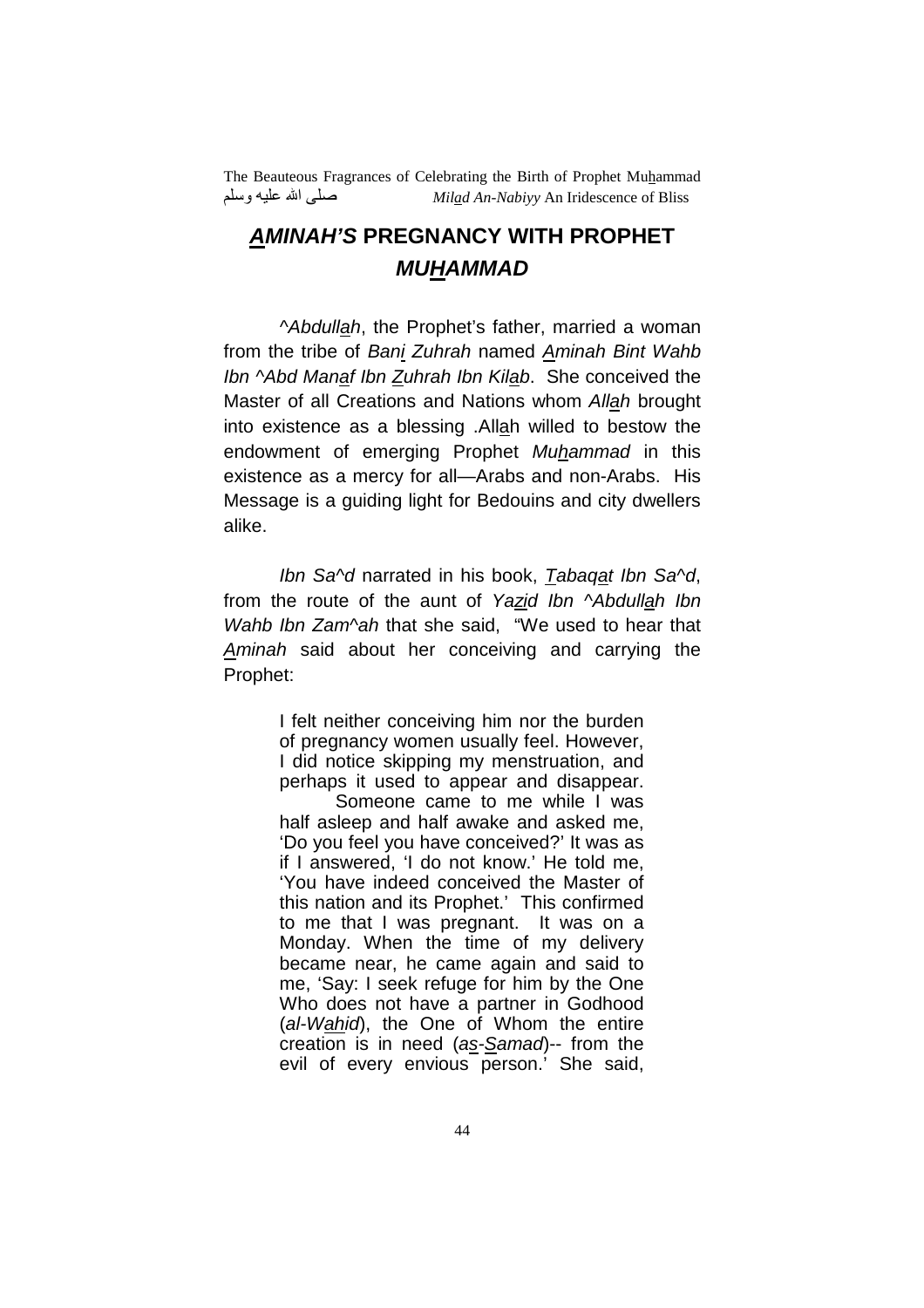'This is what I used to say'."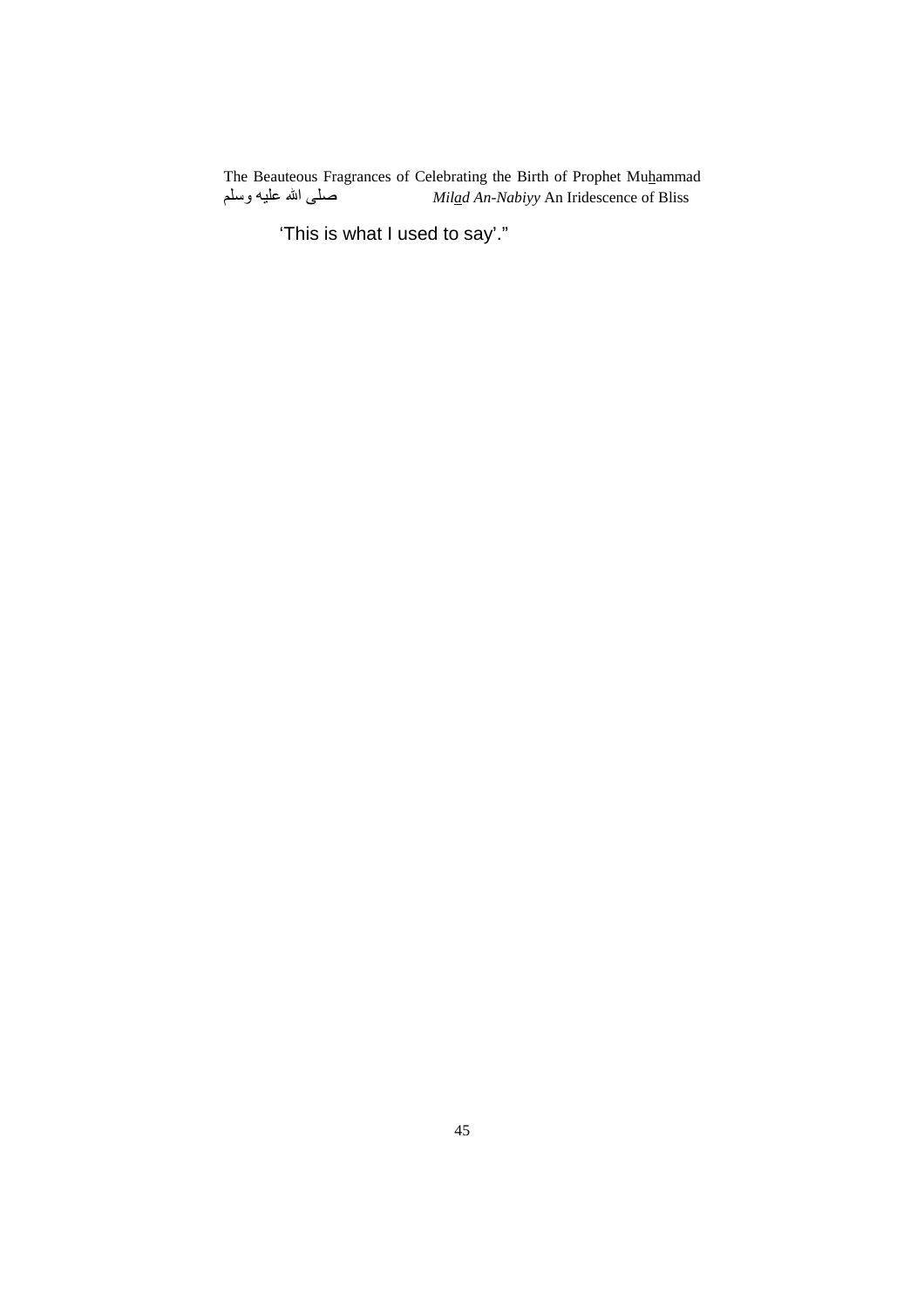#### **THE HONORABLE BIRTH OF THE PROPHET**

Imam Ahmad narrated (in his Musnad), al-Bayhaqiyy (in Ad-Dala'il), al-Hakim (in his Mustadrak), and others from the route of al-Nrbad Ibn Sariyah, the Companion of the Prophet, that he said: "I have heard the Prophet say:

<< إنـى عبد الله وخاتم النبيين، وإن ءادم لمنجدل في طبنته، وسأخبر كم عن ذلك: دعوة أبي إبر اهيم، وبشارة عيسى بي ورؤيا أمـي التـي رأت، وكذلك أمـهات النَّنبيين يرين ـ وأن أم رسول الله رأت حين وضعته نورا أضاءت له قصور الشام "<<

This means: <<I was decreed by Allah as His slave and the last of the prophets when Adam, prior to his creation, was still a form of clay. And I shall tell you more. My revelation as a prophet was Allah's answer to Prophet Ibrahim's supplication. Nsa, the son of Mary, announced the good news of my forthcoming. My mother saw the dream about me as all mothers of prophets see dreams about them.>> When the Prophet's mother delivered him she saw a light that illuminated the palaces of the countries of ash-Sham." Al-Bayhaqiyy commented that Prophet Muhammad was predestined as the slave of Allah and the last of the prophets before  $Adam$  was created as the father of humans and the first of the prophets.

Imam Ahmad, al-Bayhaqiyy, and at-Tayalisiyy narrated from Abu 'Ummah that he said, "It was asked, 'O Messenger of Allah, how did you come about?' The Prophet said:

<< دعوة أبـي إبراهيم، وبشارة عيسى ابن مريم، ورأت أمـي أنه خرج منها نور أضاءت منه قصور الشَّام >>"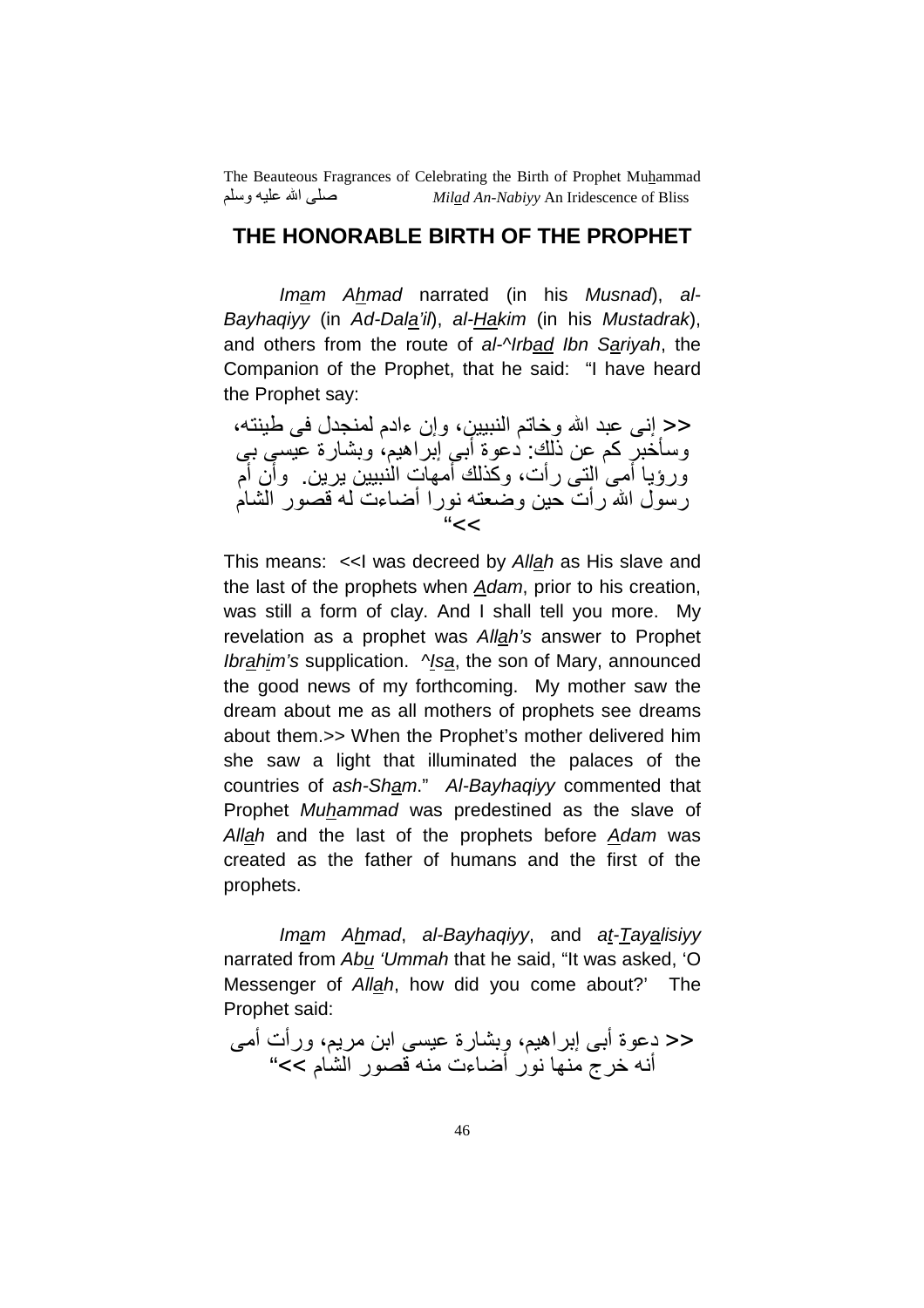which means: << In revealing me as a prophet, Allah answered the supplication of my forefather, Prophet Ibrahim, and confirmed the good tidings announced by ^Isa, the son of Maryam, and my mother saw a light come out of her that illuminated the castles of ash-Sham.>> Ibn Sa<sup>^</sup>d narrated that the Prophet said:

<<رأت أ %\$ وY9G Aw ر أYءت U]ر :[ ى >>

which means: <<When my mother delivered me, she saw a light glowing out of her that illuminated the palaces of Busra. It was narrated that when Aminah delivered the Prophet, he landed on his knees with his head raised to the sky. A light came out with him that illuminated the palaces of ash-Sham and enabled his mother to see the necks of the camels in Busra (an old Damacene city known as Huran by the Jordanian borders).

Ayahs 126 and 129 of Surah al-Baqarah tell about the supplication of Prophet Ibrahim (mentioned in the previous hadith) which he made after he finished building the Ka^bah. Verse 126:

{وَإِذْ Uَلَ إْ:ِ َاهُ-ِ رَبk اَ9ْ+\*ْ هََا ً#ََ:ا ءَاًِ وَارْزُقْ أَهَُْ َ%ِ اE.)َ َاتِ ْ%َ ءَاَ%َ ْ-ُِْ ِ:ِ. وَاَْْمِ اْqvِ ِ{

Means: [And remember Ibrahim said, "My Lord make this a city of peace and feed its people with fruits, those of them who believe in Allah and the last day"]. Verse 129:

{رَ.:َ وَاَ9ْ:~ْ ْ-ِِ رًَُ ْ-ُِْ َ5Gُْ ْ-ََِْ ءَاَ5NِCَ وَ9ُ5َk)ُ-ُُ { ُ-ِHَBْا ُM5ِMَ9ْا َ@َْأ َC.ِإ ْ-ِkآَMُ5َو َ,َ(ْHِBْاَو َبَGِHْا

means: [Our Lord, send amongst them a messenger of their own, who shall recite to them Your Verses and teach them the Qur'anic scripture and the wisdom, and purify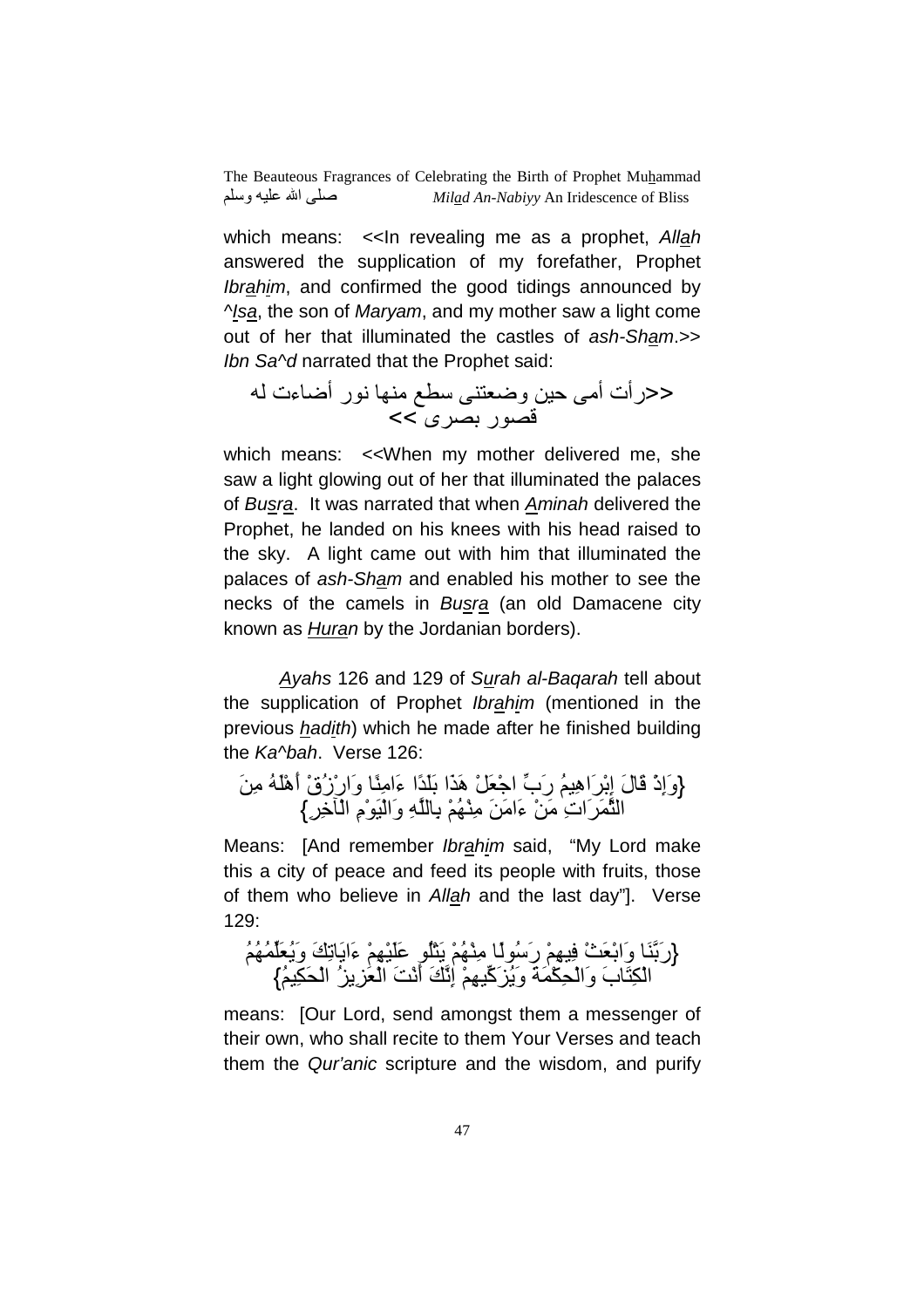them, for You are the ^Aziz and the Wise.] Allah answered Prophet Ibrahim's supplication for a prophet to be sent and sent our prophet, Prophet Muhammad.

The good tidings that Prophet *Nsa* announced to his people regarding the forthcoming of Prophet Muhammad (mentioned in the previous hadith) is told to us in the Qur'an in Surah as-Saff, Ayah 6:

{وَإِذْ قَالَ عِيسَى ابْنُ مَرْيَمَ يَابَنِي إِسْرَائِيلَ إِنِّي رَسُولُ اللَّهِ إِلَيْكُمْ مُصَدِّقًا لِمَا بَيْنَ يَدَيَّ مِنَ النَّوْرَاةِ وَمُبَشِّرًا بِرَسُولِ يَأْتِي مِنْ مِّعْدِي اسْمُهُ أَحْمَدُ}<sub>.</sub>

This ayah means: [And remember, Jesus the son of Mary said, "O children of Israel, I am the Messenger of Allah sent to you confirming the Torah which came before me and giving good tidings of a messenger to come after me whose name shall be Ahmad."]

The night of the *Mawlid* is an honorable, blessed, and grand night. It is a sublime night full of evident illuminations; a precious night on which Allah brought Prophet Muhammad into existence. His mother conceived him in a valid marriage and gave birth to him on that honorable night. The narrations, texts, and news testify to the mind-boggling and sight-astonishing enormous merits and blessings that accompanied his birth.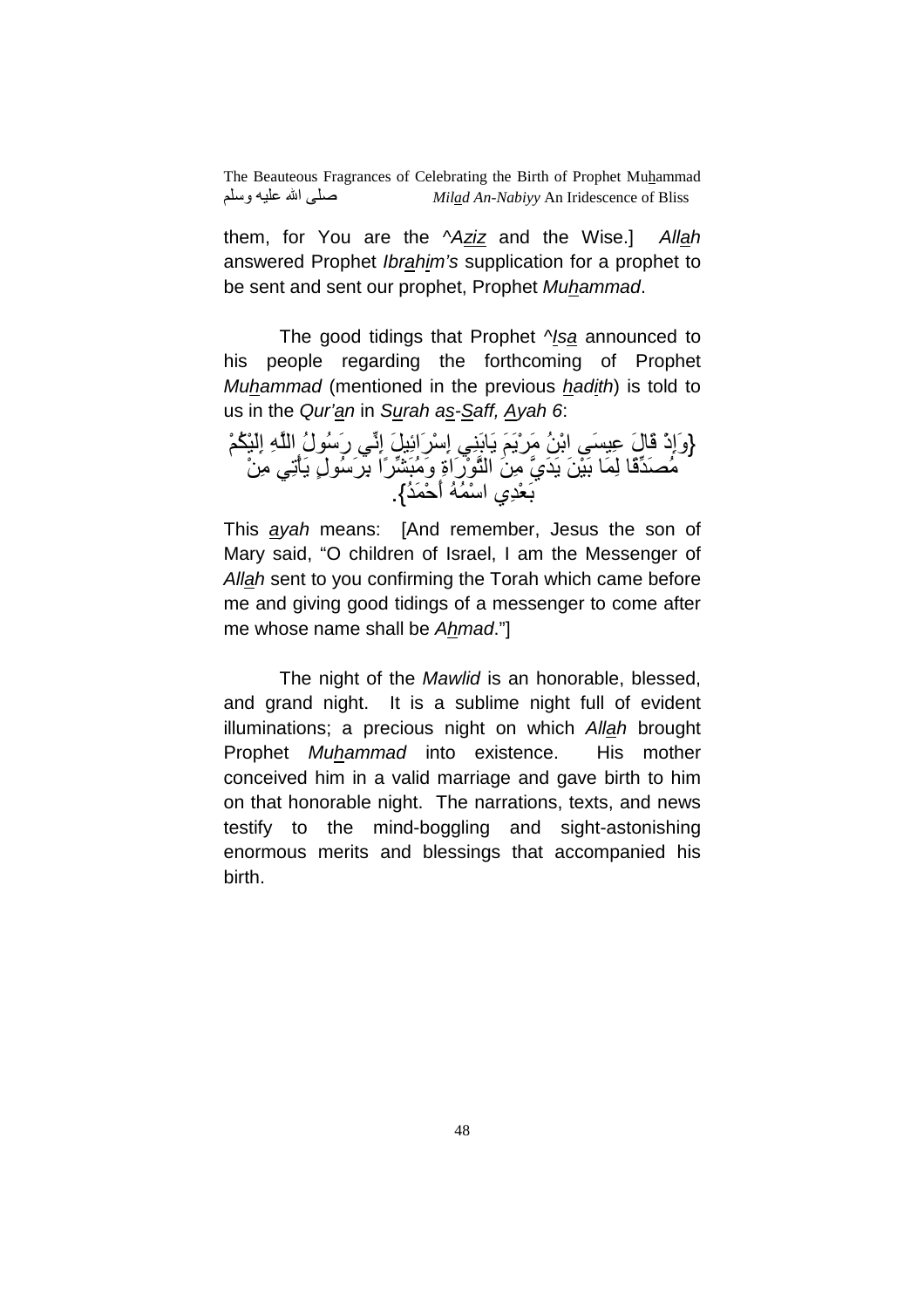## **THE SIGNS THAT ACCOMPANIED THE PROPHET'S BIRTH**

Many signs accompanied the honorable birth of the Prophet. Al-Bayhaqiyy, Ibn ^Asakir and others narrated from the route of Hani' I-Makhzumi that he said, "On the night of the birth of the Messenger of Allah, the palace of Kisra (the King of the Persians) shook and fourteen (14) balconies fell from it. The fire of the Persians which had been burning continuously for one thousand (1,000) years went out. The lake of Sawah (in Persia) dried up.

The fourteen (14) fallen balconies from the palace of Kisra mentioned in the hadith was a sign that the ruler ship of the Persians would last for only fourteen (14) more Persian kings. And this is what happened—the fourteenth (and last) Persian king ruled during the caliphate of *NUthman*, may Allah raise his rank.

The fire of the Persians is in reference to a fire that they had kept burning day and night for one thousand (1,000) years. At the time of the birth of the Prophet, the Persians were fire-worshipers. They worshipped the fire unrightfully. On the night of the birth of the Prophet, this fire went out—a sign of the truthful call of Prophet Muhammad to worship Allah alone.

The lake of Sawah mentioned in the hadith was a lake so vast that ships used to sail in it. It dried up when the Prophet was born.

Some scholars mentioned that another sign which accompanied the birth of the Prophet was that the devils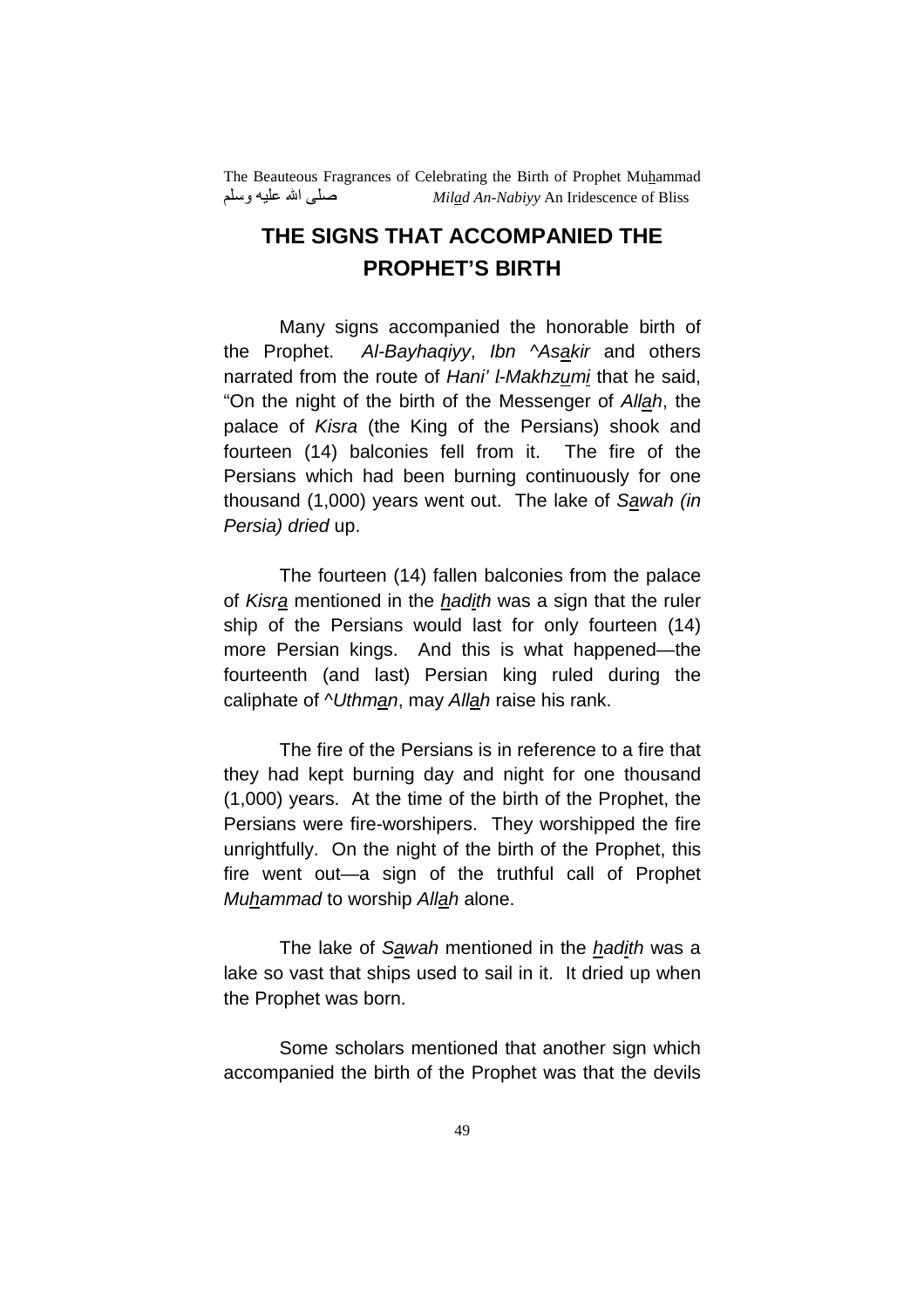were stricken with falling stars and were blocked from hearing any of the news exchanged by the angels in the sky. However, the more famous saying is that the devils were stricken with falling stars when Allah revealed Muhammad as a prophet.

The Hafidh al-^Iraqiyy mentioned in his book, Al-Mawlid Al-Hani, from the route of Baqiyy Ibn Makhlad, "Among the signs is that *Iblis*, the forefather of the devils, was blocked from the news of the sky so he rang out a very loud scream. Likewise, he rang out when he was damned, when he was taken out of Paradise, and when the Chapter of the Fatihah was revealed."

Also among the signs are the sounds that were heard at the time of Zawal (beginning of noon time) coming from the interiors of the idols in Makkah announcing the good news of the appearance of Prophet Muhammad.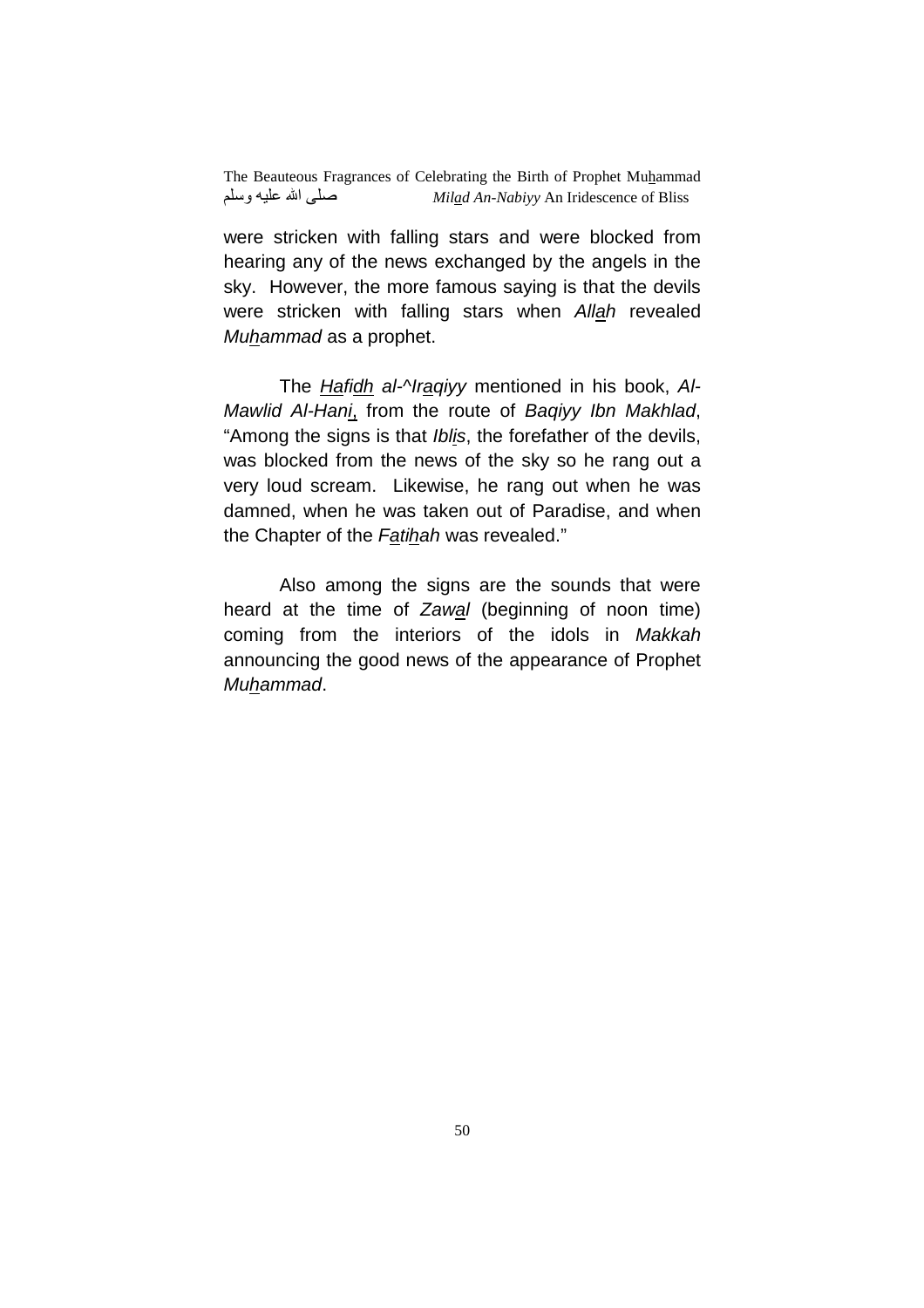#### **THE TIME AND PLACE OF THE PROPHET'S BIRTH**

Although some scholars have different opinions regarding the year in which the Prophet was born, most of them agree that he was born in the Year of the Elephant. Ibn ^Abd al-Barr said that the Prophet was born a month after the incident of the elephant. It was also said his birth was forty (40) days after that incident, and others said after fifty (50) days. Al-Bayhaqiyy narrated in his book, Dala'il An-Nubuwwah, from the route of Ibn ^Abbas, that he said, "The Prophet was born in the year of the Elephant."

The Prophet was born in the month of Rabi<sup> $\wedge$ </sup> al-Awwal, the third month of the Islamic lunar calendar. The adopted saying is that he was born after the lapse of twelve (12) nights of the month of Rabi<sup> $\land$ </sup> al-Awwal. The scholars agree that he was born on a Monday. Imam Muslim narrated in his Sahih from the route of Abu Qatadah al-Ansariyy that when the Messenger of Allah was asked about why it is sunnah to fast on Monday, he replied:

#### << ذاك بوم ولدت فيه، وأنزل على فيه>>

This means: <<This is the day on which I was born and the day on which I received the Revelation.>> The Prophet was born in the honorable city of Makkah, most likely in an area known as Sug al-Layl. The mother of Harun ar-Rashid turned this place into a mosque, as was mentioned by the Hafidh al-Nraqi and others. Al-Azraqi said, "There is no difference in opinion among the people of Makkah that the Prophet was born in that house." Nowadays this place is known as 'Mahallat Al- Mawlid.'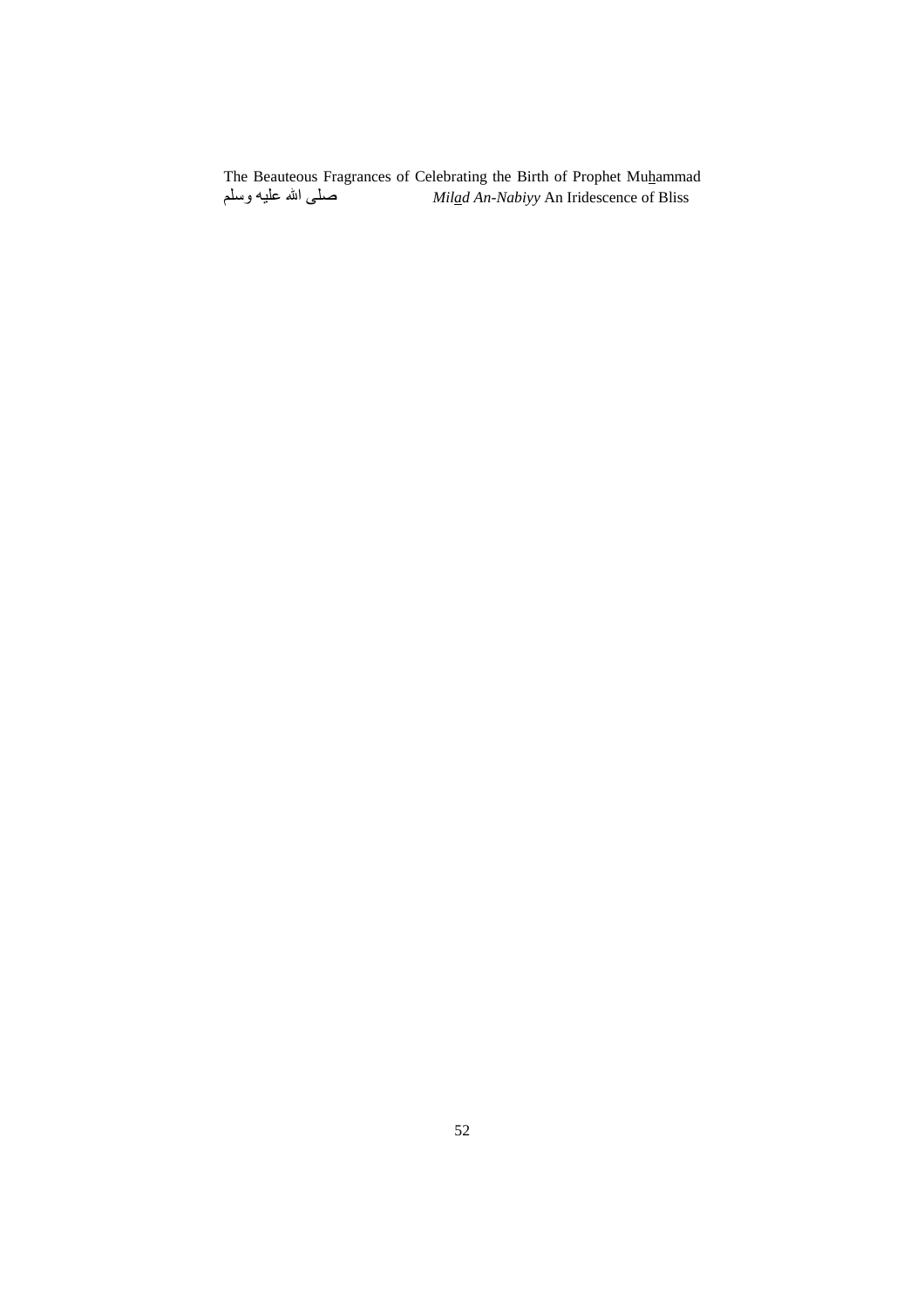#### **THE NAMES AND DISTINGUISHED EPITHETS OF THE PROPHET**

Allah said in Surah al-Fath, Ayah 29:

{مُحَمَّدٌ رَسُولُ اللَّهِ}

This means [Muhammad is the Messenger of Allah] and in Surah as-Saff, Ayah 6, predicating about Prophet ^Isa:

{وَهَٰبَشِّرٍّ إِ بِرَسُولٍ يَأْتِي مِنْ بَعْدِي اسْمُهُ أَحْمَدُ}

This means: [I give the good tidings that a messenger will come after me whose name is Ahmad.]

Al-Bukhariyy, Muslim, at-Tirmidhiyy, and others narrated from the route of Jubayr Ibn Mut<sup> $\land$ </sup>im that he said, "I heard the Messenger of Allah say:

<<إن لي أسماء: أنا محمد، و أنا أحمد، و أنا الماحي الذي يمحو الله بـي الكفر، وأنـا الـحاشر الذي يـحشر النـاس علـي قدمى، وأنـا الـعاقب الذى ليس بـعده أحد>>

This means : << I have certain names. I am Muhammad. I am Ahmad. I am al-Mahiyy—the one by whom Allah removes blasphemy. I am al-Hashir—the one at whose feet (i.e. following after me) the people shall assemble. I am  $al$ - $\overline{A}qib$ —the one after whom there is no prophet.>>"

Muslim narrated in his Sahih from the route of Abu Musa al-Ash^ariyy that he said, "The Prophet used to tell us about his names saying: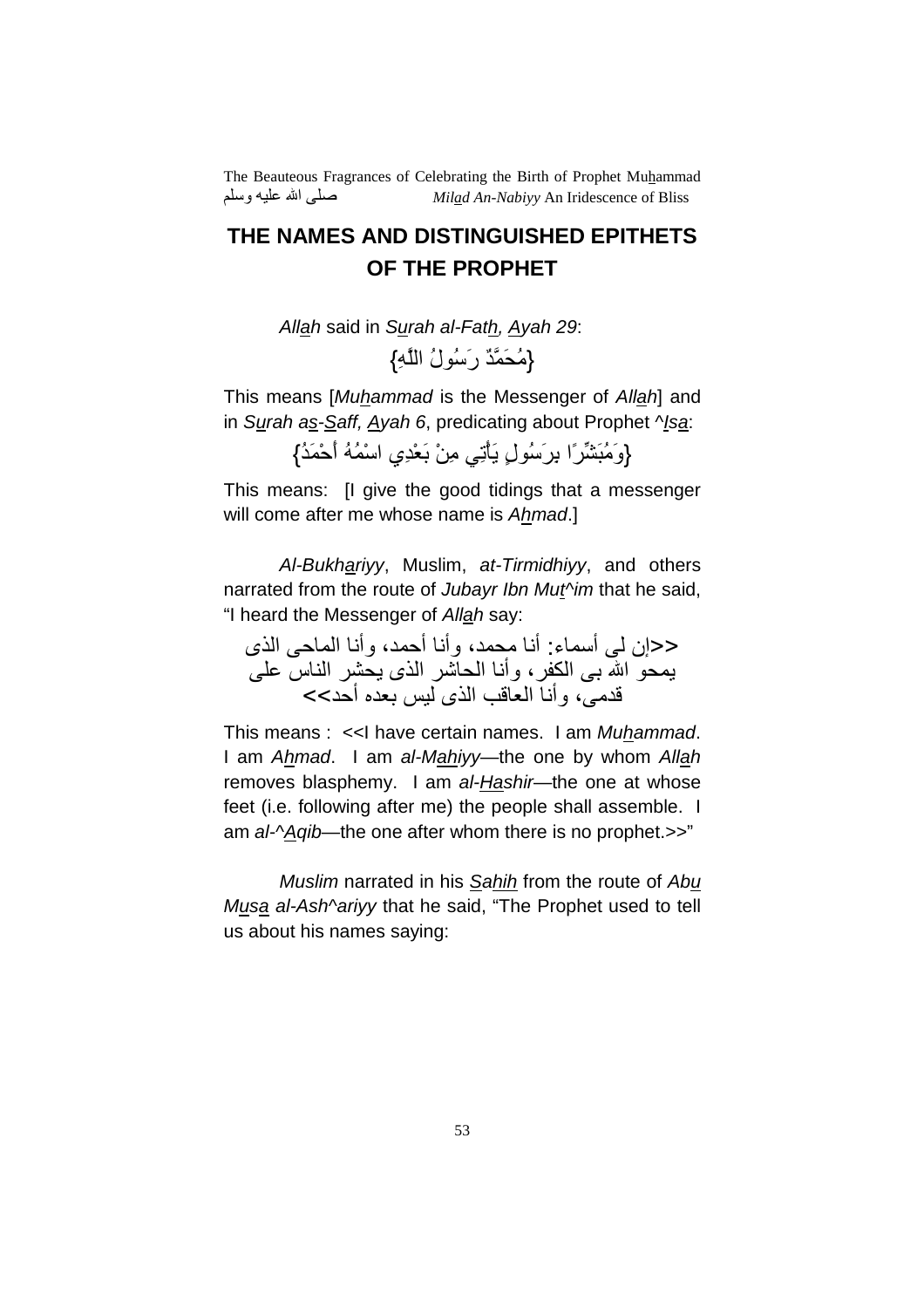<< أ B)،# وأ\$(,# وا(4S، واB2 ، و? اG،,: و? ا \$(, >>

This means :  $\ll$ I am *Muhammad*, and *Ahmad*, and *al-*Muqaffi, and al-Hashir, and Nabiyy at-Tawbah, and Nabiyy ar-Rahmah.>>"

Imam Ahmad narrated in his Musnad from the route of Jubayr Ibn Mut<sup>k</sup>im that he said, "I heard the Prophet say:

<< أ B)،# وأ أ\$(،# واB2 ، وا(\$، واfN،-وا9mU<<

This means : << I am Muhammad, and I am Ahmad, and al-Hashir and al-Mahi, and al-Khatim and al-^Aqib.>>"

Al-Bayhaqiyy narrated in his book, Dala'il An-Nubuwwah, from the route of Abu Hurayrah that he said, "The Messenger of Allah said:

<< إنما أنا رحمة مهداة >>

(which means): << Indeed I am a mercy given as a gift to you.>>"

Al-Bayhaqiyy (in Dala'il An-Nubuwwah) and at-Tayalisiyy (in the Musnad) narrated from the route of Jubayr Ibn Mut<sup>k</sup>im that he said, "I heard the Messenger of Allah say:

<< أ B)،# وأ\$(،# واB2 ، و? اG،,: و? ا(B), <<

This means :  $\ll$ I am *Muhammad* and *Ahmad* and *al-*Hashir and Nabiyy at-Tawbah and Nabiyy al-Malhamah.>>"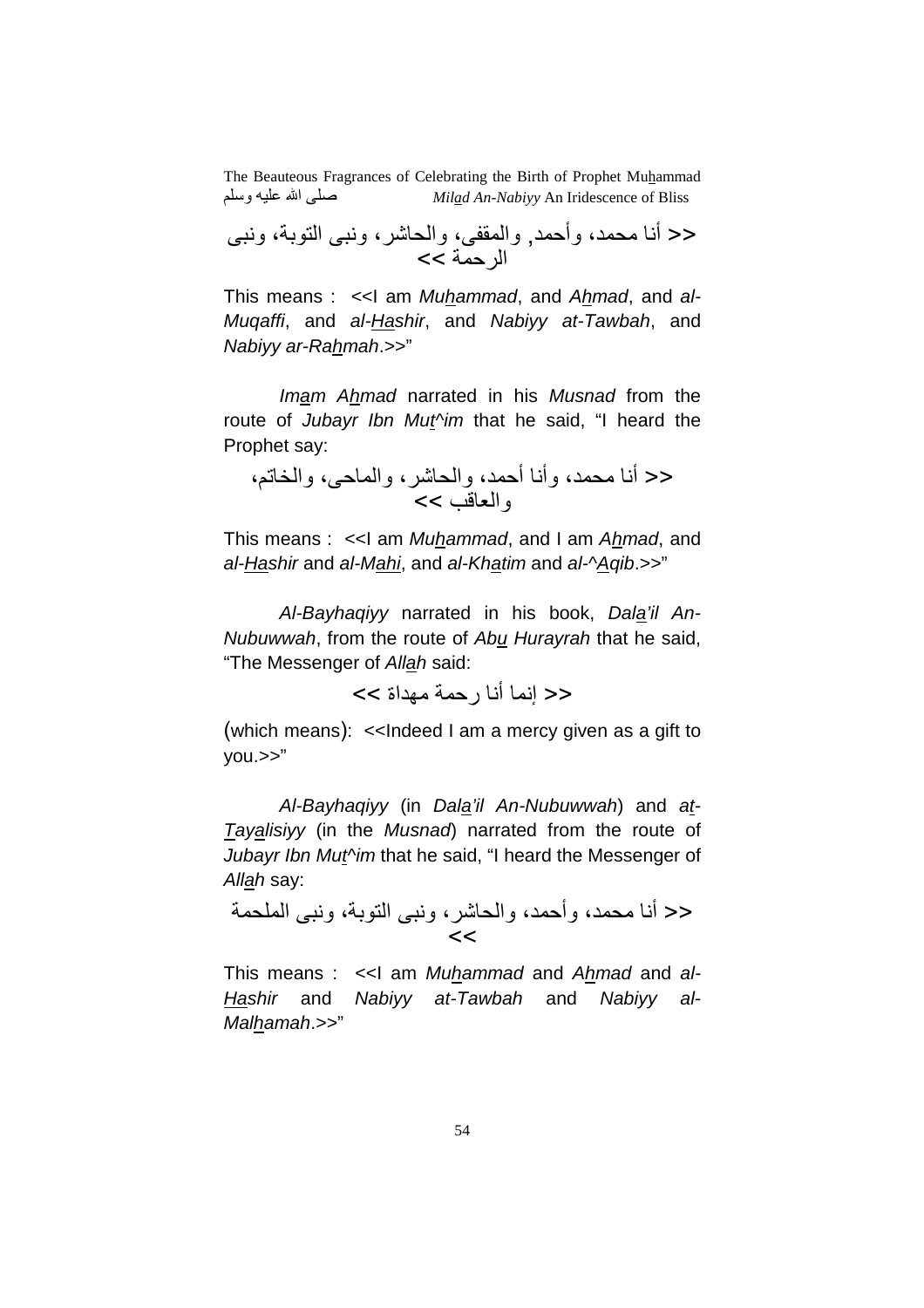With regards to the epithets of the Prophet, al-Bukhariyy and Muslim (in their Sahihs) and others narrated from the route of Abu Hurayrah that he said, "The Messenger of Allah said:

 $\le$ << تسموا باسمے ولا تكتنوا بكنيتے >>

This means : <<Name yourselves after my name but do not name yourselves with my epithet>>" Al-Bayhaqiyy narrated in Dala'il An-Nubuwwah from the route of Abu Hurayrah that he said, "The Messenger of Allah said:

<< L hN)9ا %: ا( وآG، أ أ: ا4ٌ،- ا 5 زق، وأ أU--<<

This means : <<Do not name yourselves after my name and epithet conjointly. I am Abu al-Qasim, Allah gives the sustenance and I distribute.>>"

Al-Hakim narrated in his Mustadrak from the route of Anas Ibn Malik that he said, "When Ibrahim, the son of Marya<sup>4</sup> was born, Jibril came to the Messenger of Allah and told him:

<< السلام عليك يا أبا إبراهيم >>

(which means) : << As-salamu ^alayka, O Abu Ibrahim.>>" This hadith of al-Hakim has Abu Lahi^ah among its narrators and he is a weak link in the chain of narration.

 $\overline{a}$ 

 $4$  *Marya* was owned by the Prophet.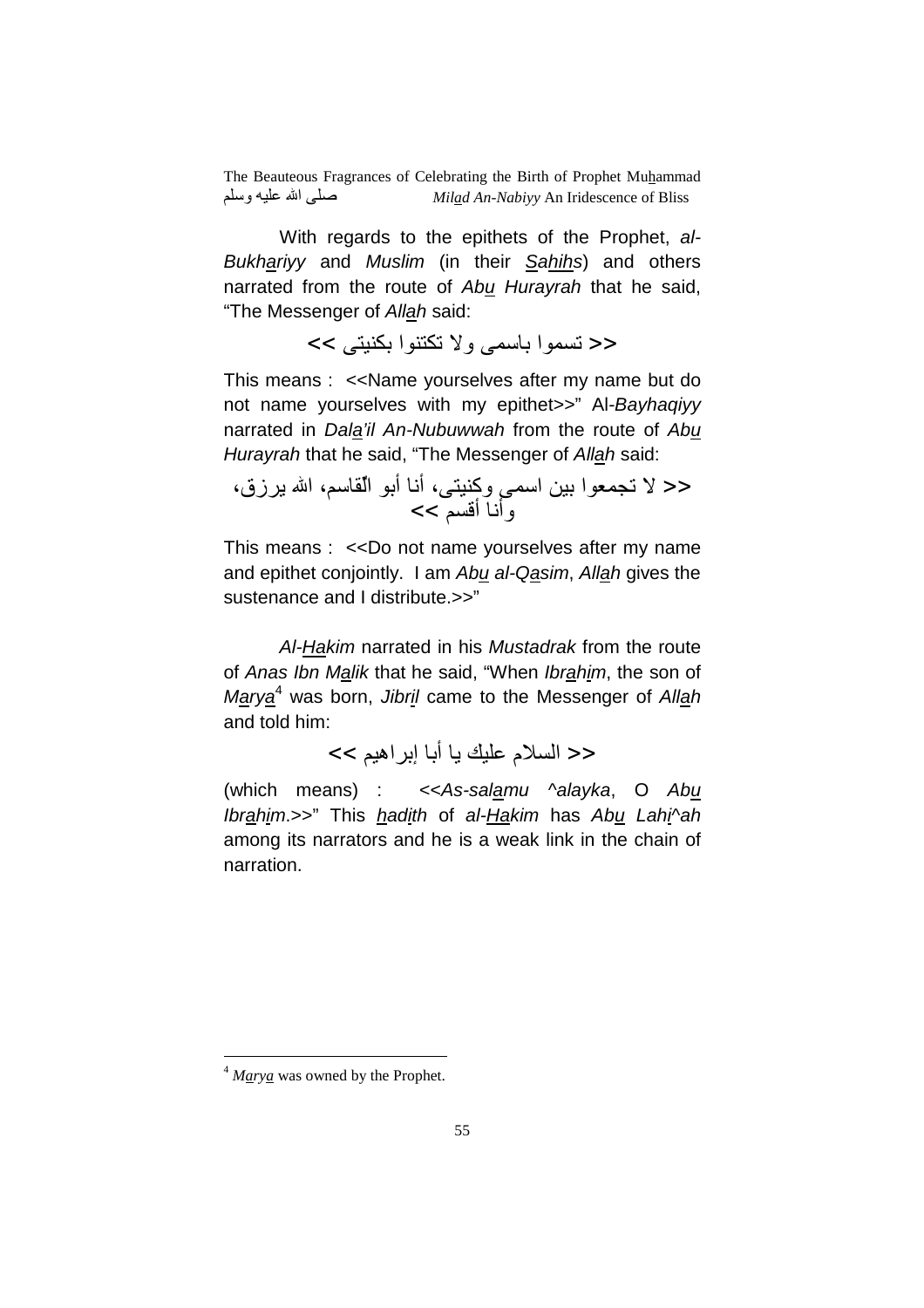# **THE STORY OF THE NURSING OF THE PROPHET AND THE SPLITTING OPEN OF HIS CHEST**

Some reports say the Prophet's father, Abdullah, died when the Prophet was two months old. Some said he died even before the Prophet was born. There are also other reports on the subject. Halimah as-Sa^diyyah was honored to be the wet-nurse of the Prophet and she told the following story:

> I went to Makkah with other women from the tribe of Bani Sa<sup>nd</sup> Ibn Bakr. We were looking for infants whose parents wanted them wet-nursed. During the journey to Makkah, I was riding a female donkey offwhite in color. It was a year of drought and we had nothing, only an old camel that hardly gave any milk. My own son's hungry crying kept my husband and I awake at night because I did not have a drop of milk in my breasts to feed him.

> When we arrived in Makkah, each one of us was offered the Prophet as a nursing son. We all refused at first because he was an orphan, and we depended on the generosity of the child's father for our services. We used to say, "He is an orphan. How generous can his mother be?" Every woman in our group except for me managed to get a baby to nurse. I hated to return the only one empty handed. I told my husband I would go back and take that orphan, and I did. When I came back to where my animal was, my husband asked me, "Did you take him?" I told him I had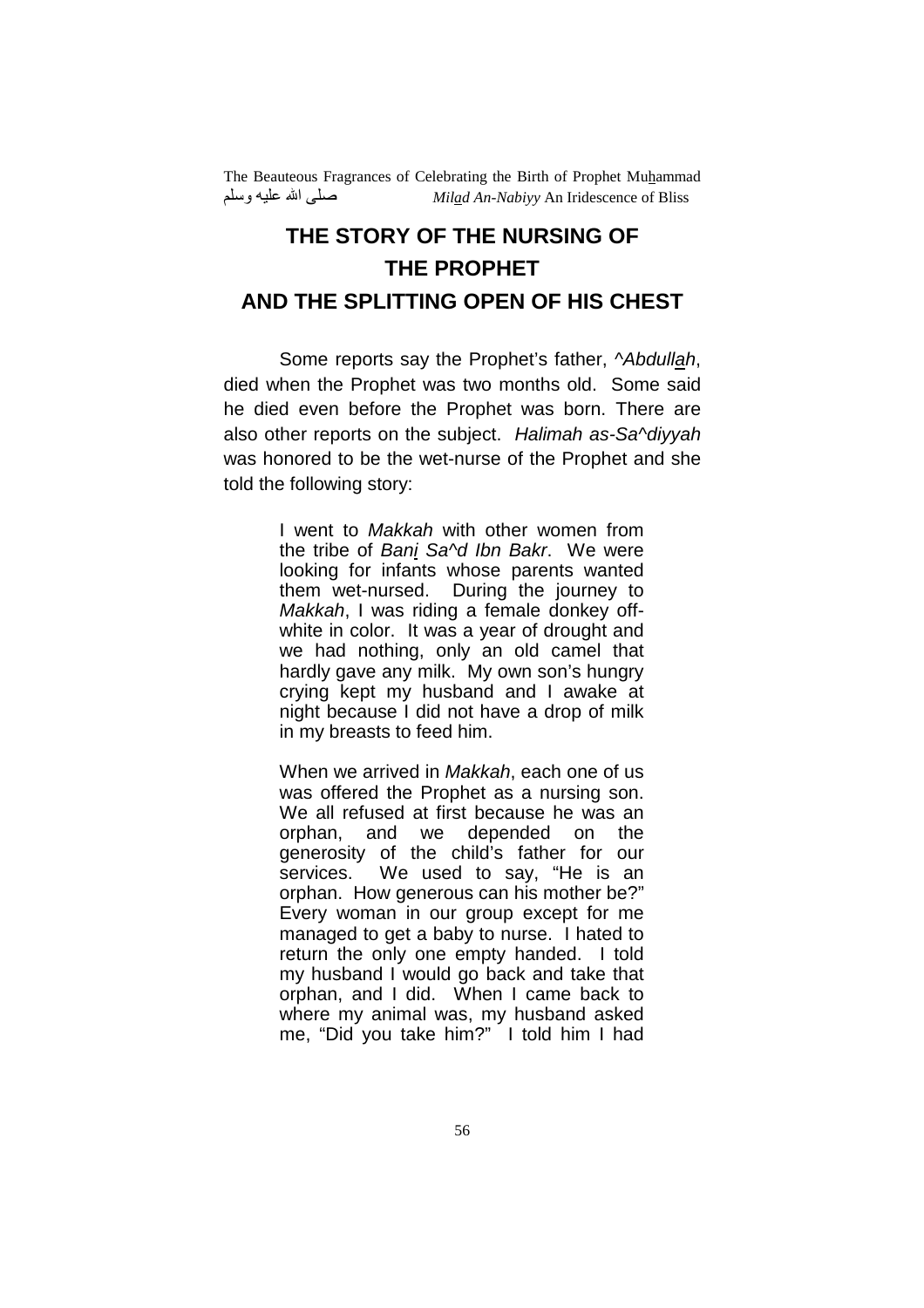> because I could not find any other. He said, "May Allah endow His blessings on us."

> By Allah, as soon as I put him in my lap my breasts filled with milk. Both he and his brother (her own son) drank their fill. When my husband went out that night to check our old camel, he found her udder full of milk. We got all the milk we wanted from her. My husband and I drank our fill and slept soundly that night, as did our boys. My husband said, "O Halimah, I think you have put your hands on a blessed creation. Look how our sons sleep."

> We started heading back, and to everyone's surprise my female donkey was energetic and in the lead. They asked me, "Is this the same donkey you rode on our trip here?" I said it was. My donkey remained in the lead until we reached the outskirts of where our tribe, Bani Sa^d Ibn Bakr, was camped, and it was a very dry land.

> We all used to send our sheep out to graze with our shepherds. By Allah, my sheep would come back satiated; their udders full of milk, whereas the others' sheep would come back hungry and dry. We had all the milk we wanted when none of the others had a drop of milk. The others told their shepherds to take their sheep to the same place Halimah's shepherd takes hers to graze. They sent their sheep to graze in the same meadow with ours, but their sheep would still come back hungry and dry when ours came back satiated and full of milk.

The Prophet matured in a day what a child normally matures in a month and in a month what a child normally matures in a year. At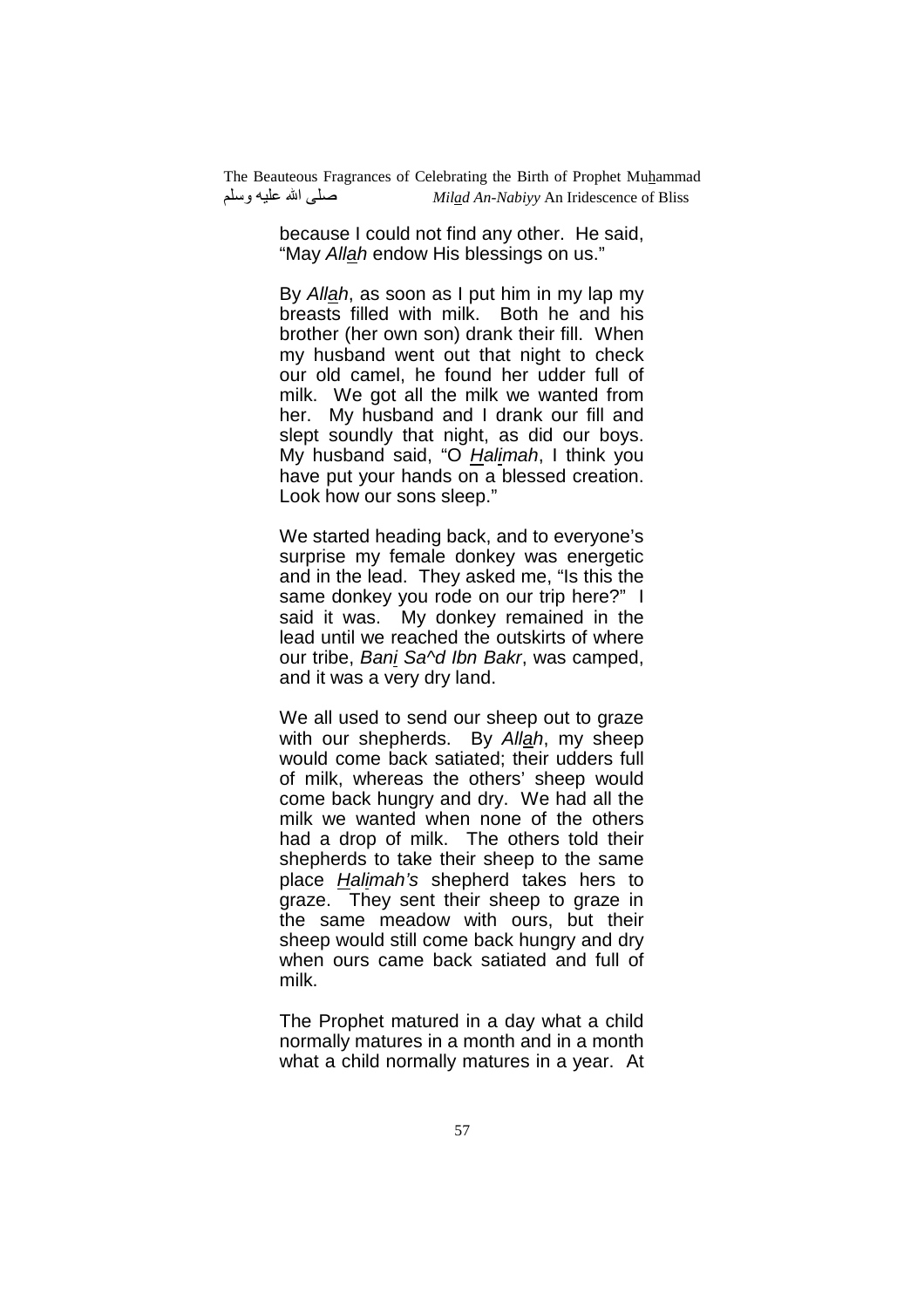> one (1) year old,<sup>5</sup> he was a very strong child.<sup>ii</sup> We went back to his mother, and  $\tilde{I}$ , or rather my husband, asked if she would allow us to keep him a while longer. We told her we were afraid for him to be exposed to the diseases of Makkah. In reality, we wanted to keep him with us because of the blessings we saw from having him. We kept on asking her until she agreed that we take him. We took him back and he stayed with us for two months. One day, he and his brother were attending to one of our animals behind the houses and his brother rushed back trembling. "Rescue my brother!" he said to his father and me. "Two men came, laid him down, and split his chest open!!" We were terrified and rushed out to him. When we reached him, we found him standing, very pale in color. His father and I embraced him and asked him about the matter. He said, "Two men in white clothing came to me, laid me down, and split open my abdomen. By Allah, I do not know what they have done.' We carried him back home. His father said, "O Halimah, I see this child has been inflicted with a matter. Let us take him back to his mother before any signs of that appear." So, we took him back to his mother.

His mother wanted to know what brought us back so soon when we had been so persistent in wanting to take him away. I said that we had fulfilled our commitment and it would be better for her to keep him because now we feared for him. His mother knew this was not the real reason.

 $\overline{a}$ 

 $\overline{\phantom{a}}$ 

<sup>5</sup> *Al-^Iraqi* said the one (1) year is an error in *Ibn Hibban's* narration and what is correct is two (2) years. For more detail, see endnote (ii), page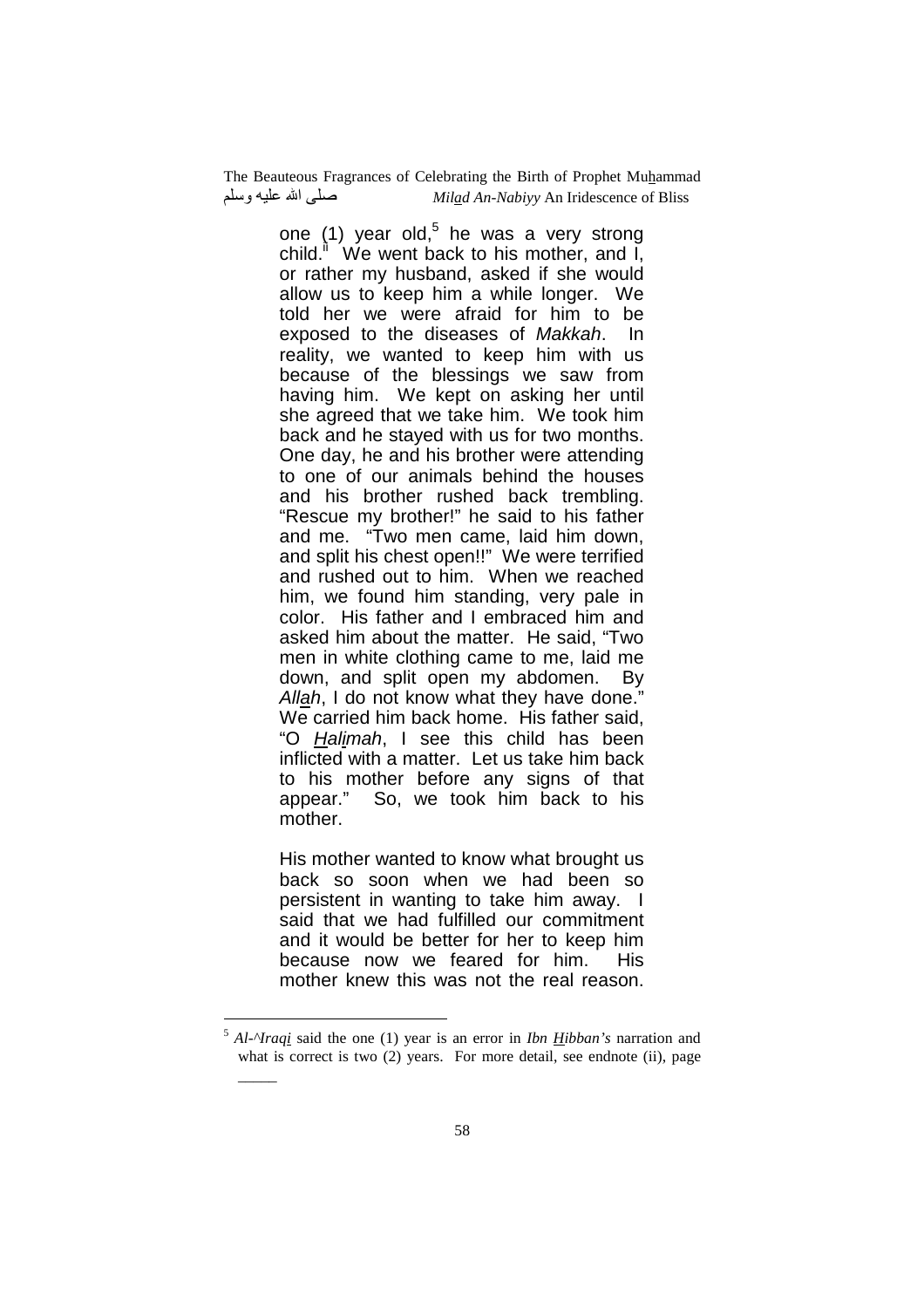> She insisted we tell her what had happened, and we did. She said, "So this is why you feared for him." Then, she reassured us, saying, "This child of mine has a special status. Let me tell you about him. I conceived and carried him, yet I felt I never had carried a lighter load or any greater blessing. When I delivered him, I saw a great light coming out of me, similar to a shooting star that illuminated the necks of the camels in Busrah. Contrary to most deliveries, he came out putting his hands on the ground and raising his head to the sky." Then his mother told us, "Leave him here, and go attend to your business."

 The Hafidh al-Bayhaqiyy said (after attributing the story to Muslim), "It conforms to that which is known to the people who authored about the subject of raids. In his Sahih, Muslim also narrated from the route of Anas that he said, "The Messenger of Allah said:

ح< أننيت وأنـا فـي أهلـي، فانطلق بـي إلـي زمزم، فشرح صدرى ثم غسل بماء زمزم، ثم أنيت بطست من ذهب ممّنلئة إيمانا وحكمة فحشى بــها صدرى ـــ قال أنس: ورسول الله صلَّى الله عليه وسلَّم يرينـا أثره ـــ فعرج بـي الملك إلى السماء الدنيا، فاستفتح الملك \_\_ >>

This means : <<When I was with my parents, I was approached and taken to the Well of Zamzam. My chest was split open and washed with Zamzam water. The contents of a golden container full of belief and wisdom were stuffed inside my chest. (Anas said, "The Prophet would be pointing out the trace for us.") The angel took me up to the lower sky and requested the gate be opened...>>" and Anas continued to mention the Hadith of the Mi^raj (the Ascension).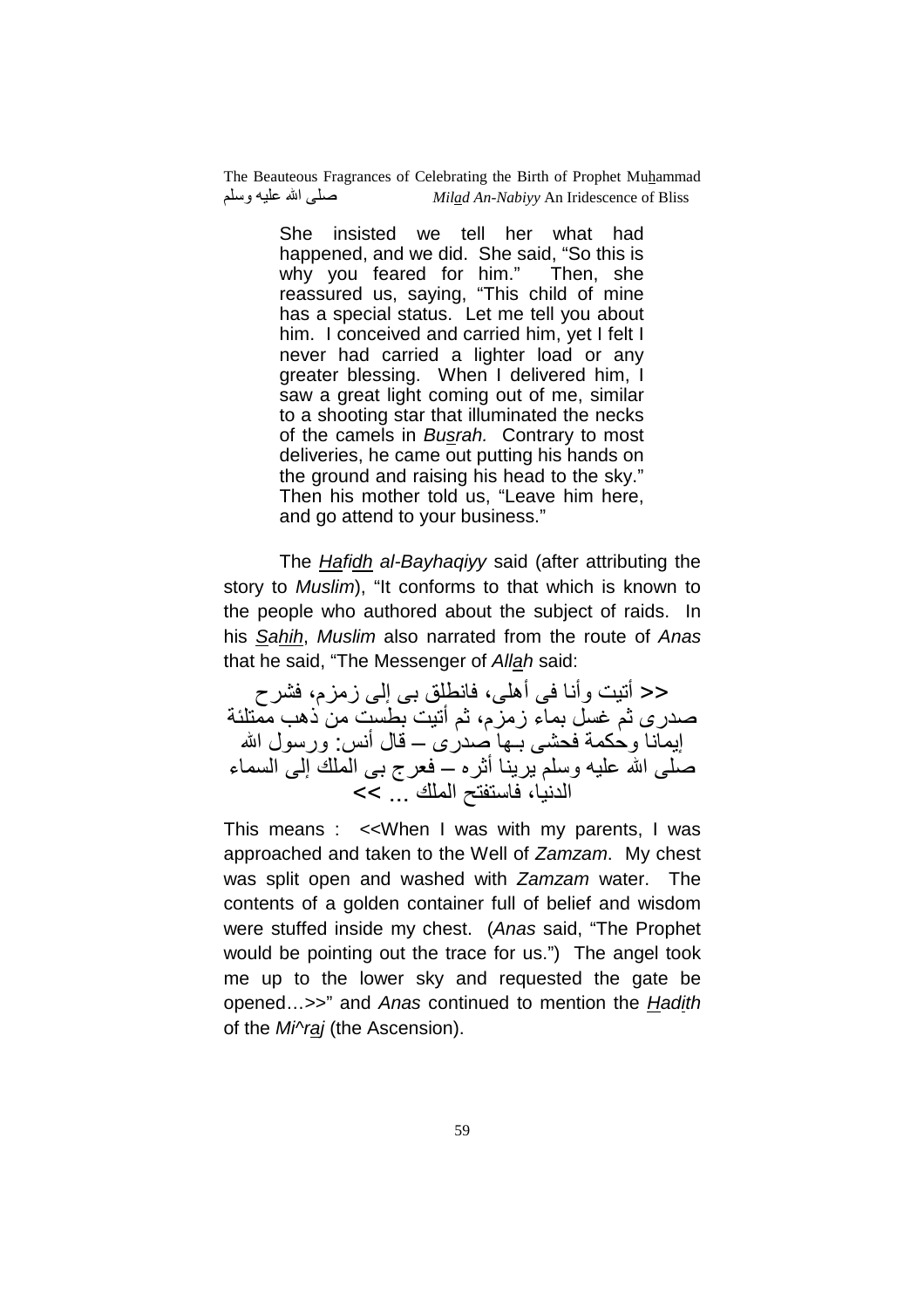The Hafidh al-Bayhaqiyy in Dala'il An-Nubuwwah said after mentioning the hadith, "It is possible that this incident occurred twice; once when the Prophet was a child with Halimah, his wet nurse, and once when he was in Makkah after his Revelation on the night of the Mi^raj (Ascension)."

What supports these words is the saying of Ibn Hibban in his book, Al-Ihsan. He said, "The chest of the Prophet was split open when he was a lad playing with the boys. The clot was removed from him. When Allah willed for him to ascend to the skies, Allah sent Jibril to split his chest open a second time. He took his heart out, washed it and put it back in its place. It is not contradictory that this might have happened two times at two different locations."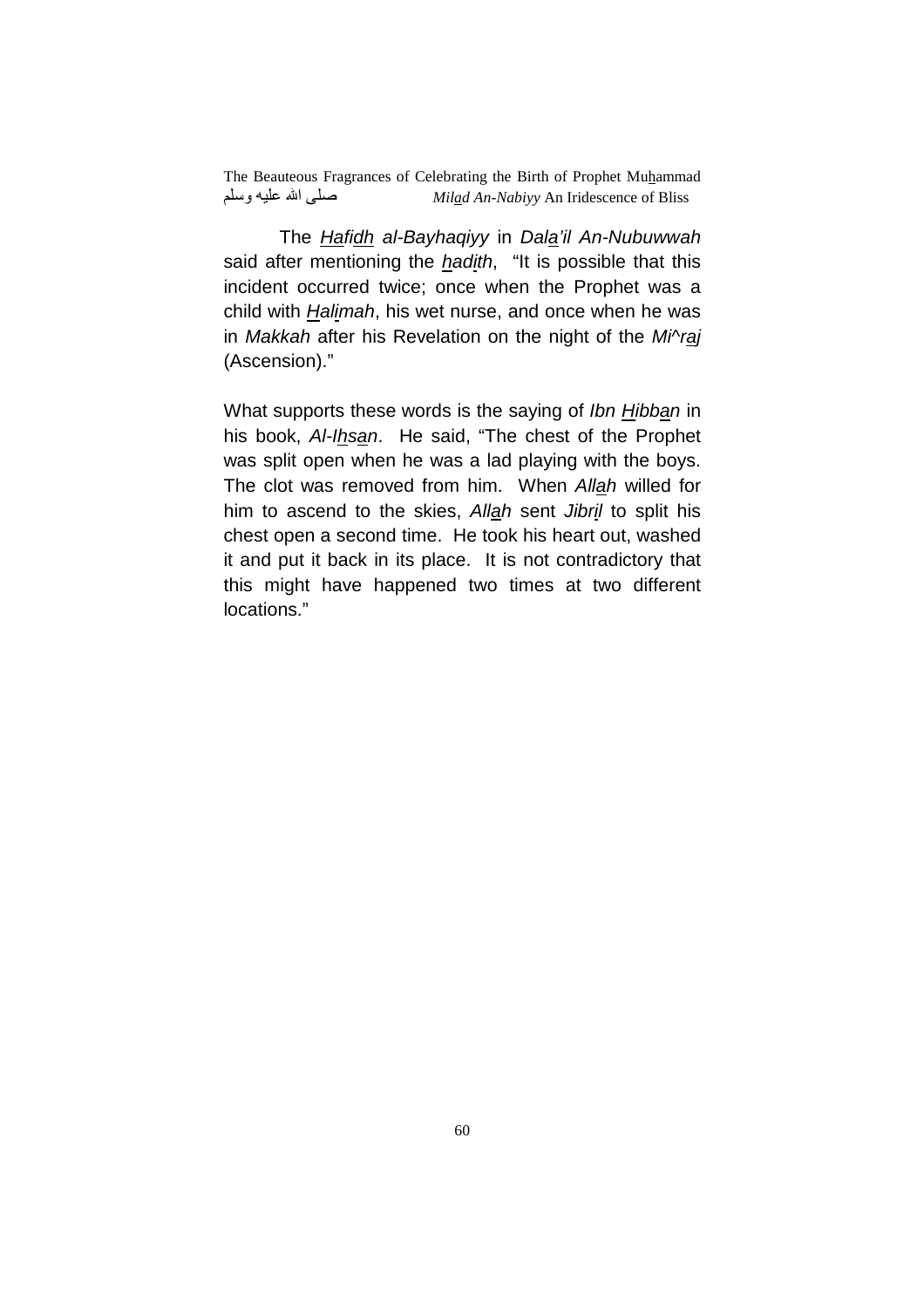# **A GLANCE AT THE PROPHET'S GENUINE ATTRIBUTES, HONORABLE MERITS, AND PURE MANNERS**

Al-Bukhariyy and Muslim (in their Sahihs) and others narrated from the route of al-Bara' Ibn ^Azib that he said, "The Messenger of Allah had the most beautiful face and the best manners. He was neither exceedingly tall nor short." Al-Bayhaqiyy (in Ad-Dala'il), at-Tabaraniyy (in Al-Mu^jam Al-Kabir and Al-Awsat) narrated from the route of Abu ^Ubaydah Ibn Muhammad Ibn ^Ammar Ibn Yasir that he said, "I asked ar-Rubbayyi<sup>^</sup> Bint Mu^awwidh to describe the Prophet for me. She said, 'If you see him you would say the sun is shining. '"

At-Tirmidhiyy (in his Sunan) and Ahmad (in his Musnad) narrated from the route of Abu Hurayrah that he said, "I have not seen anything more beautiful than the Prophet and anyone faster in his walk than the Prophet. It is as if the land folds up for him. We endeavored to walk as swiftly as the Prophet."

Al-Bukhariyy, Muslim, and an-Nasa'iyy (in their Sahihs) and others narrated from the route of Anas Ibn Malik that he said, "The Prophet's hair was shoulderlength." Al-Bukhariyy and Muslim using different terminology said, "The Prophet's hair reached to the middle of his ears."

Muslim narrated in his Sahih from the route of Anas Ibn Malik that he said, "I have not smelled anything --whether musk, amber, or other than that-- better smelling than the Prophet. I have not touched anything--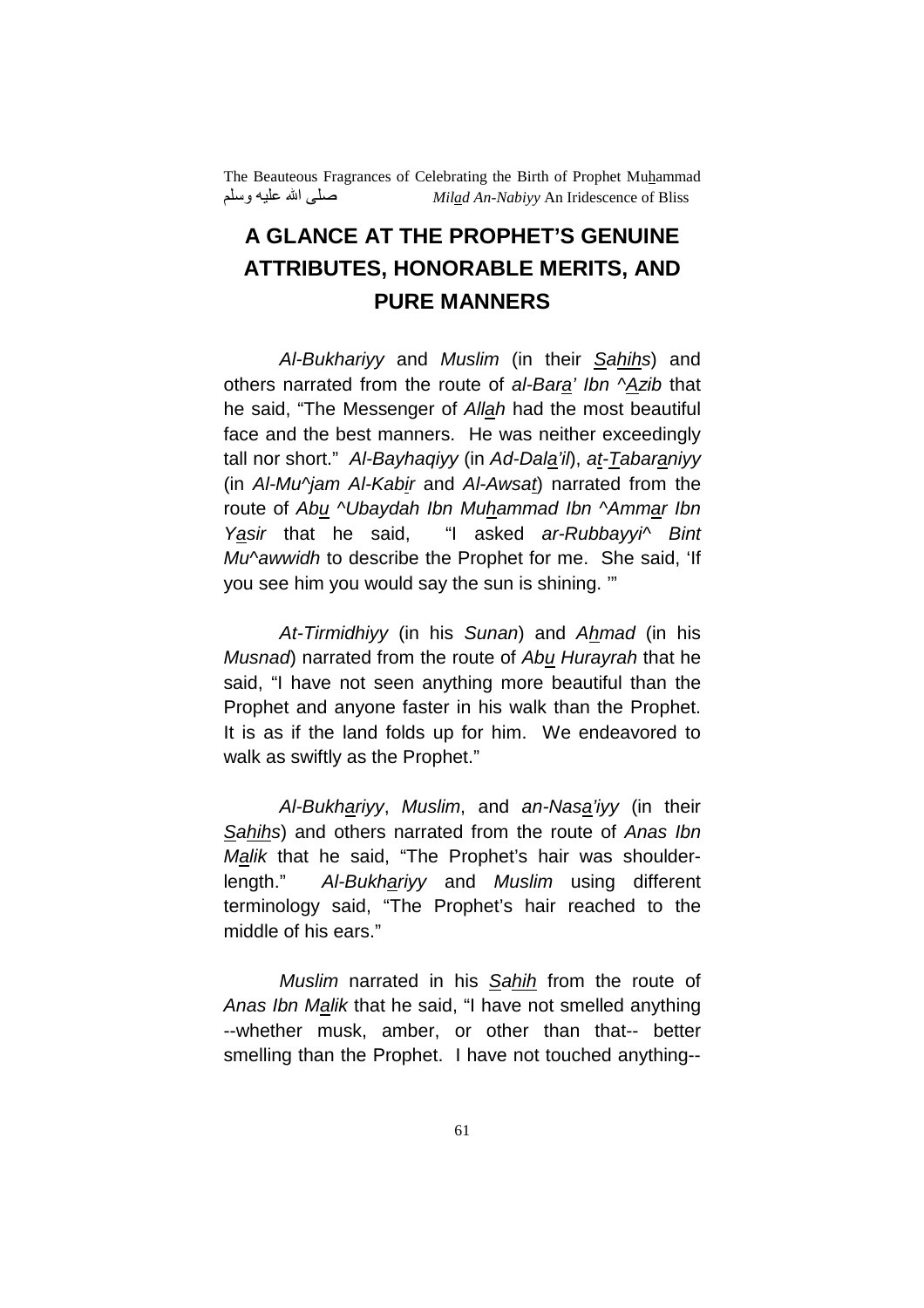whether silk, taftan, or other than that-- smoother than the hand of the Prophet."

Al-Bukhariyy and Muslim narrated in their Sahihs from the route of al-Bara' Ibn ^Azib that he said, "The Prophet was medium in height and he had wide shoulders. He was the greatest of the people. His hair reached his ears. I have never seen anything more beautiful especially when he wore maroon-colored clothing.

Muslim narrated in his Sahih from the route of Anas Ibn Malik that he said, "The Prophet was neither exceedingly tall nor short. His complexion was neither whitish pale nor too dark. His hair was neither extremely curly nor straight. Allah revealed him as a prophet when he was forty (40) years old. He lived in Makkah for ten (10) years. When he died in his early sixties, he did not have more than twenty (20) white hairs in his beard and on his head."

Al-Bayhaqiyy (in his Dala'il) narrated from the route of Ibn ^Umar that he used to recite in the mosque of the Prophet the piece of poetry that Abu Talib (the Prophet's uncle) used to recite in describing the Prophet's complexion:

#### **White face, by it**

One asks Allah for the rain, He was the resort and feeder of the orphans And the protector of widows. Everyone who heard him recite this poetry used to say, "This is how the Prophet was."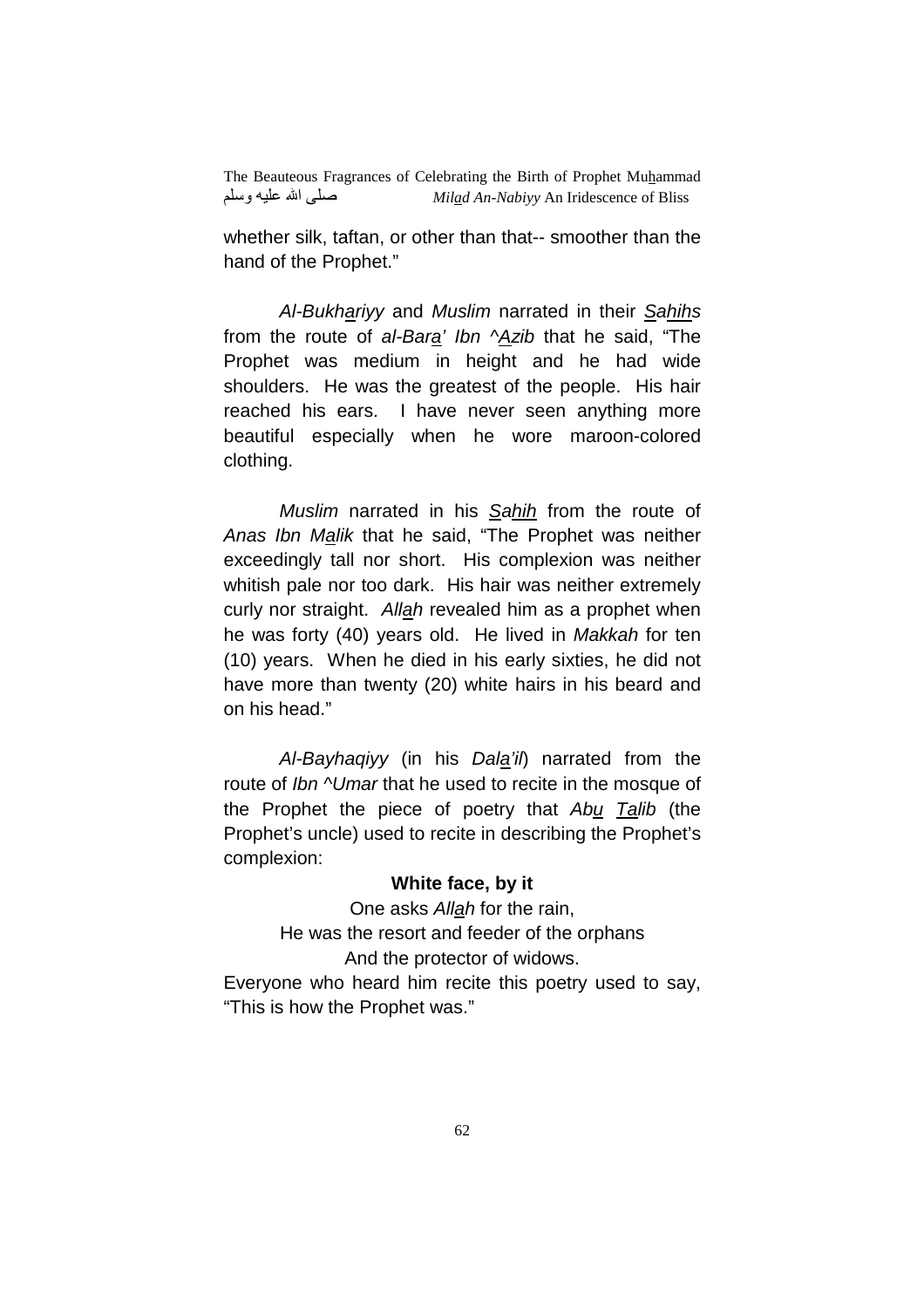Al-Bazzar narrated in Kashf Al-Astar from the route of  $\Delta$ 'ishah that she said, "I said about my father (Abu Bakr), 'White face, by it one asks Allah for the rain, the supporter of the orphans and protector of widows.' My father said, 'This is the attribute of the Prophet. '"

Surah al-Qalam, Ayah 4 best elucidates the manners of the Prophet:

{. ٍ-ِlَ ٍ[ُُq َ9َ َC.ِإَو{

This ayah means: [Indeed you have great manners.]

Muslim narrated in his Sahih from the route of ^A'ishah that when she was asked about the manners of the Prophet, she said, "His manners were the glorious Qur'an."

Al-Bukhariyy (in his Sahih) and others narrated from the route of *^Abdullah Ibn az-Zubayr* that he said in explaining <u>Ayah 199 of Su</u>rah al-'A^r<u>af:</u> {خُذِ الْعَفْوَ} "All<u>a</u>h ordered His Prophet to overlook and forgive the shortcomings of others."

Al-Bukhariyy and Muslim (in their Sahihs), al-Bayhaqiyy (in Ad-Dala'il), and others narrated from the route of ^A'ishah that she said, "Every time the Prophet had a choice between two matters, he chose the easier one as long as it did not involve a sin. If it was sinful, he would be the farthest of the people from it. The Prophet never revenged for his own sake. He would revenge only when the religious boundaries were crossed." Al-Qattan added, "He would revenge for the sake of Allah."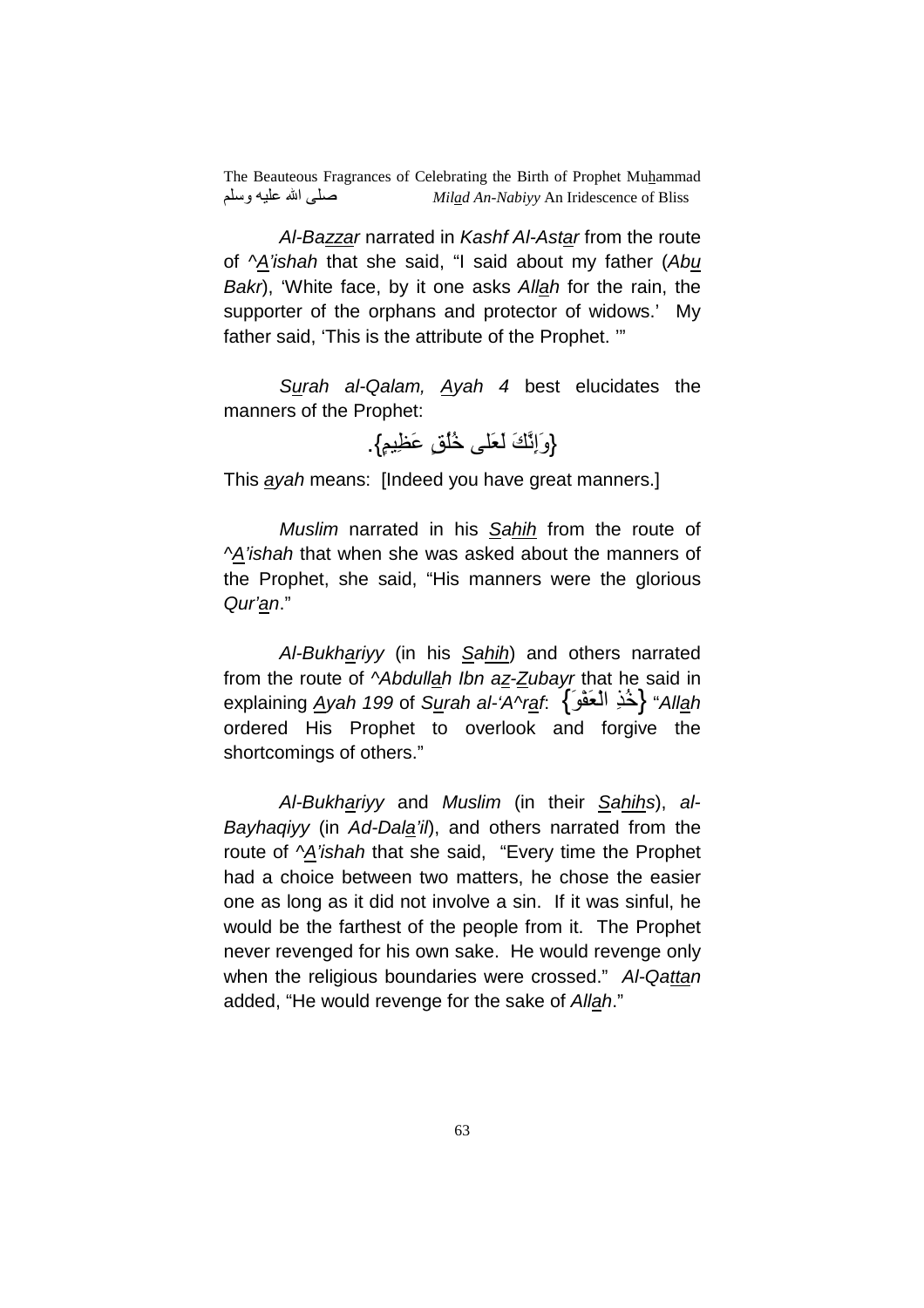Abu Dawud at-Tayalisiyy (in his Musnad) and al-Bayhaqiyy (in his Dala'il) narrated from the route of ^A'ishah that when asked about the manners of the Prophet, she replied, "He was neither abhorrent nor outrageous and he did not hawk in the marketplace. He did not reciprocate an ill-doing with an ill-doing; rather, he would forgive and overlook.

Al-Bukhariyy and Muslim (in their Sahihs) and al-Bayhaqiyy (in his Dala'il) narrated from the route of Abu Sa^id al-Khudriyy that he said, "The Messenger of Allah was more shy than a virgin in her quarters and if he hated something we could see it in his face."

Al-Bukhariyy and Muslim (in their Sahihs) and at-Tirmidhiyy and Ibn Majah (in their Sunans) narrated from the route of al-Mughirah Ibn Shu^bah that he said, "The Prophet prayed night prayers until his feet swelled. Ought I to not be a thankful slave'?"

 Also among his praiseworthy characteristics is that the Prophet was extremely courageous. He was strict in carrying out the matters ordered by Allah. Ahmad (in his Musnad) narrated from the route of ^Aliyy Ibn Abu Talib that he said, "On the day of the Battle of Badr we shielded ourselves from the blasphemers behind the Prophet. He was the most severe of the people on the blasphemers."

Among Prophet Muhammad's honorable merits is that he was extremely generous, and stories of his generosity are numerous. Muslim (in his Sahih) and Ahmad (in his Musnad) narrated from the route of Anas that he said, "The Prophet never denied the request of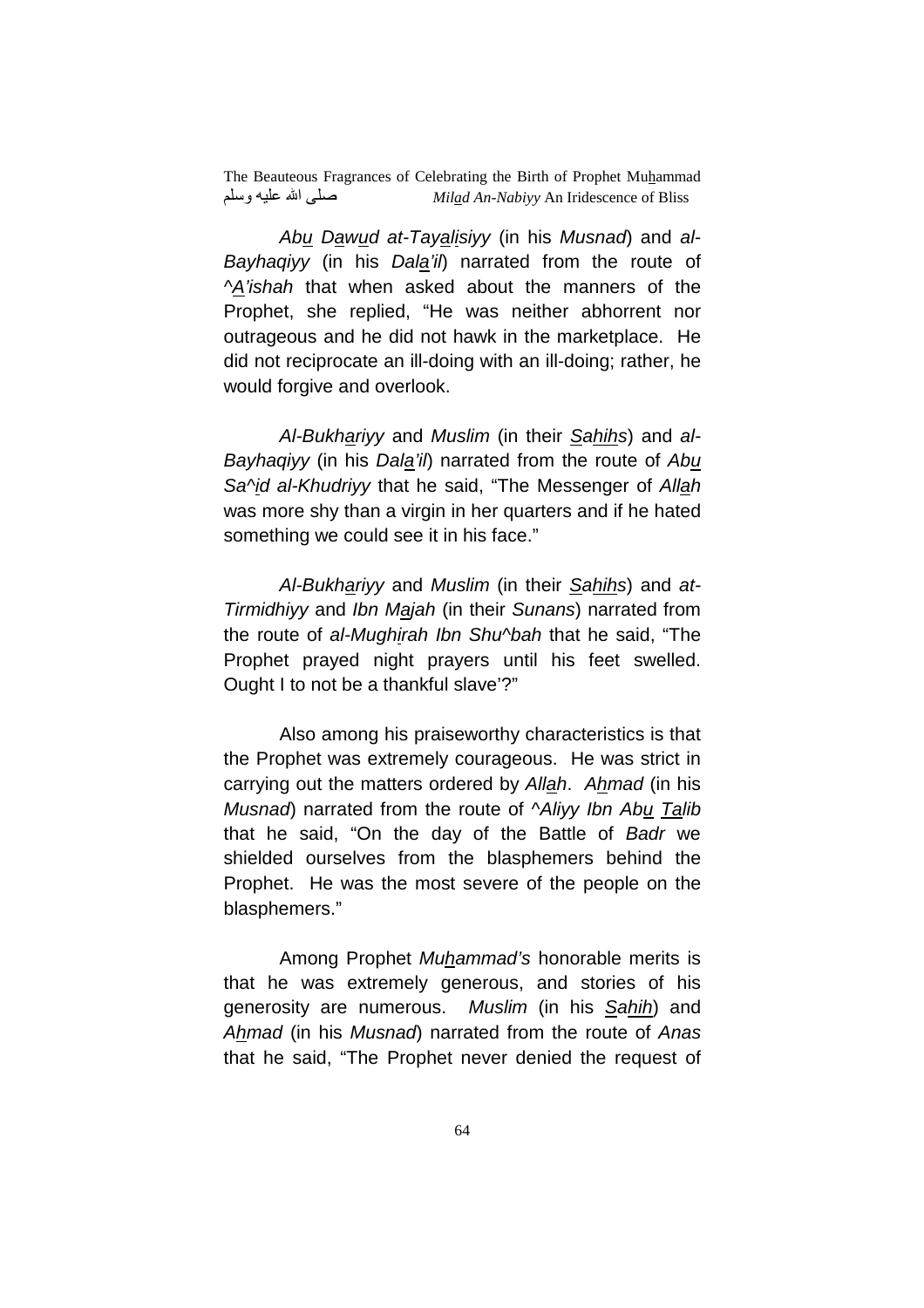the one who just embraced Islam. Once a man who had just embraced *Islam* came to the Prophet and asked that he is given something. The Prophet gave him a flock of sheep filling the area between two mountains. This man rushed to his people and told them, 'Embrace Islam, for Muhammad gives like what the one who does not fear poverty gives. '"

 The Prophet was well-known for being humble, detached from this world, and one who chooses the Hereafter over this world. Al-Bayhaqiyy (in Ad-Dala'il) and at-Tirmidhiyy and Ibn Majah (in their Sunans) narrated from the route of *^Abdullah* that he said, "The Prophet was lying on a bamboo carpet which left a mark on his skin. I started rubbing it off, saying, 'O Messenger of Allah, I favor you over my own mother and father. Will you not permit that we spread something underneath you to protect you from this carpet?' The Prophet said, 'What business do I have with this world? I am like a rider who stopped under a tree for some shade and then he went on and left it behind. '"

 The Prophet was attributed with all the good attributes. He was truthful, trustworthy, kind to his relatives, chaste, generous, and brave. He was obedient to Allah all the time, in every circumstance and situation, and with every breath. He was profoundly articulate and advised others perfectly. He was full of mercy and sympathy for others. He was charitable and full of pity for others. He was the caretaker of the poor, the needy, the orphans, the widows, and the weak. He was humble. He loved the needy and attended their funerals and visited the sick among them. He was all this and he was a beautiful person with an honorable lineage.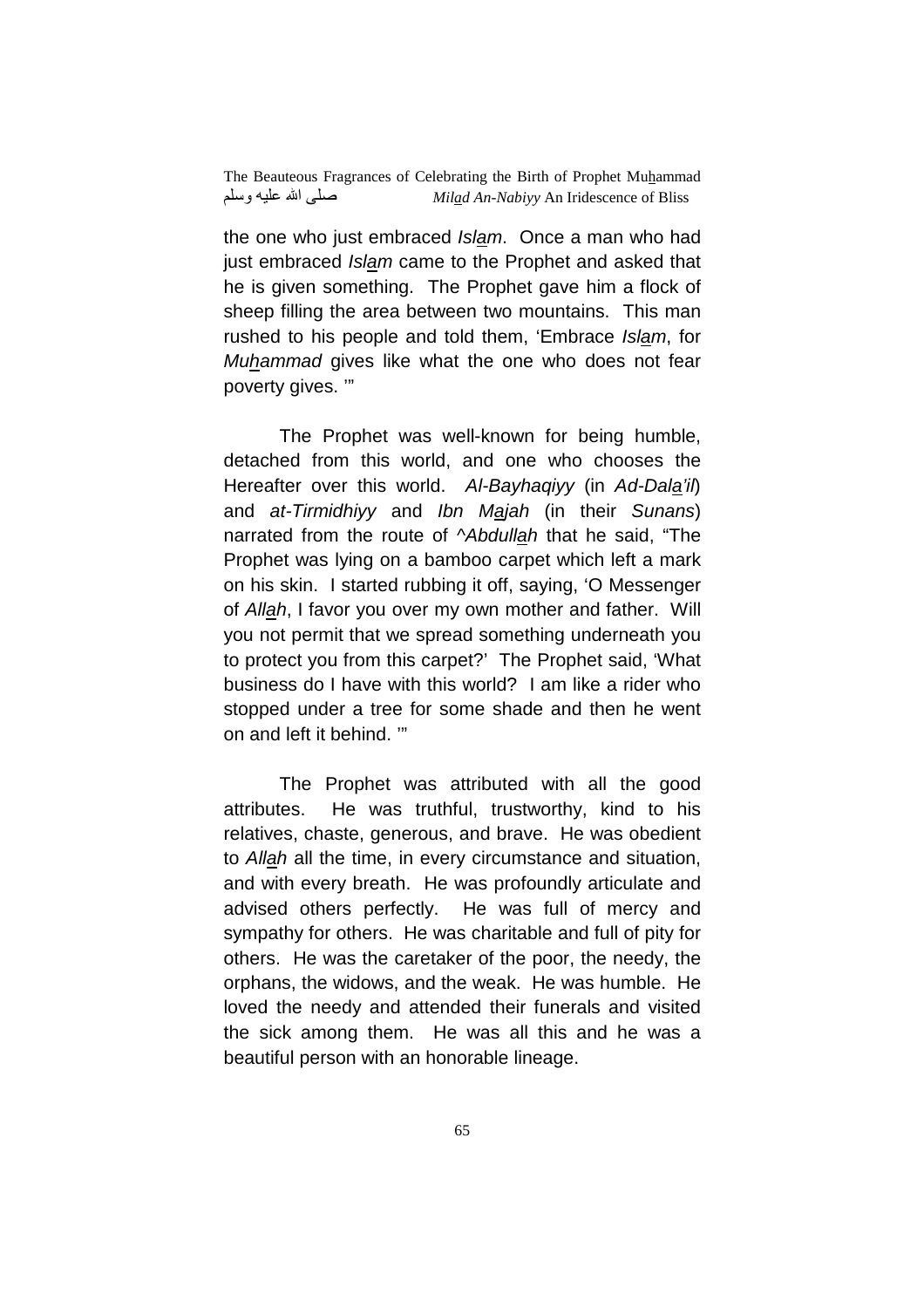> Allah said in Surah al-An^am, Ayah 124: {اللَّهُ أَعْلَمُ حَيْثُ يَجْعَلُ رِسَالَتَهُ}

This means: [Allah knows best who to entrust for conveying His message.]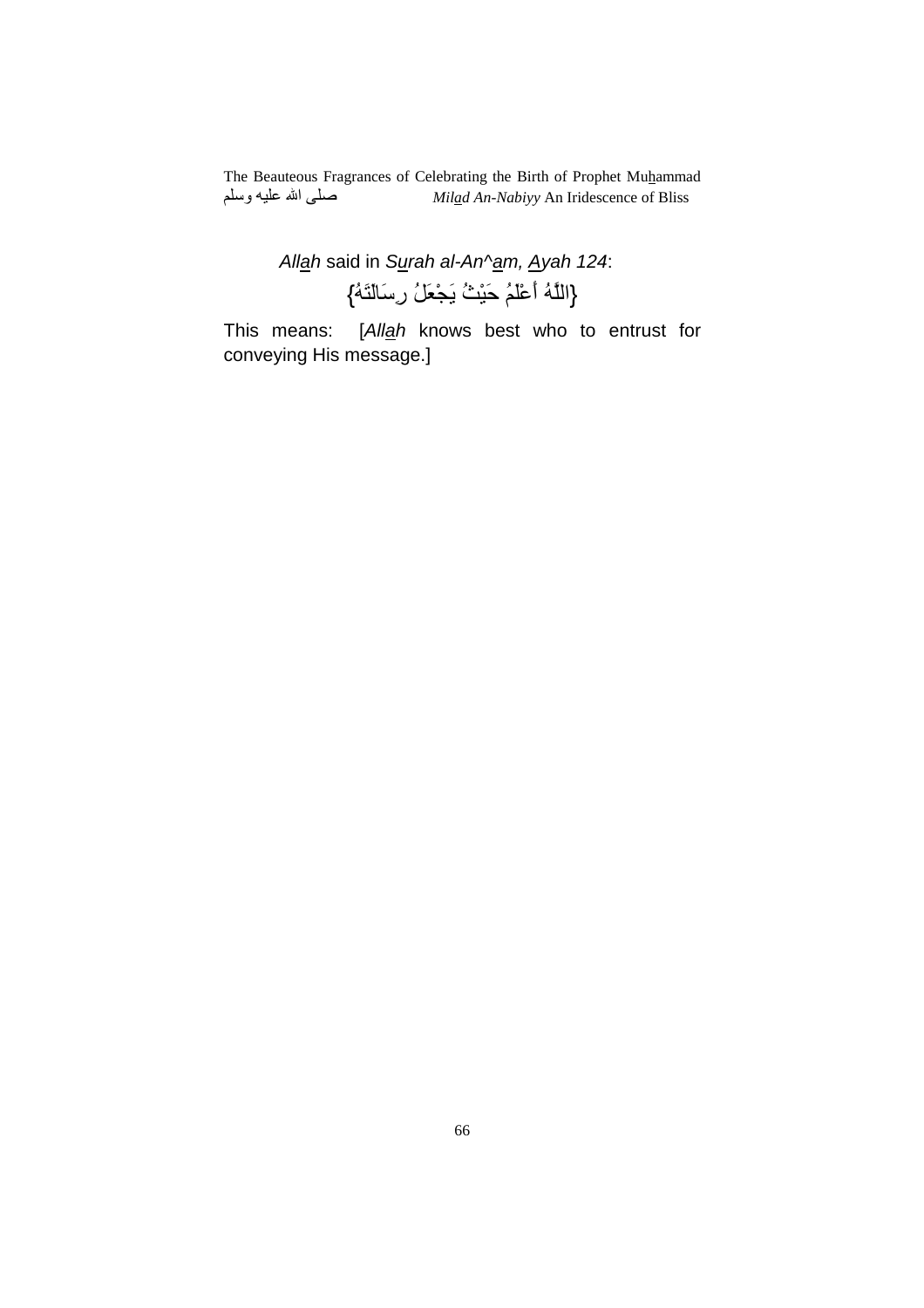# **WARNING AGAINST SOME WORKS AUTHORED IN THE NAME OF THE MAWLID (FOR THE MISGUIDANCE CONTAINED THEREIN)**

 The honorable merit of the Prophet is well-founded in the Qur'an and the confirmed hadiths. Hence, no fabrications or exaggerated narrations are needed to confirm his sublime status and profound merit. Ahmad (in his Musnad) and Ibn Hibban (in his Sahih) narrated from the route of *NUmar Ibn al-Khattab* that he said, "The Messenger of Allah said:

<< L wN و آ( أD ت ا[رى -، c )أ ?،# 4ا ?# ا ور >>

This means : <<Do not praise me unlawfully as the Christians did when they unlawfully praised  $\sqrt{a}$ . I am just a slave of Allah. So say about me, 'He is the slave of Allah and His Messenger'.>>"

 Lying about the Messenger of Allah is not a matter taken lightly. Rather, it is an enormous sin. Muslim (in his **Sahih**) and at-Tirmidhiyy and Ibn Majah (in their Sunans) narrated that the Messenger of Allah said:

### << من حدث عني بحديث يرى أنه كذب فهو أحد الكاذبين  $<<$

This means: <<The one who narrates a hadith about me and knows that it is fabricated, and then he is one of the fabricators.>>

Al-Bukhariyy and Muslim (in their Sahihs) and Abu Dawud, at-Tirmidhiyy, and Ibn Majah (in their Sunans) narrated that the Messenger of Allah said:

 $\lt\lt\leq\alpha$ ن كذب على فليتبو أ مقعده من النار  $\gt\geq$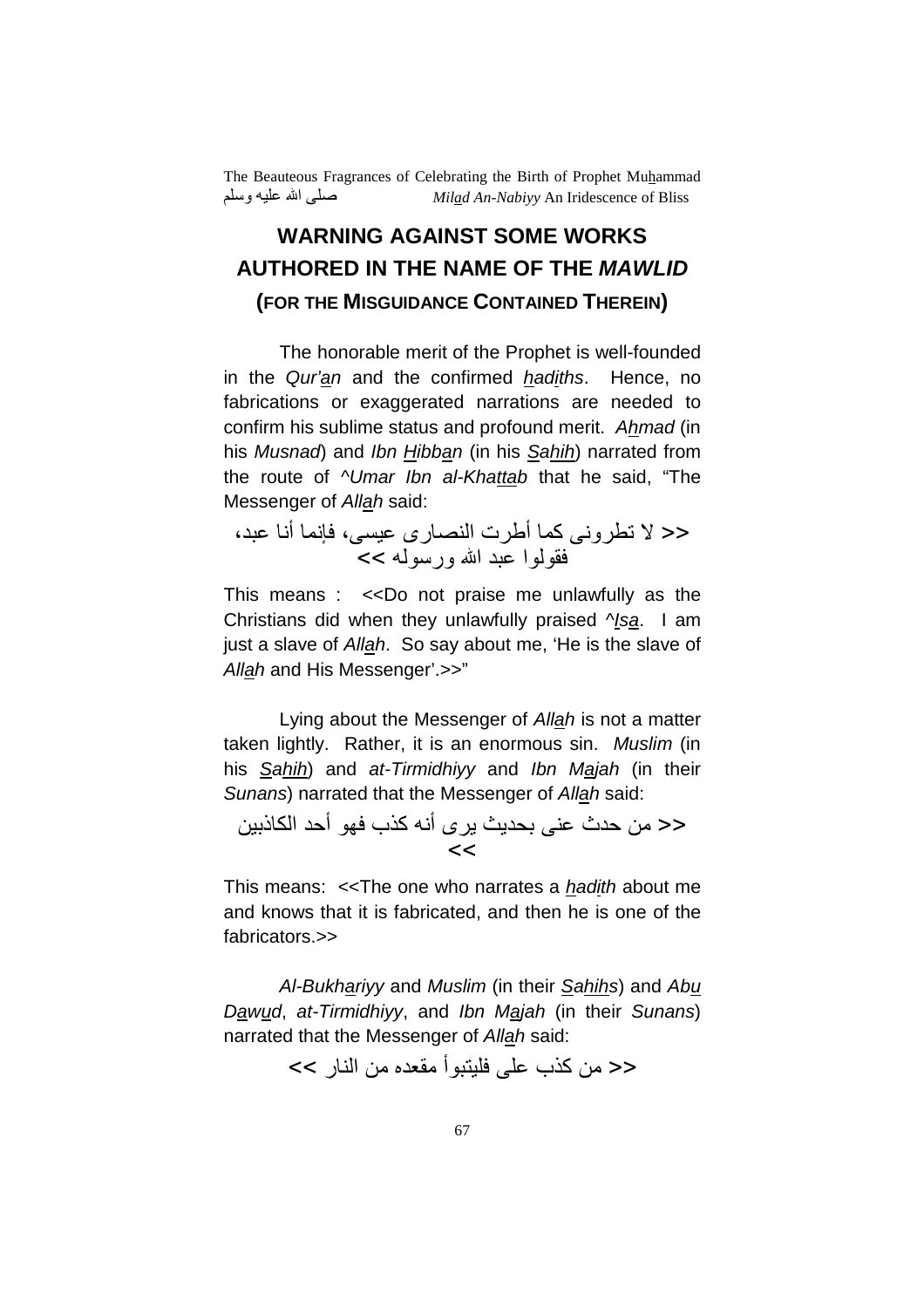This means: <<Let the one who fabricates a hadith about me prepare himself for his seat in Hellfire.>>

 It is clear that attributing to the Prophet a fabricated and untrue matter is a dispraised exaggeration. Moreover, doing so can not be justified by claiming it to be similar to narrating the weak *hadiths* pertaining to the fada'il (merits of the Prophet). According to most of the scholars (jumhur) it is acceptable to narrate a weak hadith if it pertains to the fada'il. However, there is consensus among the scholars that it is not acceptable to narrate a fabricated hadith pertaining to the fada'il.

 Unfortunately, these days many of the books on the Mawlid which are widespread and read by many are full of contraventions and vileness. Included in these books are fabricated hadiths, defective narrations, and dispraised exaggerations. They contain lying about the Religion, likening Allah to the creations, and attributing bodily attributes to Him. It is forbidden to narrate such fabrications without exposing their false content. It is obligatory upon one to warn against such books and fabrications.

 One of the most widespread of these books is called Mawlid Al-^Arus which was falsely attributed to Ibn al-Jawziyy. That Mawlid Al-^Arus was **not** authored by Ibn al-Jawziyy is obvious because his writings are full of statements which contradict what is written in Mawlid Al-^Arus with regard to clearing Allah from resembling the creations and from attributing bodily attributes to Him. The weak language and poor sentence structure of Mawlid Al-^Arus is another evidence that its author was not Ibn al-Jawziyy. Ibn al-Jawziyy was a scholar of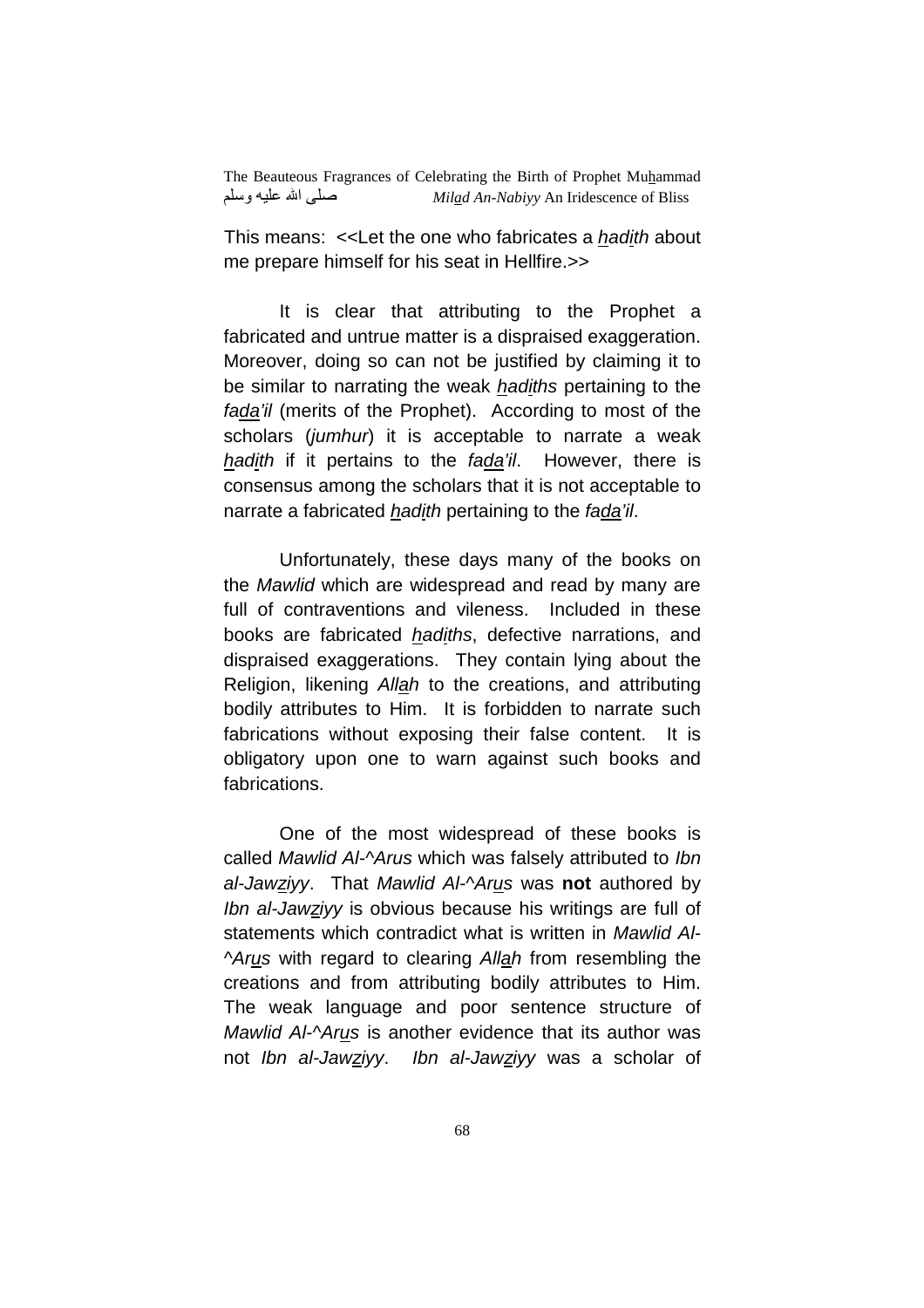hadith, a scholar of jurisprudence, an interpreter of the Qur'an, and was deeply rooted in preaching and providing guidance. Whenever Ibn al-Jawziyy spoke, he moved the hearts of the people. One hundred thousand people became Muslim after listening to his strong preaching, profound articulation, and good expressions. Ibn al-Jawziyy mastered the Arabic language and was extremely articulate. It was Brookleman, an Orientalist, who falsely attributed Mawlid Al-^Arus to Ibn al-Jawziyy.

 Among the blasphemous statements contained in Mawlid Al-^Arus is that Allah took a handful of the 'light of His Face' and ordered it to be Muhammad, and so it was. Such a statement means that part of Allah became Muhammad. May Allah protect us from blasphemy. Allah is clear of having parts and is clear of dispersing. Allah is clear of partitions and divisions. Allah is clear of all of that. He does not resemble any of His creations, and none of His creations are like Him. Allah said in Surah ash-Shura, Ayah 11:

{لَيْسَ كَمِثْلِهِ شَيْءٌ وَهُوَ السَّمِيعُ الْبَصِيرُ}

Which means: [Absolutely nothing is similar to Allah, and Allah is attributed with Hearing and Sight.] The one who believes that Muhammad or other than Muhammad is part of Allah is definitely a blasphemer.

> Allah said in Surah az-Zukhruf, Ayah 15: {وَجَعَلُوا لَهُ مِنْ عِبَادِهِ جُزْءًا}

Which means: [They (the blasphemers) attributed to Him a part among His slaves.]

 Another widespread contravention is the false saying that Muhammad is the first of the creations. This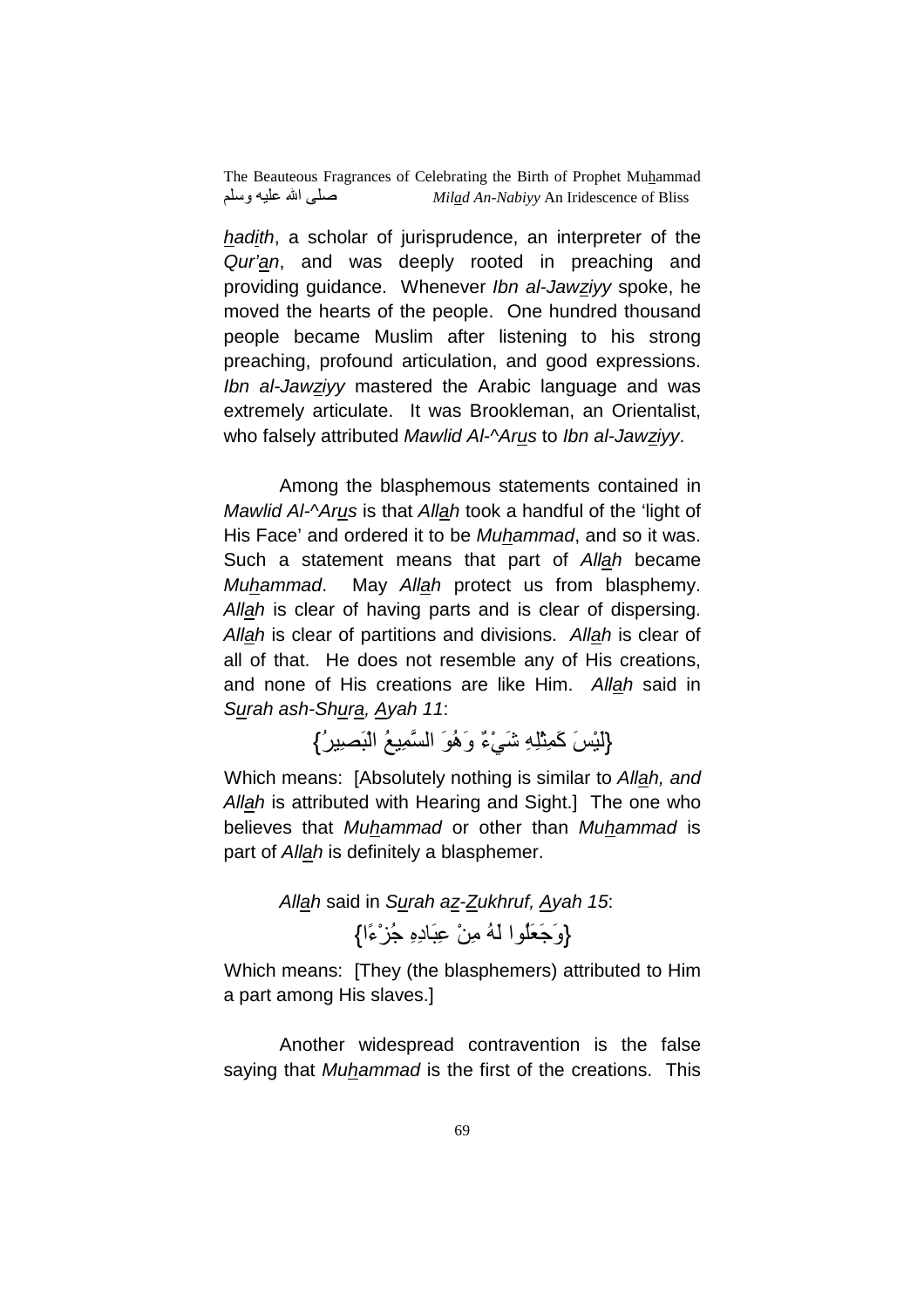false statement came about because of the spread of a fabricated *had<u>i</u>th*<sup>6</sup> called *Had<u>i</u>th J<u>a</u>bir*:

<<. أول q [ا ر ?C 5 +: q4 % ر8 U \*? اd2ء >>

This means: <<"The first that Allah created, O Jabir, was the light of your prophet. Allah created him from His light before creating other things.">> This hadith has no foundation and is a fabrication about the Prophet. Moreover, it contradicts the Qur'an and the Sunnah. Contradicting the Qur'an is self apparent when one reads Surah al-Anbiya', Ayah 30:

{وَجَعَلْنَا مِنَ الْمَاءِ كُلَّ شَيْءٍ حَيٍّ}

This means: [We created from water all living things], and Surah al-Kahf, Ayah 110:

{قُلْ إِنَّمَا أَنَا بَشَرٌ" مِثْلُكُمْ يُوحَى إِلَيَّ}

This means: [Say, O Muhammad, I am only a human like you except that I receive the Revelation and you do not.]

Hadith Jabir contradicts the confirmed hadiths about the first creation of Allah. Al-Bukhariyy (in his Sahih) and al-Bayhaqiyy (in Al-Asma' Was-Sifat) narrated from the route of *Nmran Ibn al-Husayn* that he said, "The Messenger of Allah said:

ح< كان الله ولم يكن شيء غيره وكان عرشه على الماء >>

(which means): << Allah existed eternally and there was nothing else existing and Allah created His ^Arsh (the ceiling of Paradise) on water.>>" Ibn *Hibban* (in his Sahih) narrated from the route of Abu Hurayrah that he said, "O Messenger of Allah, when I see you I feel good

 $\overline{a}$ 

<sup>&</sup>lt;sup>6</sup> A fabricated *hadith* is a fabricated statement attributed to the Prophet.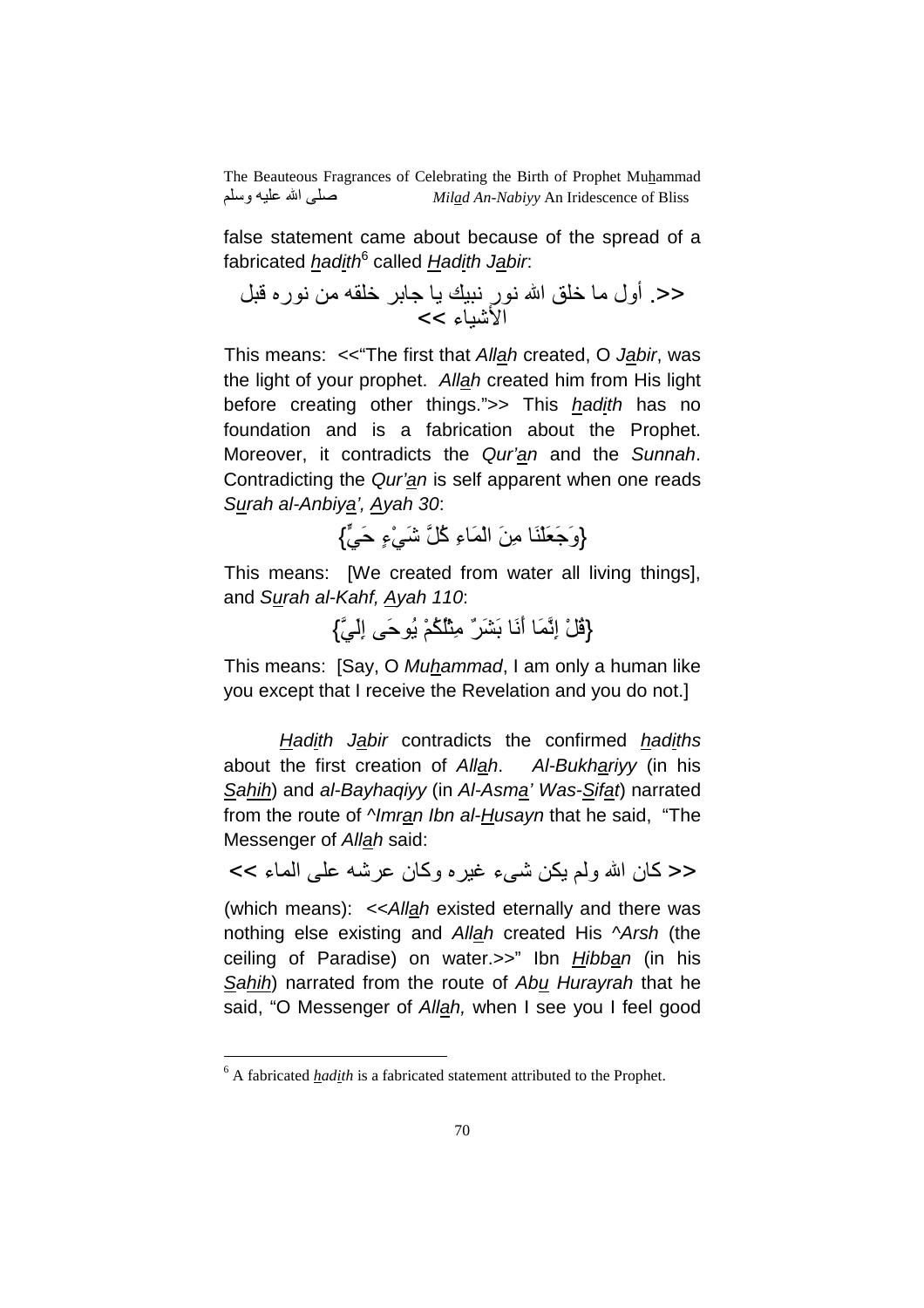on the inside and it delights my eyes, so tell me how the creation started. The Prophet said:

 $<<$  كل شيء جلق من الماء  $<<$ 

This means : <<Everything was created from water.>>"

As-Suddiyy narrated from many routes in the explanation of Fath Al-Bari the saying of the Prophet:

<< إن الله لم يخلق شيئا مما خلق قبل الماء >>

Which means: << Allah did not create any of His creations prior to the water.>>

 The first hadith explicitly states that the water and the ^Arsh are the first creations of Allah. The fact that the water was created before the Arsh is taken from the second and third hadiths.

The claim that Hadith Jabir was narrated by al-Bayhaqiyy is untrue. The claim that Hadith Jabir is in Musannaf ^Abdur-Razzaq is also untrue. It is neither in Musannaf ^Abdur-Razzaq nor in his Jami^ nor in his Tafsir of the Qur'an. Rather, one finds in his Tafsir what contradicts Hadith Jabir. Indeed what he mentioned is that the water is the first creation of Allah.

The *Hafidh* as-Suyutiyy said in his book Al-Hawi Lilfatawa about Hadith Jabir, "It does not have any reliable chain of narration." Moreover, he explicitly stated in his explanation of at-Tirmidhiyy, "The hadith referencing that the light of Muhammad is the first creation is not confirmable. The superficiality of the terms of Hadith Jabir is a proof that it is fabricated. The Prophet was the most articulate of the creations of Allah; hence, he did not utter any superficial statement."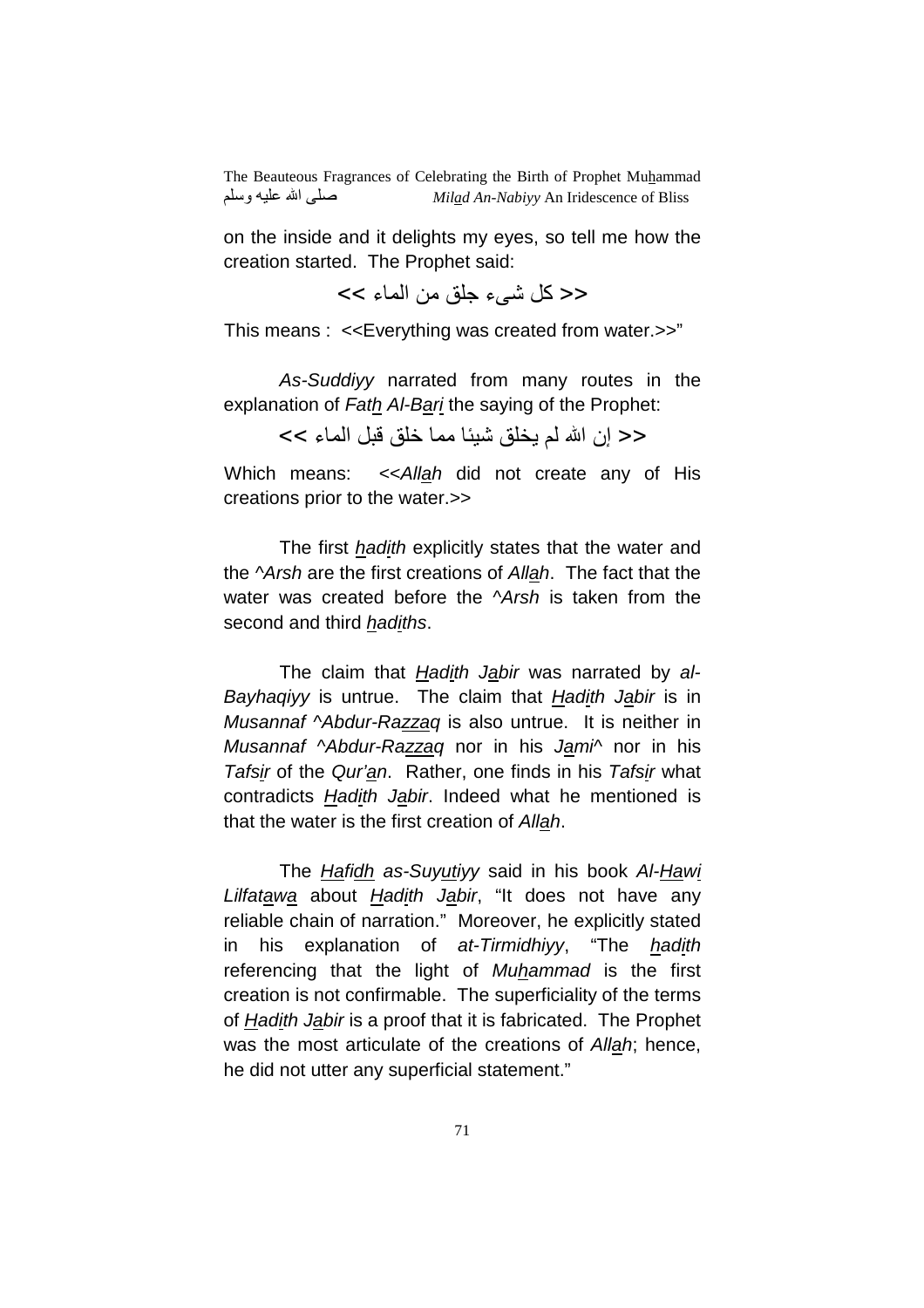The Hafidh and Scholar of Hadith, Shaykh Ahmad Ibn as-Siddiq al-Ghumariyy judged Hadith Jabir as fabricated on the grounds of the superficiality of its terms and the invalidity of its meanings. Shaykh ^Abdullah al-Harariyy explained that the meaning of the statement in Hadith Jabir that Allah created the Prophet from 'His Light' before other things is contradictory and superficial enough to judge the hadith as fabricated. He said that on one hand, it could mean that Allah created a light and from that light He created Muhammad. As such, Muhammad would be the **second** creation of Allah—and this is contrary to what is claimed. On the other hand, it can mean that Muhammad is a **part of** Allah—and this is abhorrent blasphemy for attributing parts to Allah.

Another defect of this *hadith* is the *idtirab* (shakiness) of its terms. There are some narrations of Hadith Jabir in which the terms used are very divergent enough to change the meaning. The terminology of the narration of az-Zarganiyy and as-Sawiyy are very different and this makes the *hadith mudtarib* (shaky).

The *hadith*:  $\lt$ I was the first of the prophets in creation and the last in Revelation>> is a weak hadith, as copied by the scholars in Al-Maqasid Al-Hasanah, Kashf Al-Khafa, and Asna Al-Matalib. Bugyah Ibn al-Walid, who is a *mudallis*,<sup>7</sup> is one of the narrators of this *hadith. Sa^id* Ibn Bashir is also among the narrators and he is  $da^i$  (a weak narrator).

The so called  $h$ adith: << I was a prophet when Adam was in a state between water and clay>> and the

 $\overline{a}$ 

<sup>7</sup> *Mudallis* means he insinuates the names of the wrong narrators.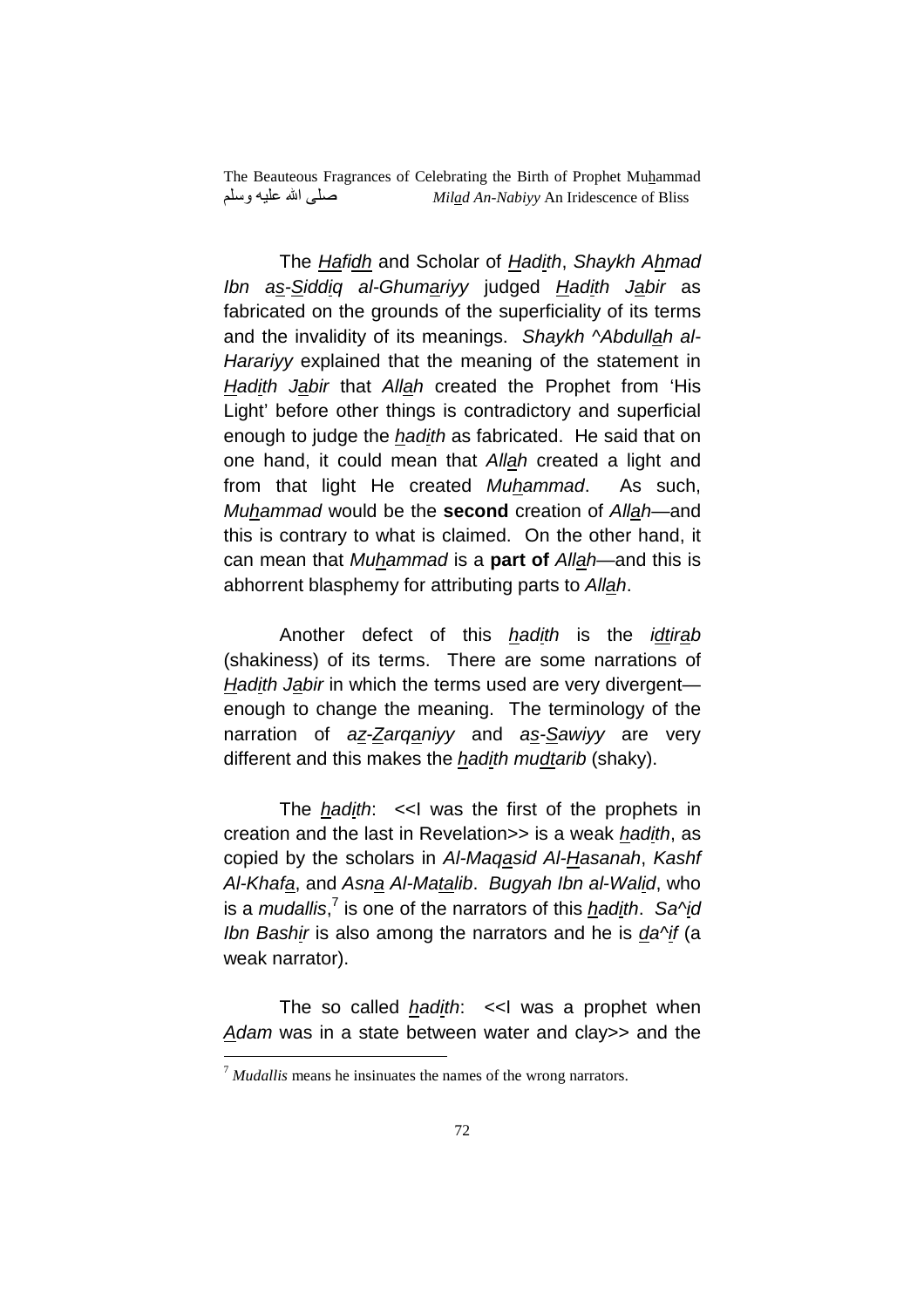so called *hadith*: << I was a prophet and there was no Adam, no water and no clay >> are fabricated and have no foundation as mentioned in At-Tadhkirah Fi Al-Ahadith Al-Mushtahirah, Al-Maqasid Al-Hasanah, Kashf Al-Khafa, Tanzih Ash-Shari^ah, Al-Asrar Al-Marfu^ah, and Asna Al-Matalib.

 The rule remains strong that there is no need to ascribe a meaning or an interpretation to a sahih hadith for the sake of a fabricated hadith which has no foundation.

 Another fabrication found in some books on the Mawlid is the saying: "O Muhammad, if it were not for you I would not have created the planets." This saying was judged by the scholars of hadith as fabricated-- as reported by al-^Ajluni (in Kashf Al-Khafa) and as-Saghaniyy (in his Mawdu^at).

 Also, an abhorrent lie is what was mentioned about Jibril receiving the Revelation from behind a barrier. It is claimed that one time the barrier was removed and Jibril saw Prophet Muhammad receiving the Revelation. So it is claimed Jibril said: منك وإليك which means: "From you and on to you." This contradicts the saying of Allah in Surah ash-Shura, Ayah 52:

{وَكَذَٰلِكَ أَوْحَيْنَا إِلَيْكَ رُوحًا مِنْ أَمْرِنَا مَا كُنْتَ تَدْرِي مَا الْكِتَابُ وَلَّا الْإِيمَانُ}

This means: [O Muhammad, likewise We revealed to you Jibril, and prior to that you had neither knowledge of the Book nor the details of belief.]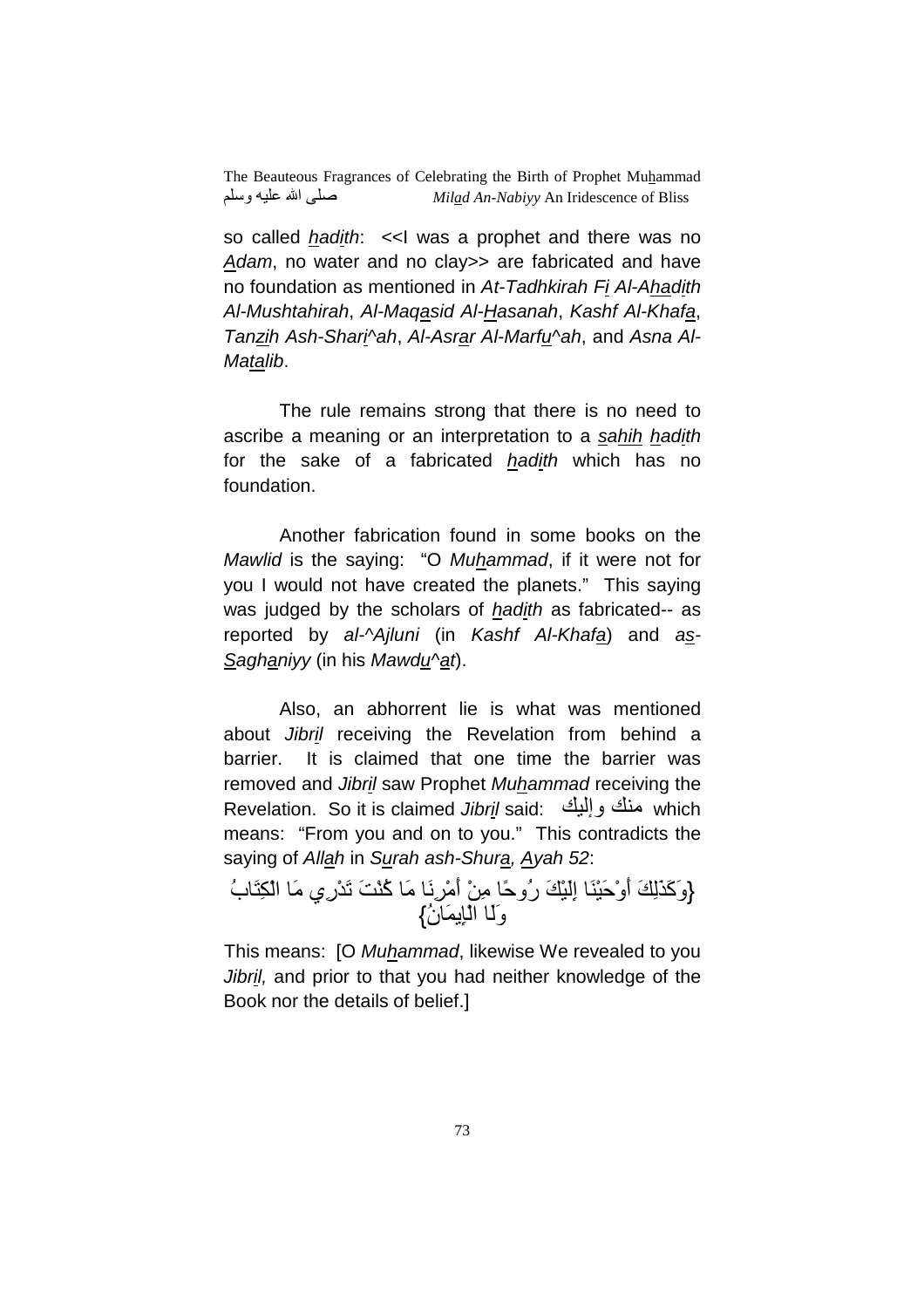Also among the fabrications is what some books on the Mawlid mention from the route of Abu Hurayrah they say he said, "The Prophet asked Jibril how old he was. Jibril replied, 'O Messenger of Allah, I do not know except that there is a star that appears once every seventy thousand years, and I have seen it seventy-two thousand times.' The Prophet said, 'by the glory of my Lord, I am that star. '"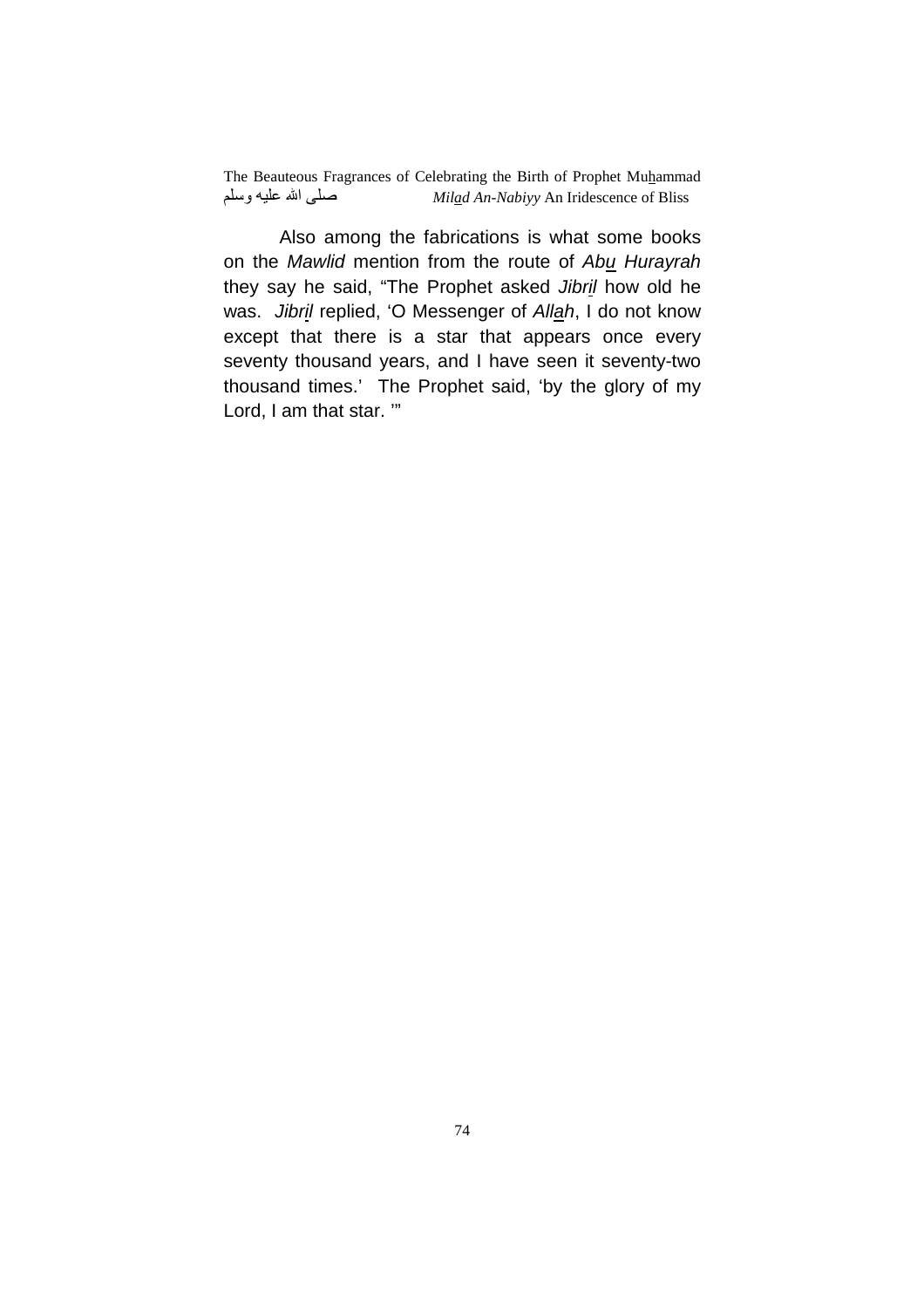## **SUPPLICATION**

 Praise be to Allah, the Lord of the Worlds, Who endowed upon us many endowments, and Who enabled us to translate this valuable booklet about the honorable birth of the Prophet that we named "The Beauteous Fragrances Of Celebrating the Birth of Prophet Mu<u>h</u>ammad صلّـيّ الله عليه وسلم Mu<u>h</u>ammad Iridescence of Bliss". We ask Allah to make it of widespread benefit and to make our intentions pure and sincere in seeking the reward from Allah alone. We humbly ask Allah to make this work a reason for our winning on a day in which neither money nor children will benefit one, and only one's own piety, God-fearingness, and soundness of heart shall matter.

 No one evades sinning except by the protection of Allah, and no one gives us the strength to be obedient to Allah except Allah. May Allah raise the rank of Prophet Muhammad and his kind Al and Companions and protect his nation from what he fears for them.

 O Allah we ask you and direct ourselves to You by Your Prophet, Muhammad, the Prophet of Mercy. O Muhammad we direct ourselves to Allah by you, so that Allah may forgive all of our sins, enable us to see you in your original form in our dreams, assemble us under your banner, move us away from Hellfire, and grant us the upper parts of Paradise.

Praise be to Allah, the Lord of the Worlds.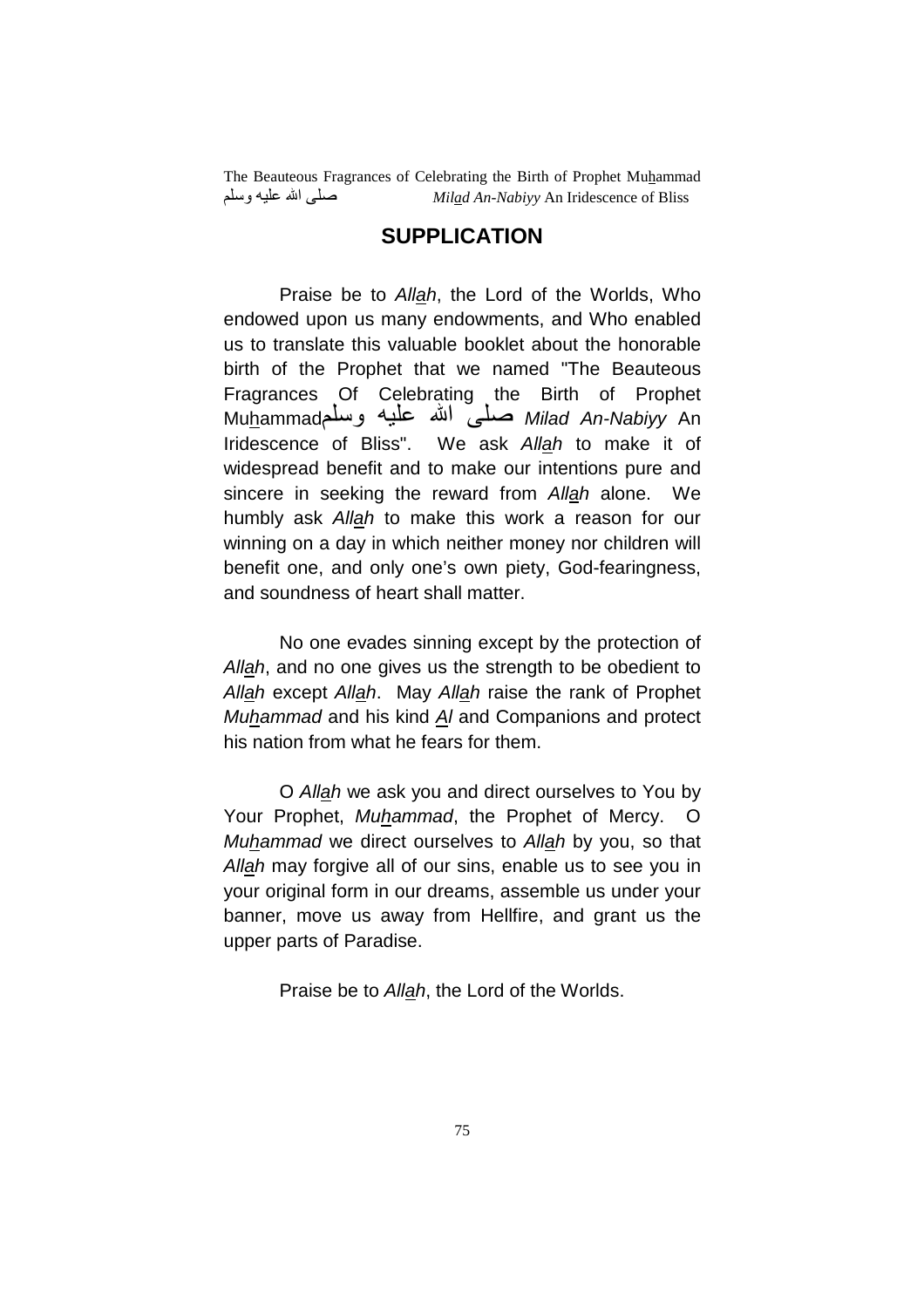## **Completed Ramadan 12, 1419 AH December 30, 1998 at 9:45PM**

Riad Nachef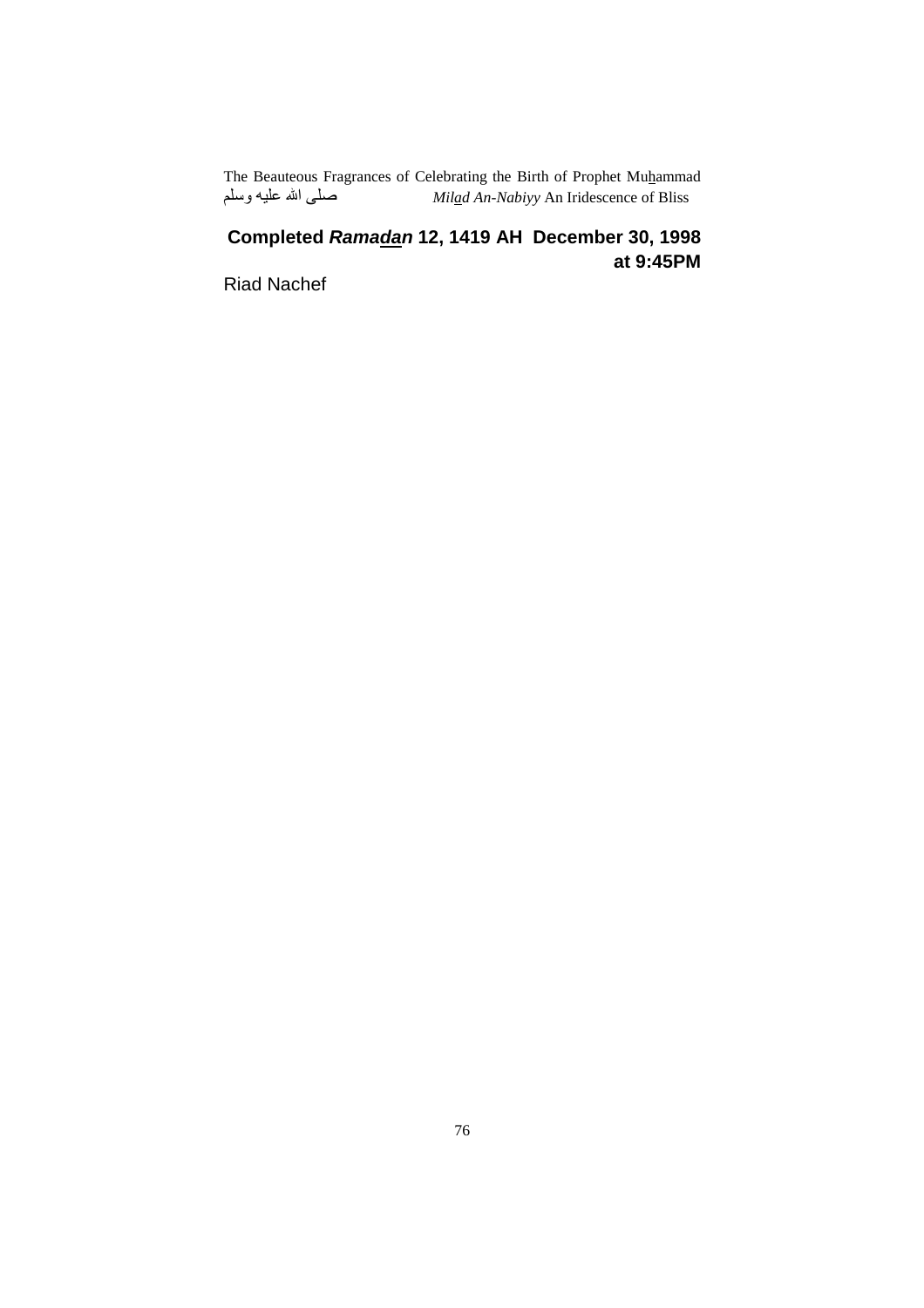## **ENDNOTES**

 $\overline{a}$ 

<sup>i</sup> When the Companions first wrote down the *Qur'an,* for certain wisdom they did so without writing the dots. This was because the *Qur'an* was revealed to the Prophet with different methods of recitation. In some of the recitations, the word would be recited with the letter *ta'*( ) and in other recitations, it would be recited with the letter *ya'* ( ). The *ta'* and the *ya'*  are written in the same shape or format, however, they differ in the placement of the dots on them. The  $t\underline{a}^{\prime}$  ( ) has two dots on top and the *ya'* ( ) has two dots underneath. Writing the format of the word without the dots would allow for either the *ta'* or the *ya'* to be read. As such, one Book, compiling the letters and the words (without the dots) would enable more than one method of recitation. However, if the dots are applied, this is restricted. The flexibility of reading the different recitations from one Book is eliminated, and if one wanted to recite according to a different recitation, one would need to rewrite the words with the dots placed differently to suit that recitation. For that wisdom, the Companions did not innovate the dots before this time. However, later on (at the time of *Yahya Ibn Ya^mar*), the benefit of this innovation became apparent. At that time, many of the non-Arabs had embraced *Islam* and reading the *Qur'an* without the dots without making errors and mistakes constituted a hardship for those Muslims. To reduce the difficulty, *Yahya* applied the dots to the letters of the *Qur'an*. The Companions found that to be a good action on his part. This innovation of *Yahya Ibn Ya^mar* is included and covered by the *hadith* of the Prophet: << The one who innovates a good innovation in *Islam* shall be rewarded for it and similarly rewarded when another imitates him in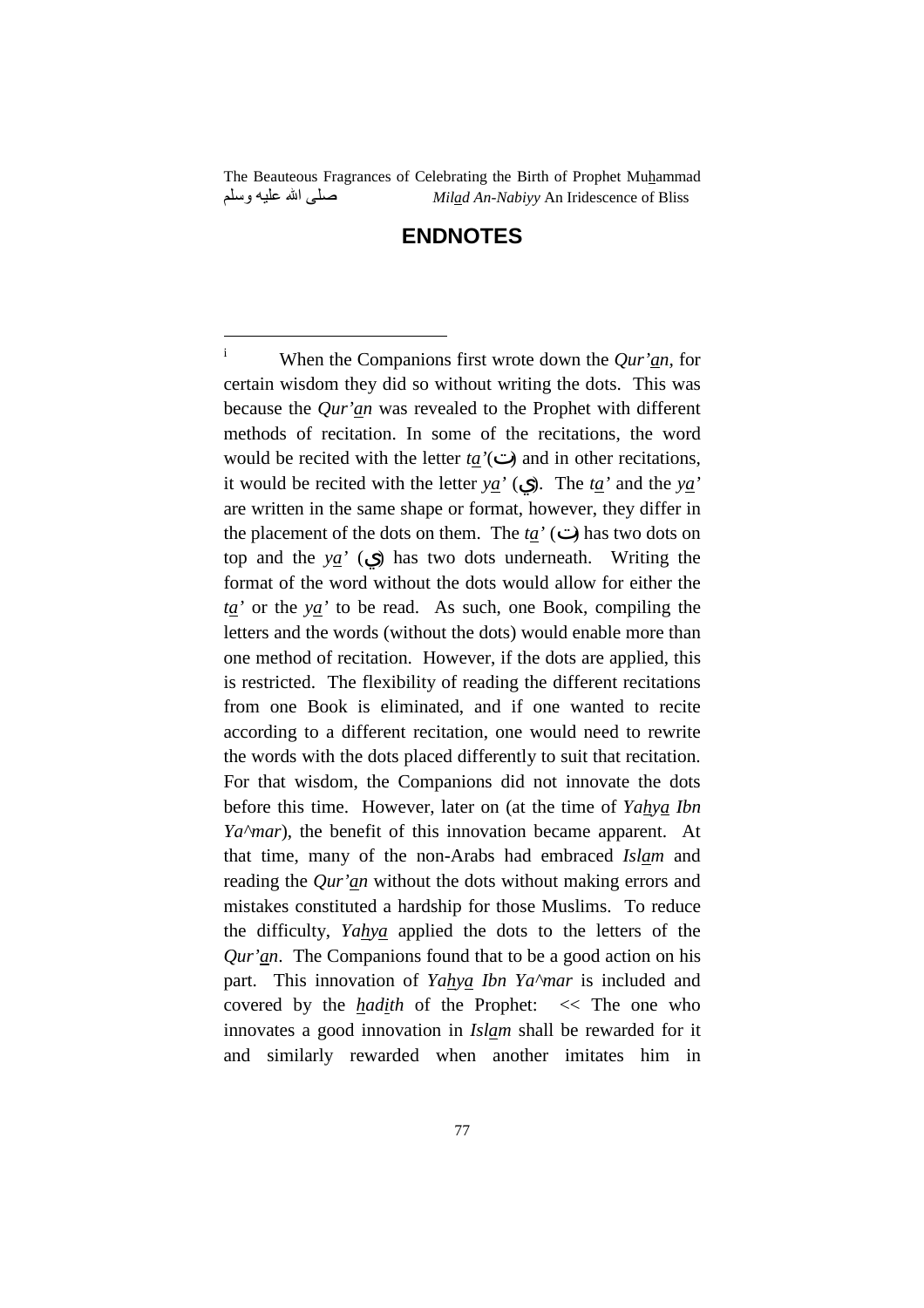performing that deed—without the reward of the latter being decreased…>>

l

ii *Ibn Hibban* in *Al-Ihsan Bitartib Sahih Ibn Hibban* said, after he mentioned the aforementioned story, "*Wahb Ibn Jarir Ibn Hazim* told us from the route of his father from the route of *Muhammad Ibn Ishaq*. We were told the same by *Jahm Ibn Abi Jahm*. *^Abdullah Ibn Muhammad* told us, *Ishaq Ibn Ibrahim*  told us *Wahb Ibn Jarir* told us the *Hafidh al-^Iraqi* said, after attributing the story to *Ibn Hibban* and reporting his words, "This is how *Ziyad Ibn ^Abdullah al-Bakka'iyy* narrated it from the route of *Ibn Ishaq.* "—So he was explicit in stating that it was narrated, however, he was doubtful about the continuity of the chain (the *ittisal*). Likewise, he said, it was narrated to us by a *^ali* chain of narration from the route of *Muhammad Ibn ^Aliyy Ibn ^Abd al-^Aziz al-Qatrawaniyy*; narrated to us by *Muhammad Ibn Rabi^ah*, by *^Abd al-Qawiyy Ibn ^Abd al-^Aziz Ibn al-Hasan al-Khal^iyy* by *^Abdur-Rahman Ibn ^Umar an-Nahhas*. We were told by *^Abdul Malik Ibn Hisham*, by *Ziyad Ibn ^Abdullah al-Bakka'iyy*, by *Muhammad Ibn Ishaq* he said: *Jahm Ibn Abu Jahm*, the freed slave of *al-Harith Ibn Hatib al-Jumahi*, from the route of *^Abdullah Ibn Ja^far Ibn Abu Talib*  or from he who told him he said:

*Halimah Bint Abu Dhu'ayb as-Sa^diyyah*, the mother of the Messenger of *Allah* that wet-nursed him, narrated that she left her town with her husband, a young son of hers that she was nursing… and he mentioned the rest of the story using different terminology and he added: the Prophet kept on taking from the endowments and blessings that *Allah* provided for him until both of his years lapsed. He used to grow up vigorously unlike other children; by the time he became two years of age